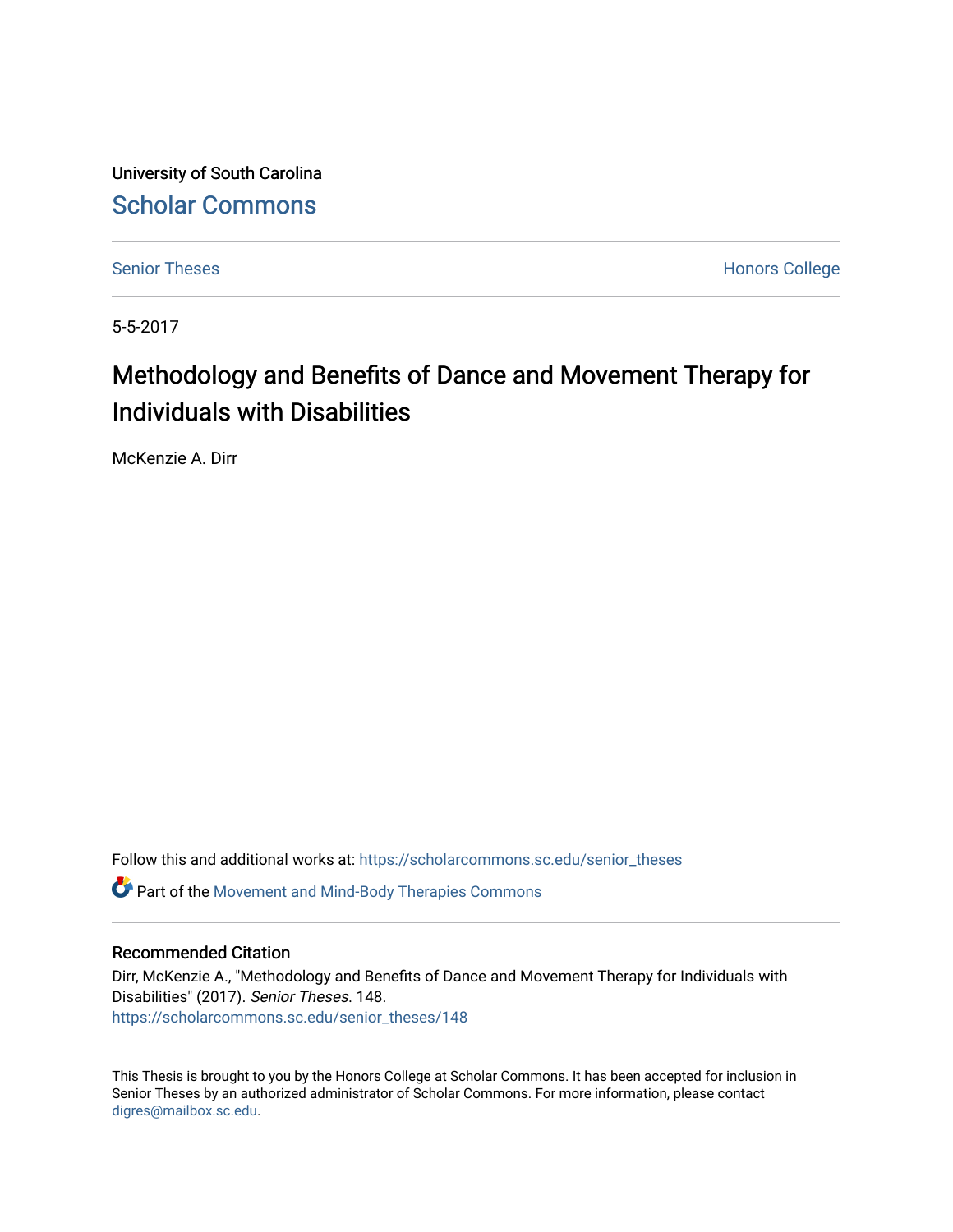# METHODOLOGY AND BENEFITS OF DANCE AND MOVEMENT THERAPY FOR INDIVIDUALS WITH DISABILITIES

By

# McKenzie A. Dirr

Submitted in Partial Fulfillment of the Requirements for Graduation with Honors from the South Carolina Honors College

May, 2017

Approved:

Cynthia M. Flach, M.A. Director of Thesis

Stephanie L. Milling, PhD Second Reader

Steve Lynn, PhD, Dean For South Carolina Honors College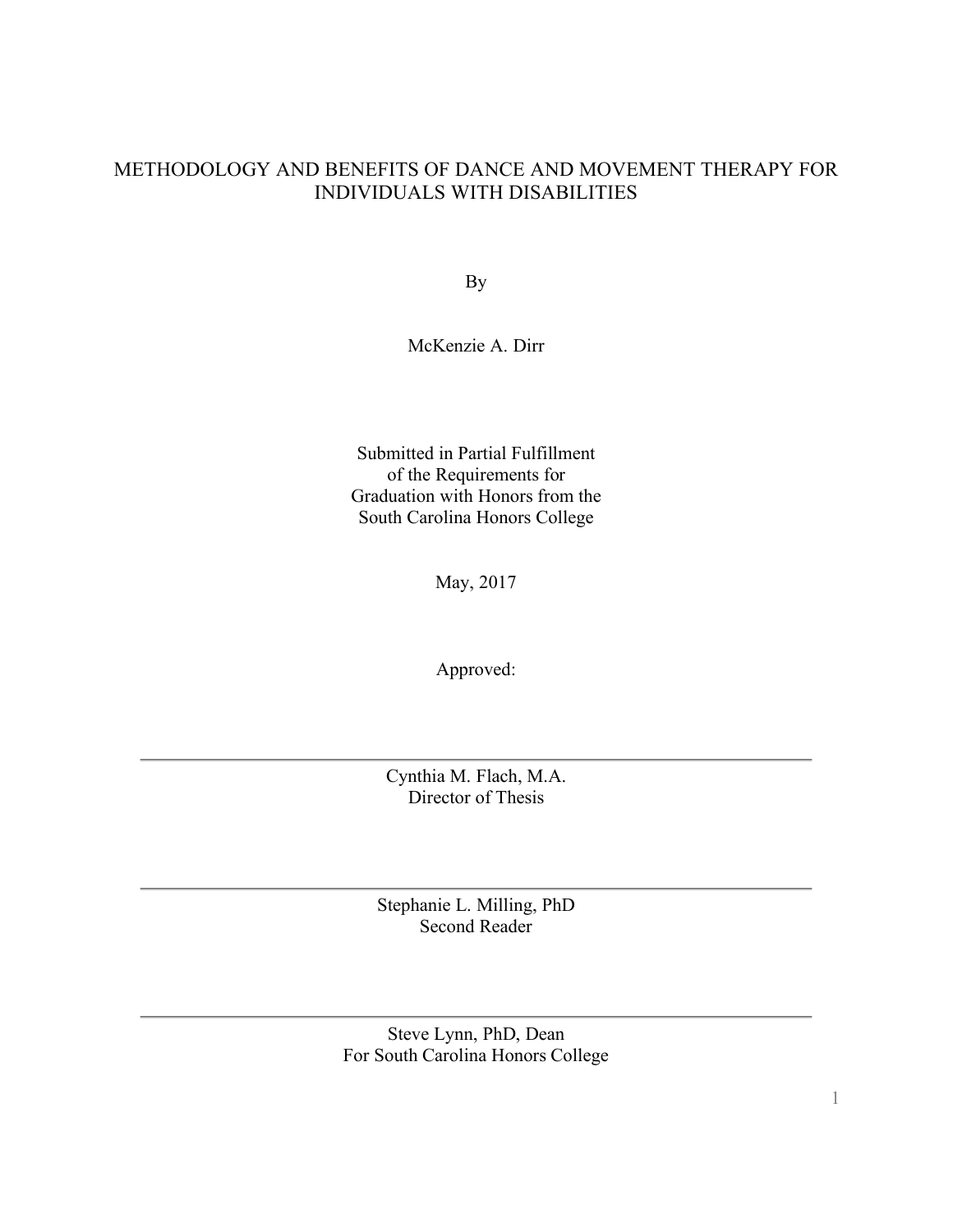# Table of Contents: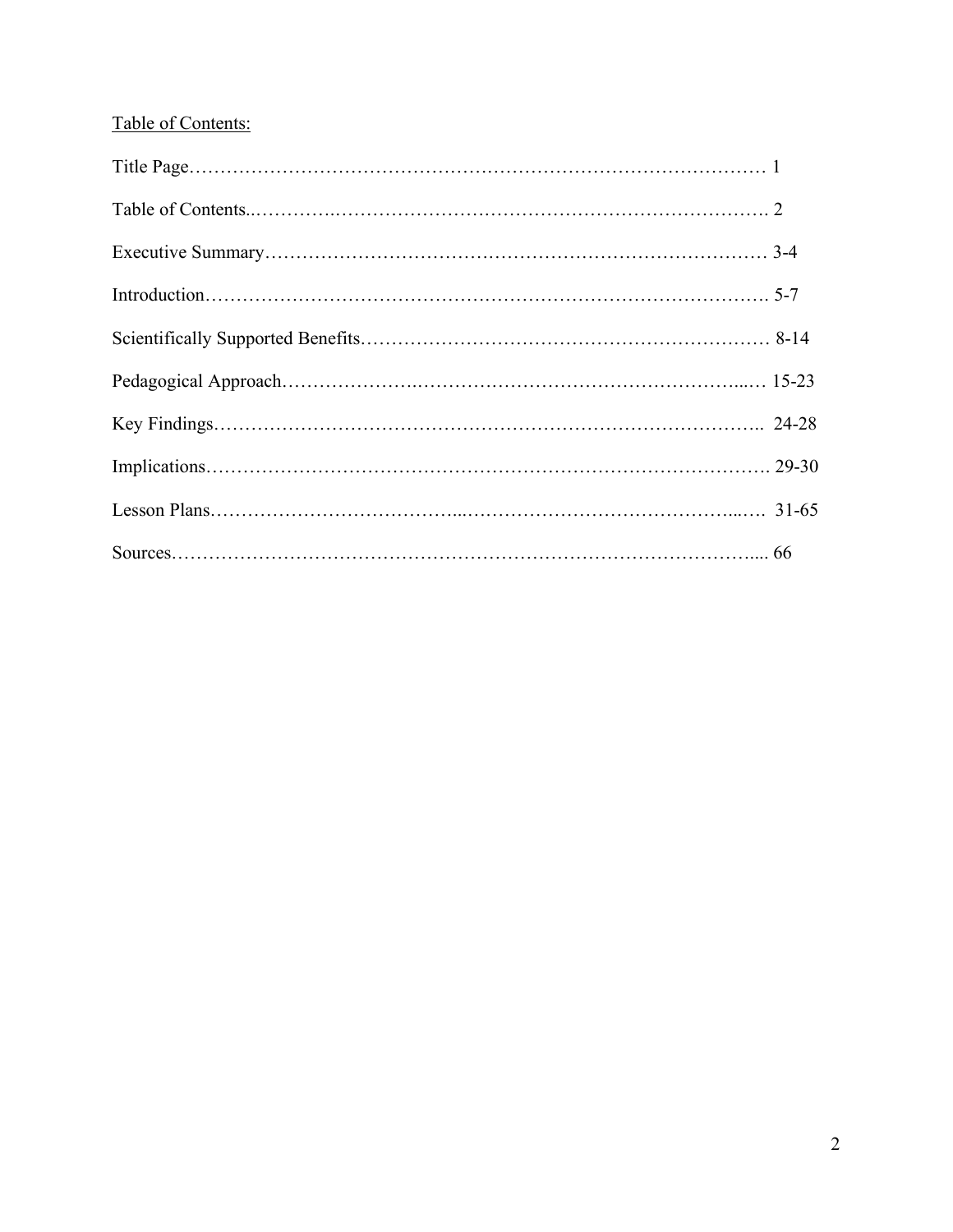#### Executive Summary

The disabled community is one that deserves attention, care, and inclusion. I have previously worked with a group of disabled adults at a local day center called St. Mary's Center in Louisville, KY, where they receive daily care and participate in various activities. As a form of service in previous years, I taught simple ballet lessons to anyone wanting to participate, and found that I felt a great connection to the students. I feel that they have all of the ability in the world, with just as much to teach me as I can teach them. In fact, I prefer to describe these individuals as having "a variety of abilities" as opposed to disabilities, as I saw their unique talents and gifts shine each chance I got to spend time with them. Their abilities and skills continually impressed me, showing that they are highly capable individuals.

After these experiences, I focused on dance as a form of inclusion and growth for the disabled community. Inclusion means that any activities offered to others not in this grouping should be available to those within it as well. With previous experience teaching ballet, I focused on creating dance classes that benefit adults with disabilities. Dance is a beneficial activity in that it provides its participants with confidence, physical fitness, mental and physical stamina, and acuity. As a way to include individuals with disabilities, I explored the field of dance therapy with an aim to understand this field of physical therapy. The research I conducted centered on studies and scientific papers aimed at describing the specific goals of dance and movement therapy in order to get a better understanding of movement based therapy. Furthermore, I created dance classes focused on pedagogy in order to create a beneficial teaching program as a way to unite my personal dance training with my beliefs that dance should be an inclusive activity.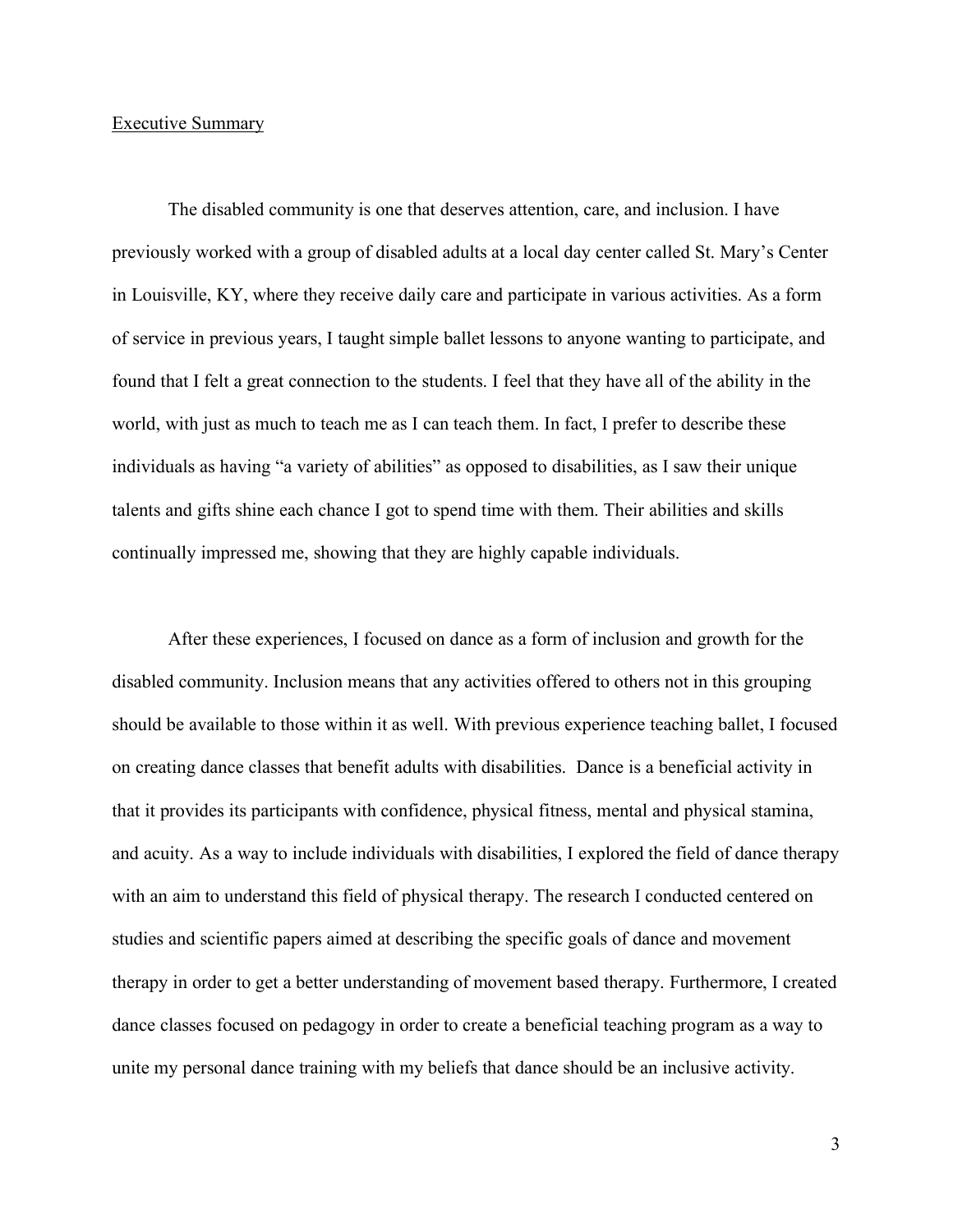In order to develop dance as an activity that improves physical, mental, and emotional well-being for the individuals at the center, I created a series of nine lesson plans. Each lesson had a detailed intention of outlining classes specifically to be taught to adults with a spectrum of disabilities. I then taught these classes at the center and evaluated each individual lesson based on aspects that worked and those that needed to be changed. Then, I finalized the lesson plans to accommodate the specific analysis obtained within the real-life situation of the dance classroom. Ultimately, I created a curriculum designed to accommodate my specific audience in order to use dance as a way to build and reinforce positive learning outcomes.

With each class, I had specific daily goals as well as larger, overarching goals that drove the direction of my lesson plans. I wanted to create an inclusive environment within a classroom setting for dance to build confidence and ability as it would for any student. I wanted the individuals at the center to feel graceful, strong, and capable. In the process of creating a teaching curriculum for this specific group of individuals, I aimed to challenge the way society views a dancer. In my opinion, the term "dancer" should refer to anybody who embodies movement within whatever physical modes of expression of which they are capable. I ultimately want to continue to build upon the notion that "dancer" just refers to someone who dances, taking out stereotypes and prejudices. I want to challenge preconceived biases of what a dancer should look like, how old they should be, and other factors that could exclude people from enjoying the beneficial aspects dance can offer.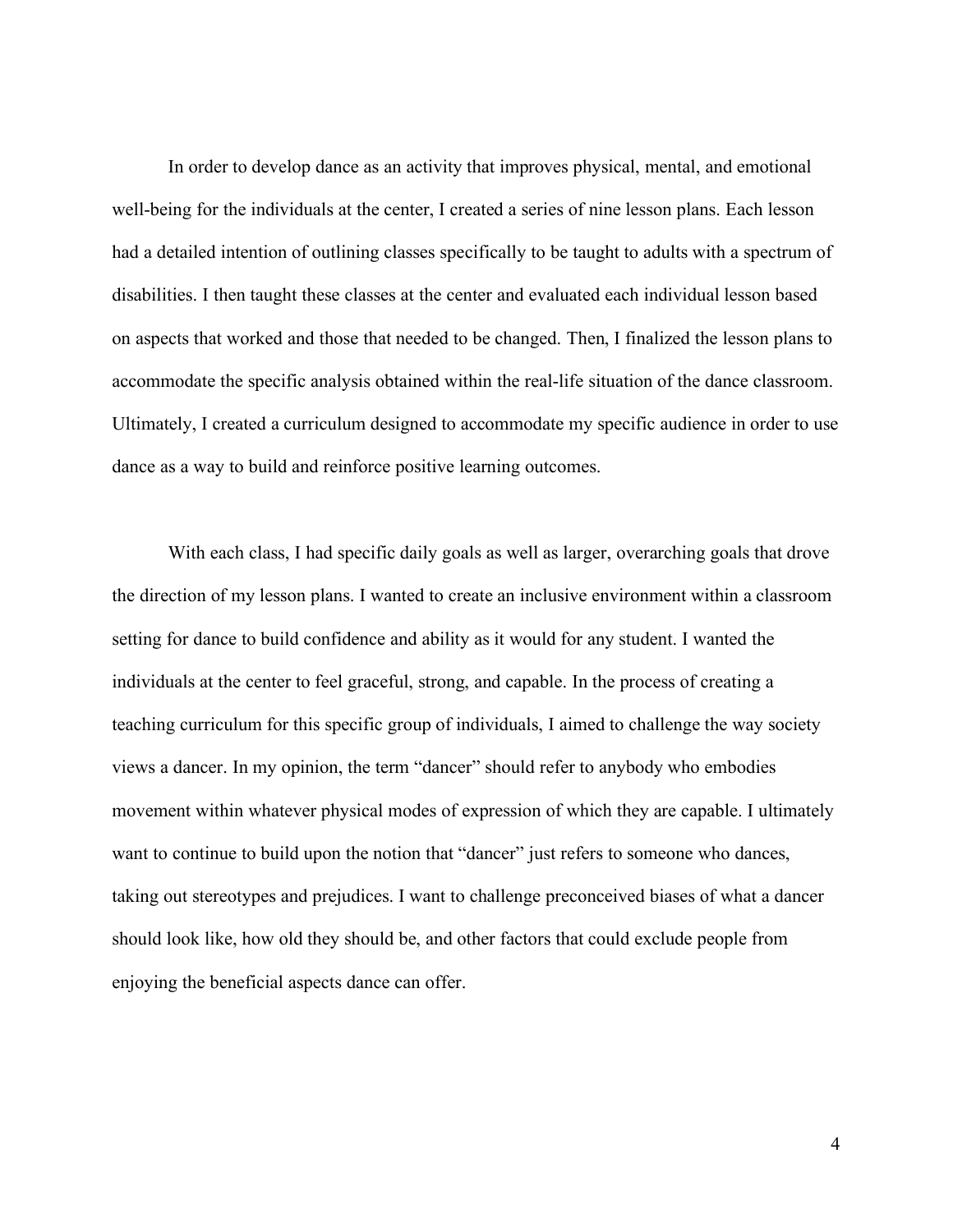#### Introduction

As a student at the University of South Carolina, I have studied dance at an elite level as a Dance Performance and Choreography Major with an emphasis in Ballet. I have studied technique daily and have assessed dance as an art form, a sport, a science, and as an historical institution. However, as my training has progressed, I have increasingly come to see the need for broader uses of such an art form in society. This awareness has led me to research dance as a unifying and healing source for all members of the community. Dance has the ability to empower its students and teachers while increasing both physical and mental fitness. In terms of emotional health, expressing oneself through dance can be a positive way of articulating feelings without the use of words. I feel that the practice of dance can benefit any member of society who is in need of therapy in order to create a complete plan of treatment. This led me to research in greater detail the field of dance and movement therapy in order to gain a fuller understanding of such a practice.

After conducting my literature review and research, I can say that I feel alternative forms of therapy for individuals of any disability or illness are beneficial in incorporating positive behaviors. Dance therapy, in my opinion, is a safe, fun way to help advance treatment and care while increasing positive emotions and quality of life. However, I am not a doctor or licensed dance therapist, and therefore am solely approaching this subject matter as a dance teacher using previous experience in the studio to guide my work and research in a field that connects with my interests.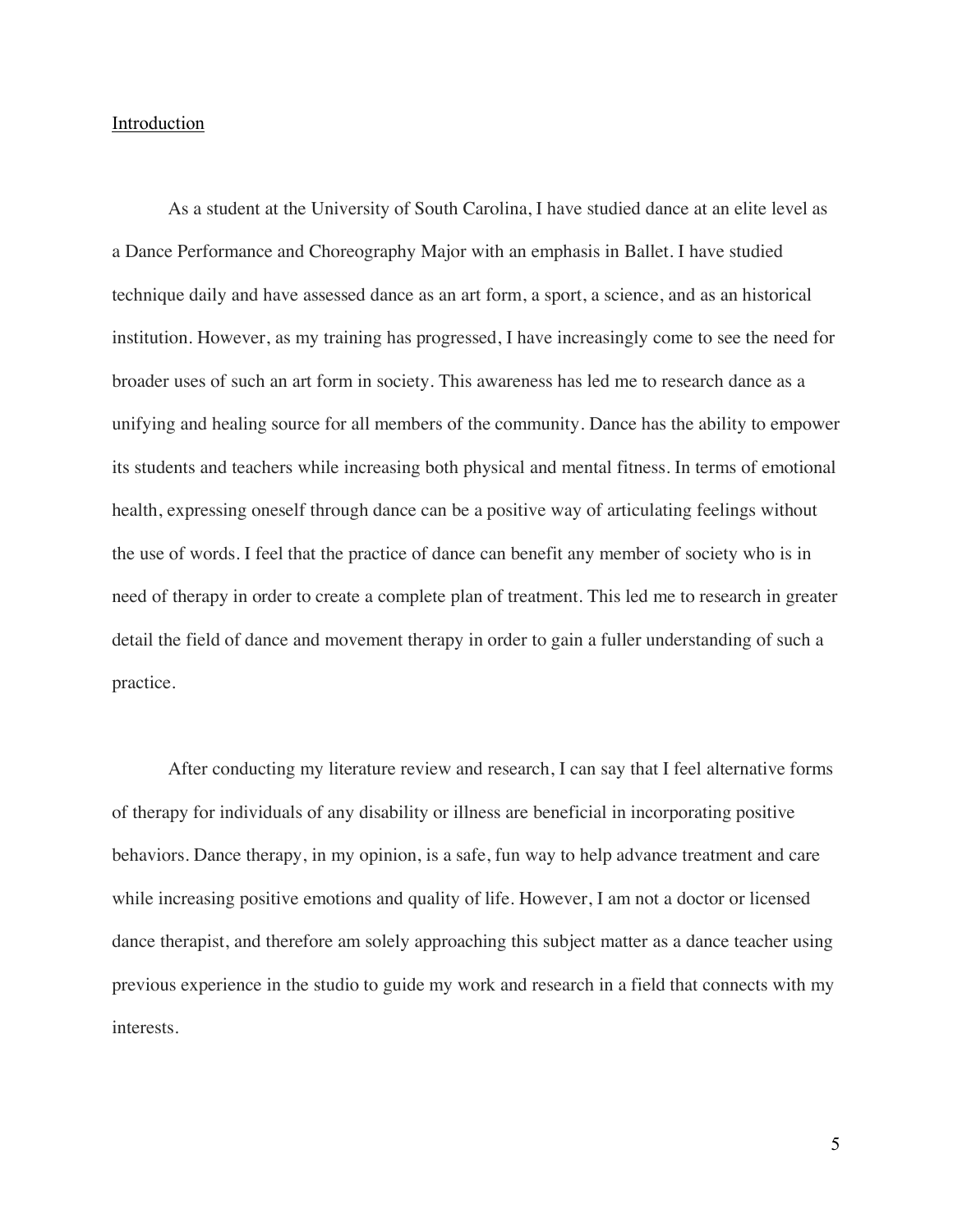Dance and movement therapy, or DMT as it is sometimes referred, is used as a form of therapy for many different conditions. For those who may not be familiar with DMT, it is a form of teaching dance and movement for individuals with specific needs in order to further their treatment or allow for progression (*American Dance Therapy Association*). DMT has a wellknown background in psychotherapeutic work and helping individuals with mental illness cope with their disorders (*American Dance Therapy Association*). However, it can also be used for physical impairments, social disorders, and the like (*American Dance Therapy Association*). There are many different organizations and practices of DMT, with the American Dance Therapy Association as a stand out. ADTA was founded in 1966 in order to establish guidance in this field and to provide clear standards for the practice (*American Dance Therapy Association*). This organization has set clear boundaries within this specialty regarding professionalism and the direction in which the field should progress by promoting a connected community (*American Dance Therapy Association*). The American Dance Therapy Association summarizes what dance therapy is with the statement

*"Dance/movement therapy is:*

*Focused on movement behavior as it emerges in the therapeutic relationship. Expressive, communicative, and adaptive behaviors are all considered for group and individual treatment. Body movement, as the core component of dance, simultaneously provides the means of assessment and the mode of intervention for dance/movement therapy.*

*Practiced in mental health, rehabilitation, medical, educational and forensic settings, and in nursing homes, day care centers, disease prevention, health promotion programs and in private practice.*

*Effective for individuals with developmental, medical, social, physical and psychological impairments.*

*Used with people of all ages, races and ethnic backgrounds in individual, couples, family and group therapy formats* (*American Dance Therapy Association*)*."*

This is a thorough description of what dance therapy has come to be, as it describes the

countless uses and goals of such a practice. In essence, this practice integrates the study of dance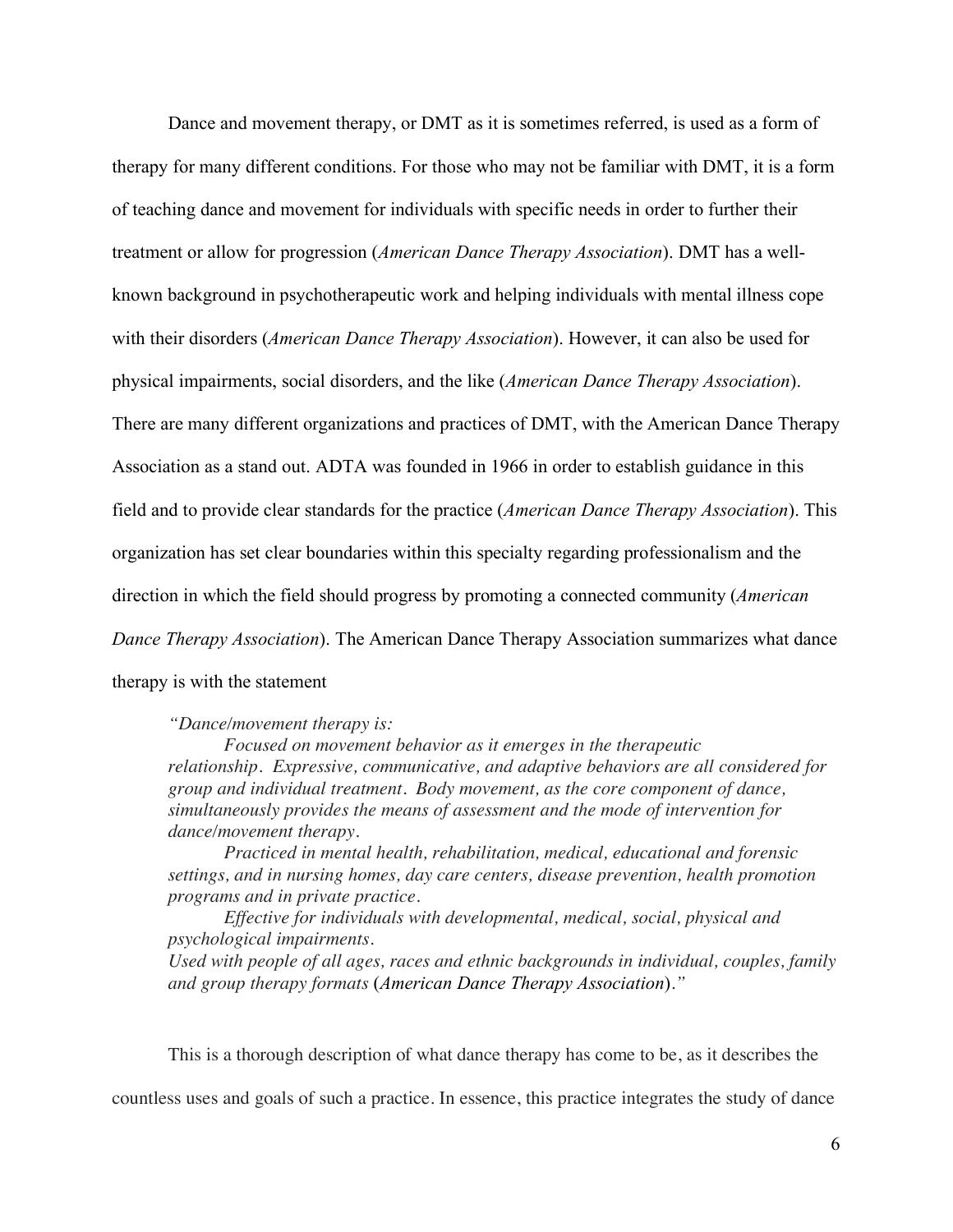method and gives it a different purpose aside from its original intention. However, dance therapy is authentic in its own practice, as it has set out a new intention for the use of dance in a therapeutic setting. DMT is deliberate in its intention to cater to individual needs while also maintaining inclusivity. Using dance as a form of healing and treatment gives a holistic and wellrounded approach to treatment for individuals in any program.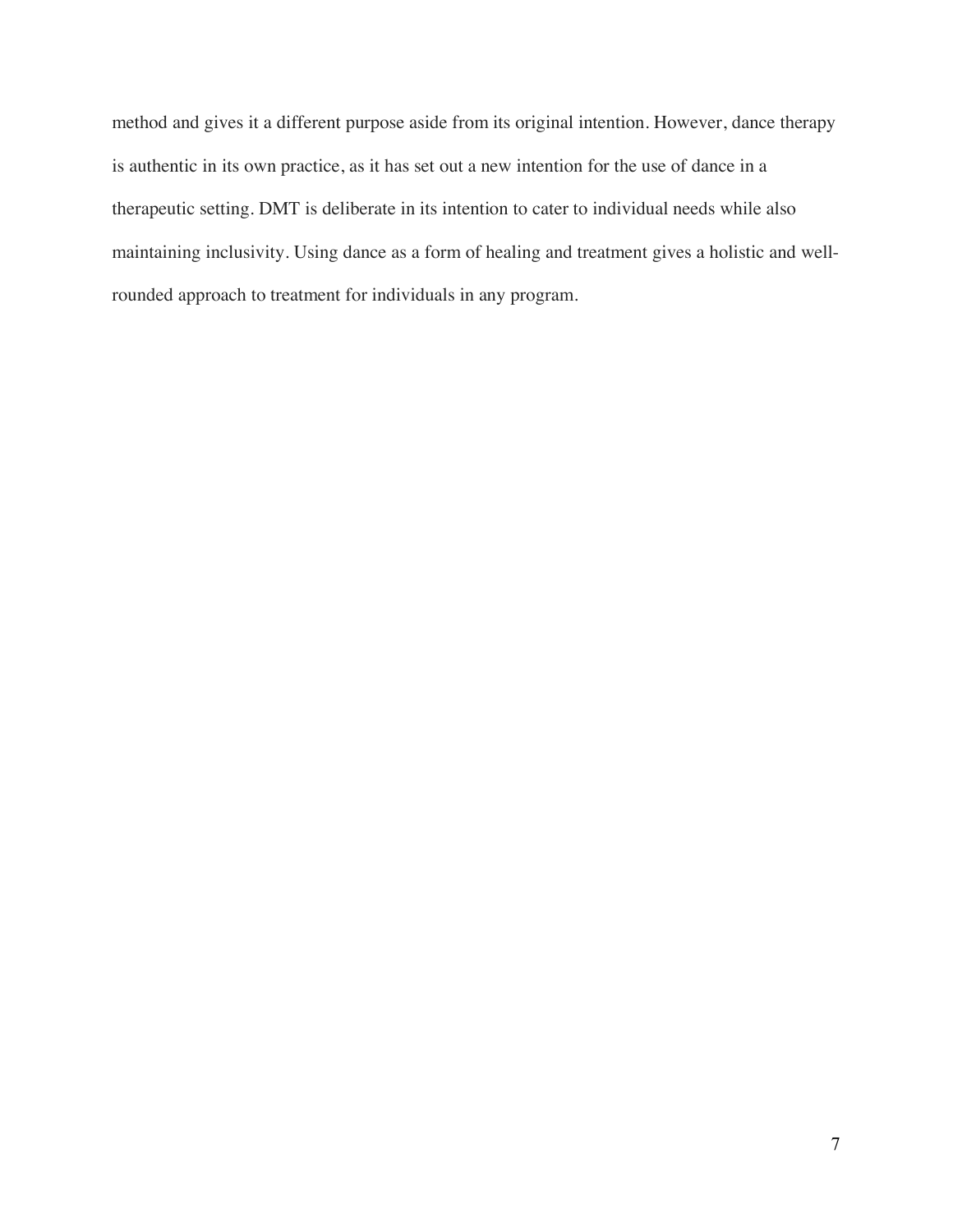#### Scientifically Supported Benefits

As a dancer interested in all applications of dance training, I found it essential to research dance therapy and its practical applications. I was highly interested in any experiments or research projects conducted to study the particular benefits that dance therapy can have for participants. I myself feel that DMT is a beneficial outlet for individuals of any condition. While dance and movement therapy differs greatly from dance technique training, I created lesson plans utilizing some dance exercises with the intention of creating inclusivity and positive physical, mental, and emotional effects. My classes stemmed more so from my previous dance technique training as a way to explore the beneficial uses of such a practice and to challenge the norm within the dance world. For this reason, I established a teaching curriculum for individuals of various disabilities, which included adults with Down syndrome, deafness, blindness, and more. However, given the nature of dance and movement therapy and its connection to movement, I do feel that the two fields have an overlap of interests. It is for this reason that I also decided it would be beneficial to research DMT and its uses within the academic community. I am fully aware that the fields of dance technique and dance therapy are unique, but wanted to gain a comprehensive understanding of both fields as a way to possibly utilize positive aspects of both into my lesson plans. In the following section, I describe data collected on dance therapy as a form of treatment for individuals with various conditions, while paying particular attention to how these studies relate to the group of individuals with which I personally worked.

In order to determine the benefits of this particular form of therapy, there have been a number of studies focused on dance therapy. These have been performed as a way to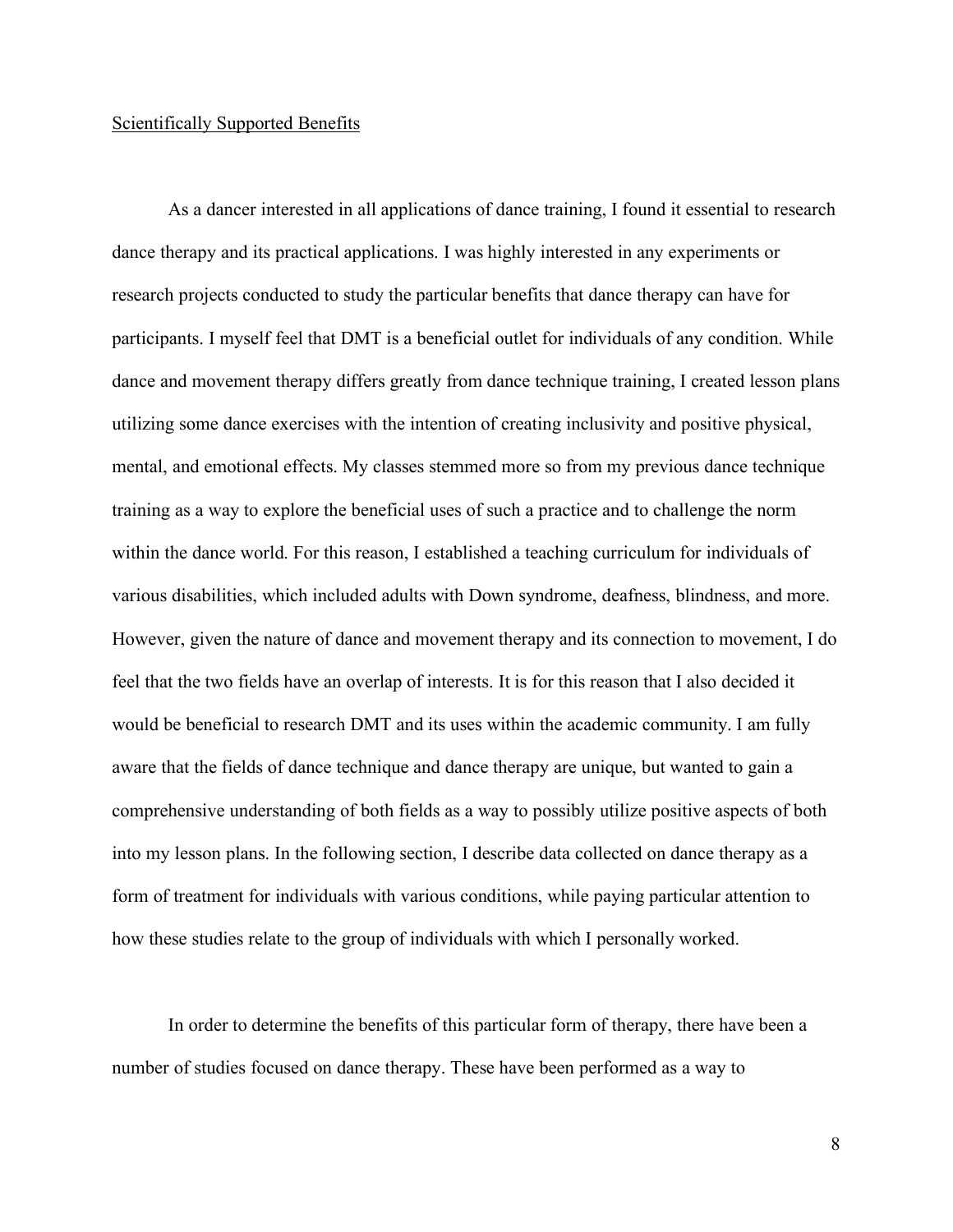scientifically support or reject claims made regarding advantages of this practice and to determine the outcomes produced in participants. One such experiment was conducted studying older individuals with intellectual disabilities (Barnet-Lopez). These adults were evaluated for levels of emotional health using a scientifically based emotional indicator test called the Human Figure Drawing Test (HFDT) (Barnet-Lopez). After a period of dance therapy sessions, those individuals who participated in the classes showed statistically increased effects in their emotional status, while those who did not participate in the dance therapy classes remained placed at the level in which they were initially appraised (Barnet-Lopez).

This experiment is extremely relevant in the field of dance therapy as it scientifically supports reasons for conducting the practice. Furthermore, it is pertinent to my own research as it directly applies to the group of individuals with whom I worked—adults with varying degrees of intellectual disability. While the physical health advantages may have not been the focus of this particular study, it brought to light another important aspect of my research project, which was emotional well-being. I created my lesson plans with a daily goal aimed to provide the students with confidence, autonomy, and healthy expression techniques. I feel that this study scientifically supports dance therapy as a form of emotional adjustment and mental health practice for individuals within my focus group.

There are also a multitude of studies that show the advantages of dance therapy for more specific groups within and beyond the range of my group of focus, such as those with only Down syndrome. However, these studies are still applicable to my own project because I too had a few students with Down syndrome in my class. According to Patricia C. Winders, when a child with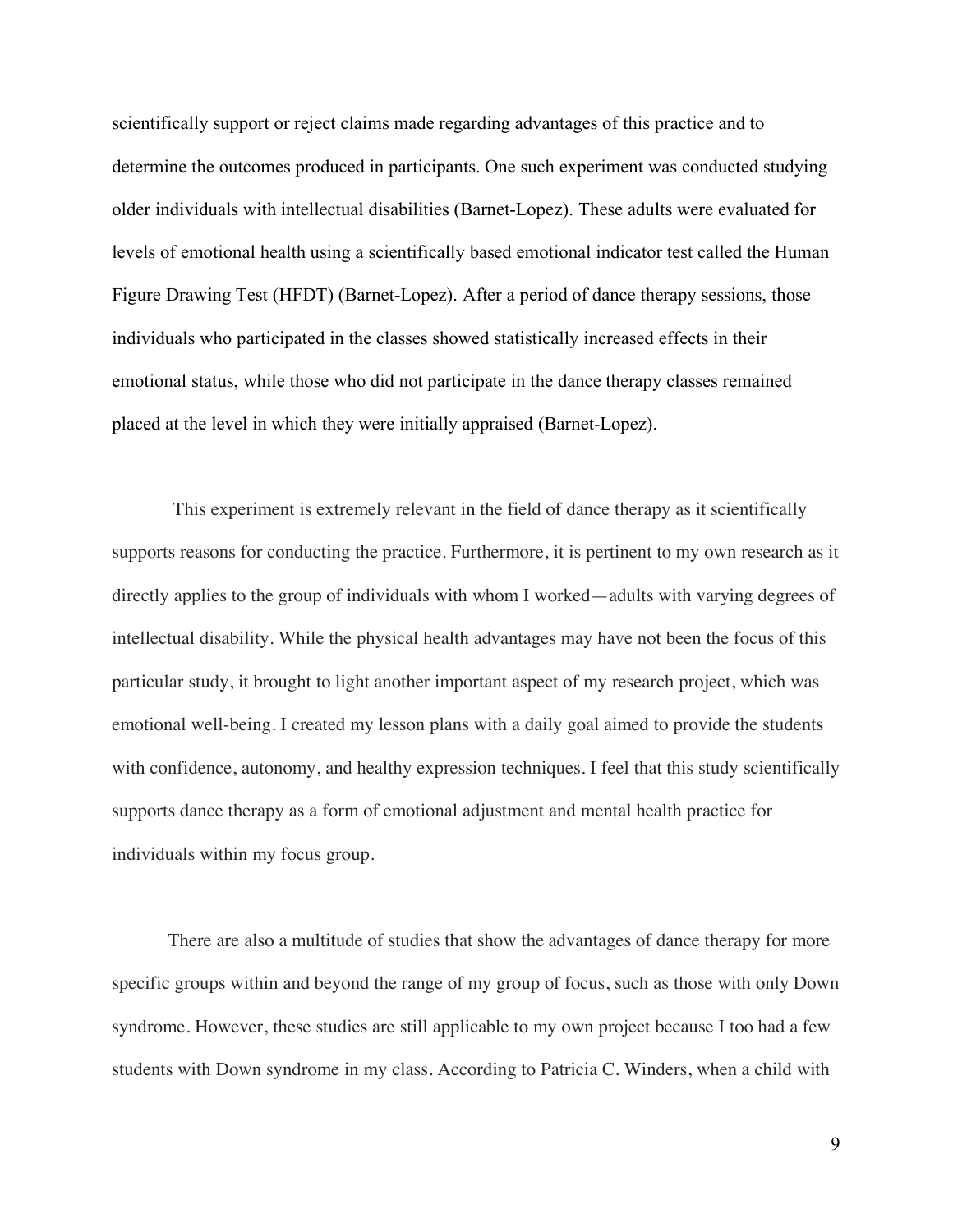Down syndrome begins physical therapy of any kind, the goal is to limit movement patterns the child may develop as a way to compensate for genetic obstacles to normal growth/development (Winders). These behaviors are termed compensatory movement patterns and are characteristic of individuals with this syndrome due to genetic tendencies for atypical development (Winders). Examples of such physical obstacles are low muscle tone in the legs and ligamentous laxity (flexibility in the ligaments), which lead to a characteristic wide-set gait (Winders). The distinctive walk develops more so from a necessity to walk given the specific impediments to proper walking that this syndrome presents. Therefore, a focus of therapy should be to strengthen weak muscles in order to benefit patients in the long run (Winders).

Winders goes on to explain that another focus of therapy for individuals with Down syndrome should be on discovering the specific teaching/learning style to which the individual student responds best. Experts have noted that individuals with Down syndrome respond well to learning with music, something that dance therapy is able to provide (Winders). A few more tips are given in general, which I found to be similar to my own experiences in the classes. One such tip is that students need consistency—regularity seems to fit learning styles best (Winders). I made sure to include this in my own lesson plans, keeping the same structure for every class. I even included mostly the same combinations and movements, only adding slight variation to keep the students interested.

Another aspect of note is that students need to be introduced to concepts gradually in a process that starts slow (Winders). The process is multi-stepped and includes collaboration, finally ending in autonomy/mastery of the concept (Winders). This was a major aspect of my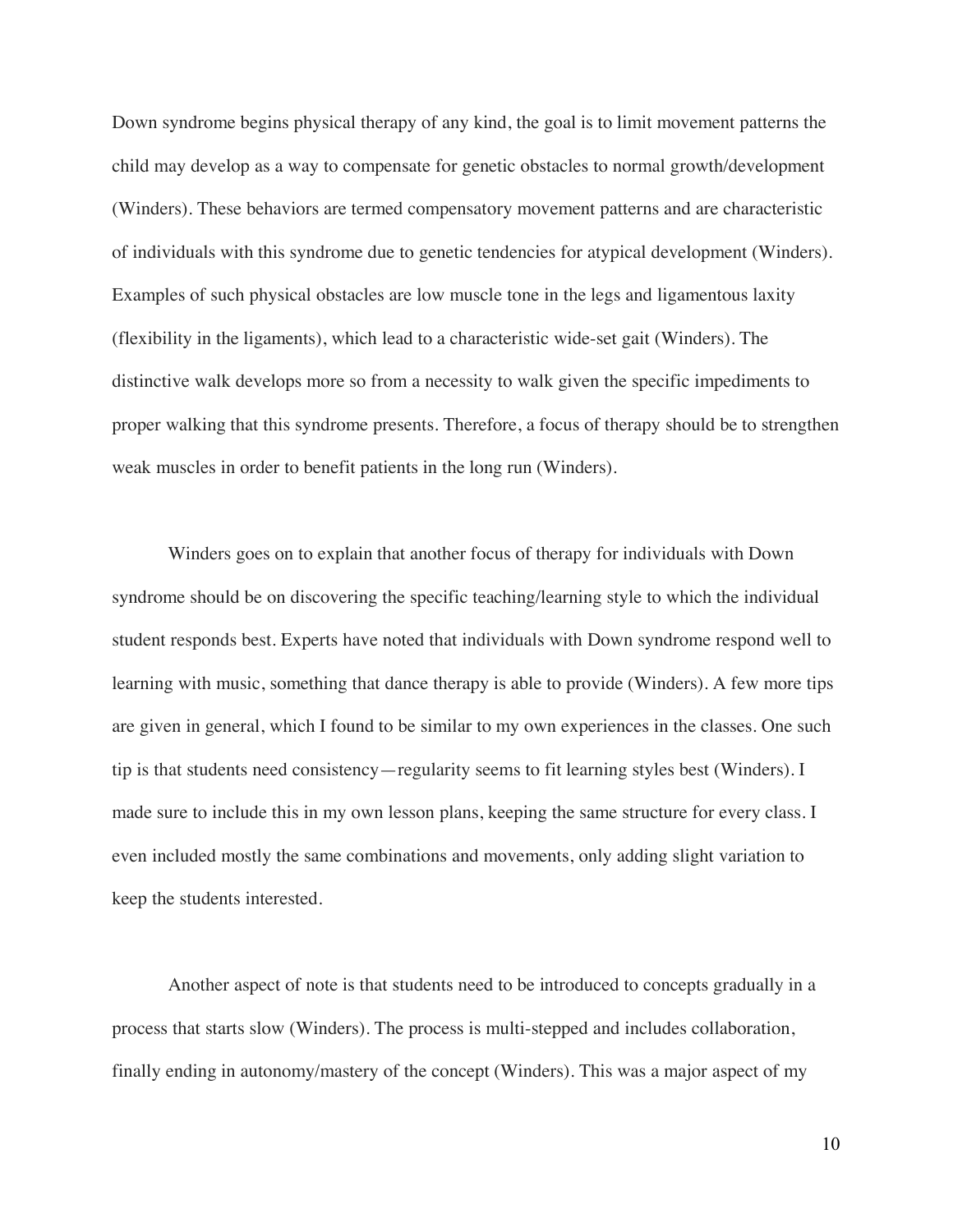lessons and teaching concept that I applied in my curriculum as well. I found that the best way to introduce steps was to start very slowly and repetitively present the same step, class after class. I allowed the students to collaborate with me in the use of exercises in which they were assigned to create their own movements, and ultimately where I hoped they would feel independent without my orders guiding them.

Winders' study is clearly more specific in terms of focus group than my classes, which included adults with varying conditions of strengths and areas of need. However, I found that there were a number of tips Winders gave which I had applied to my classes because I felt they would benefit all individuals that participated. Furthermore, while her study does not delve specifically into the practice of dance technique or dance therapy, she describes a number of reasons when, if extrapolated, would apply to dance. This includes the description of the necessity to strengthen muscles that would otherwise be developmentally stagnated, which would most certainly be attainable through dance. I feel that given a smaller class size of specific groups of disabilities, a dance technique or dance therapy teacher may be able to target muscle groups characteristically weak for that group. Another aspect that I felt directly applied to dance pedagogy or DMT for individuals with Down syndrome was the note that this specific group responded well to learning with music. Music is, of course, a crucial aspect of dance learning and is incorporated in every activity performed in class.

As far as dance therapy practices are concerned, it appears to be common for therapists to employ something called "grounding techniques" in treatments for individuals of numerous different disabilities (de Tord). Historically, this term is applied in bioenergetics as a way to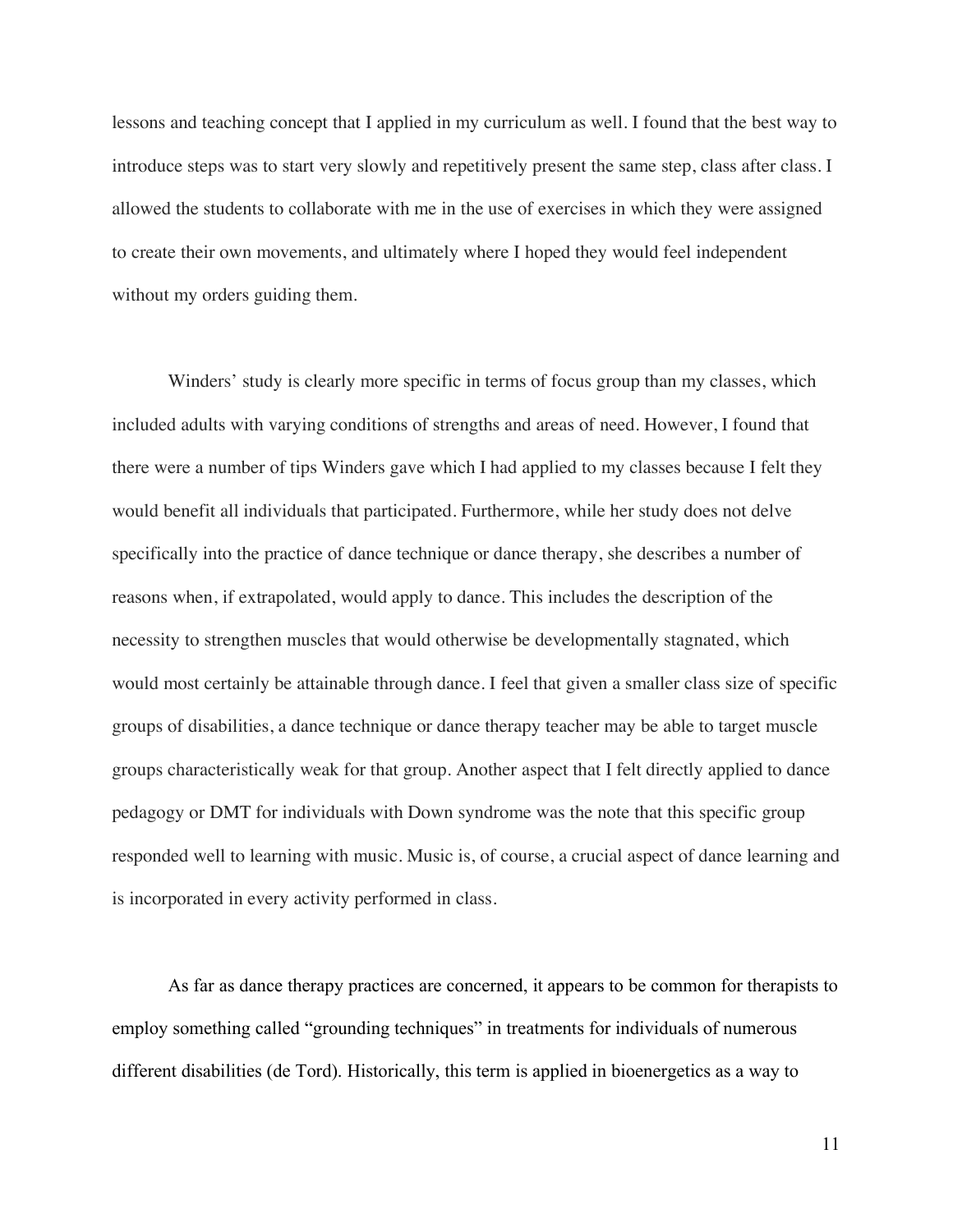describe a state of balance in both body and mind (de Tord). Exercises that are aimed to balance these forces are a focus in dance therapy activities as a way to integrate movement for participants (de Tord). It brings together movement and rhythm to benefit individuals and can be applied to different groups of participants (de Tord). In an overview of grounding and its applications in dance therapy, a number of specific details have been suggested given different groups (de Tord). For example, for elderly individuals, grounding exercises are recommended as a way to familiarize participants with walking surfaces in order to improve confidence in balance and movement (de Tord). It was recommended that elderly individuals may benefit from work on uneven surfaces or those that change level in order to build more confidence—something that could be applied to dance pedagogy or DMT sessions with individuals of specific ability and need (de Tord).

Furthermore, grounding exercises were studied specifically for elderly adults with "physical, cognitive, and emotional disabilities," elderly adults with intellectual disabilities and individual sessions with an individual of psychomotor retardation (de Tord). All three groups were said to begin with impediments to proper walking/movement (de Tord). Each group received different numbers of dance therapy sessions, but all exercises focused on at least one of the "four levels of grounding": Physical grounding (physical strength and positioning), Sensory grounding (proprioception/sensory awareness), Emotional grounding (mental health), and Social grounding (interaction and communication with others) (de Tord). However, it is important to note that the exercises were specifically designed to fit the needs of each group, with different approaches depending on the levels of physical and mental development (de Tord).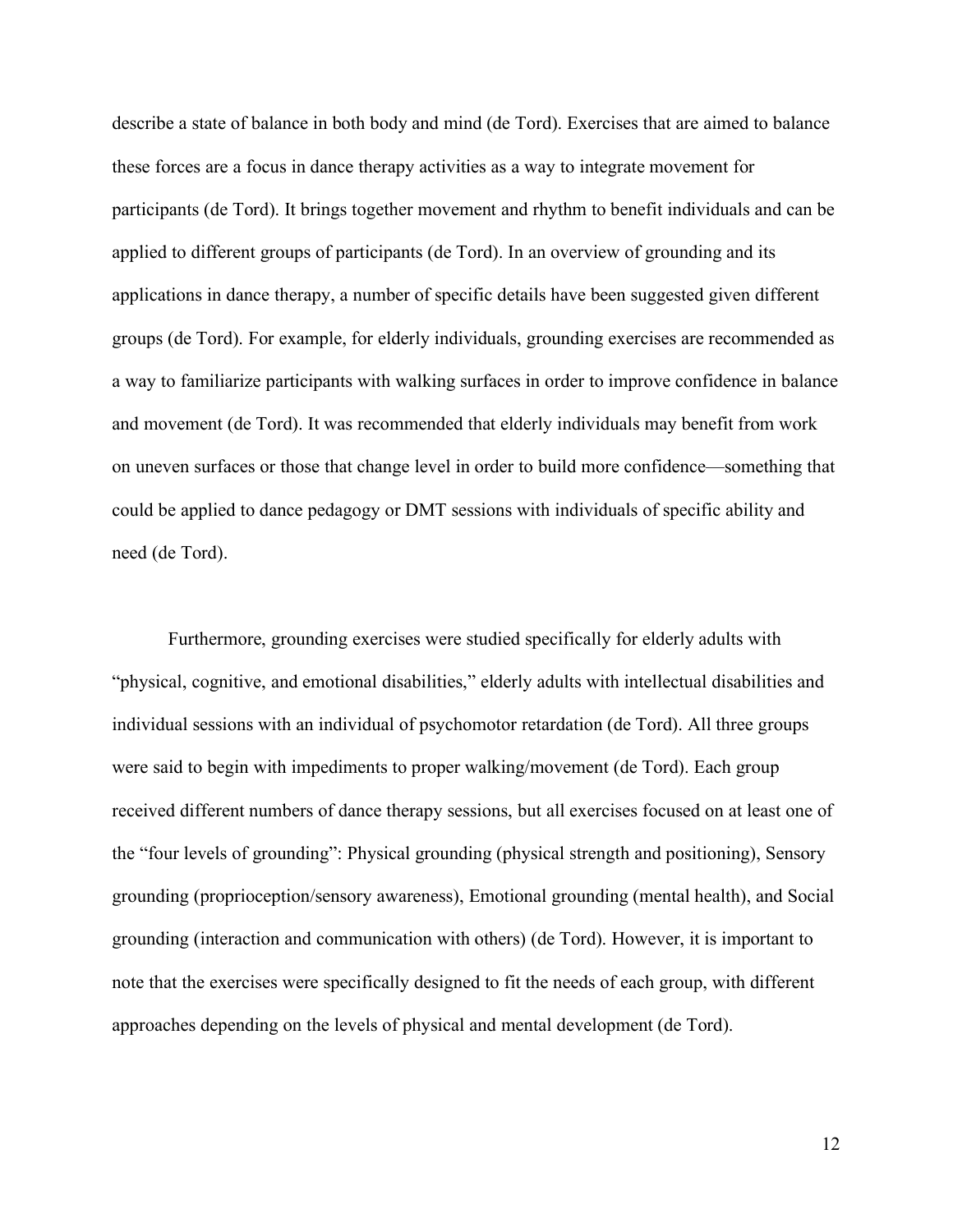According to the therapist conducting the study, the participants in the classes showed significant improvement in various areas of well-being at the end of the total sessions (de Tord). Specifically, it allowed participants to connect with themselves, others, and reality (de Tord). They also improved in physical ability and emotional control (de Tord). While the specific findings of this particular study are listed, the means of evaluation are not detailed. Thus, these findings are most likely subjective. I would suggest an empirical way of evaluating students before and after treatment on all levels of study—physical, sensory, emotional, and social—in order to indicate a significant correlation between improvement and treatment. However, the study is heartening for the field of dance therapy and would provide beneficial information for future studies.

Moving from the study of dance therapy to approaches that study dance performance and technique, there seems to be an established need for dance programs designed for disabled individuals in the community (Kuppers). There are, however, programs that include disabled people in the training, allowing them to dance and perform (Kuppers). This brings disabled dancers to the stage, making dance performance a reality (Kuppers). In doing so, the dance world is challenged in an exciting way—challenged to change preconceived notions about dance and about the disabled. This is something that I feel is a truly critical aspect of such a field of work as it also allows for a change in the way disabled and nondisabled groups interact and perceive each other. It is also a necessary component for the dance world to be able to embrace differences and evolve with the community as the dynamic of "normal" is challenged. According to a work by Petra Kuppers, among the things necessary for dance to grow in availability are techniques, spaces, education, and more. I am in agreement with Kuppers that these are key ingredients to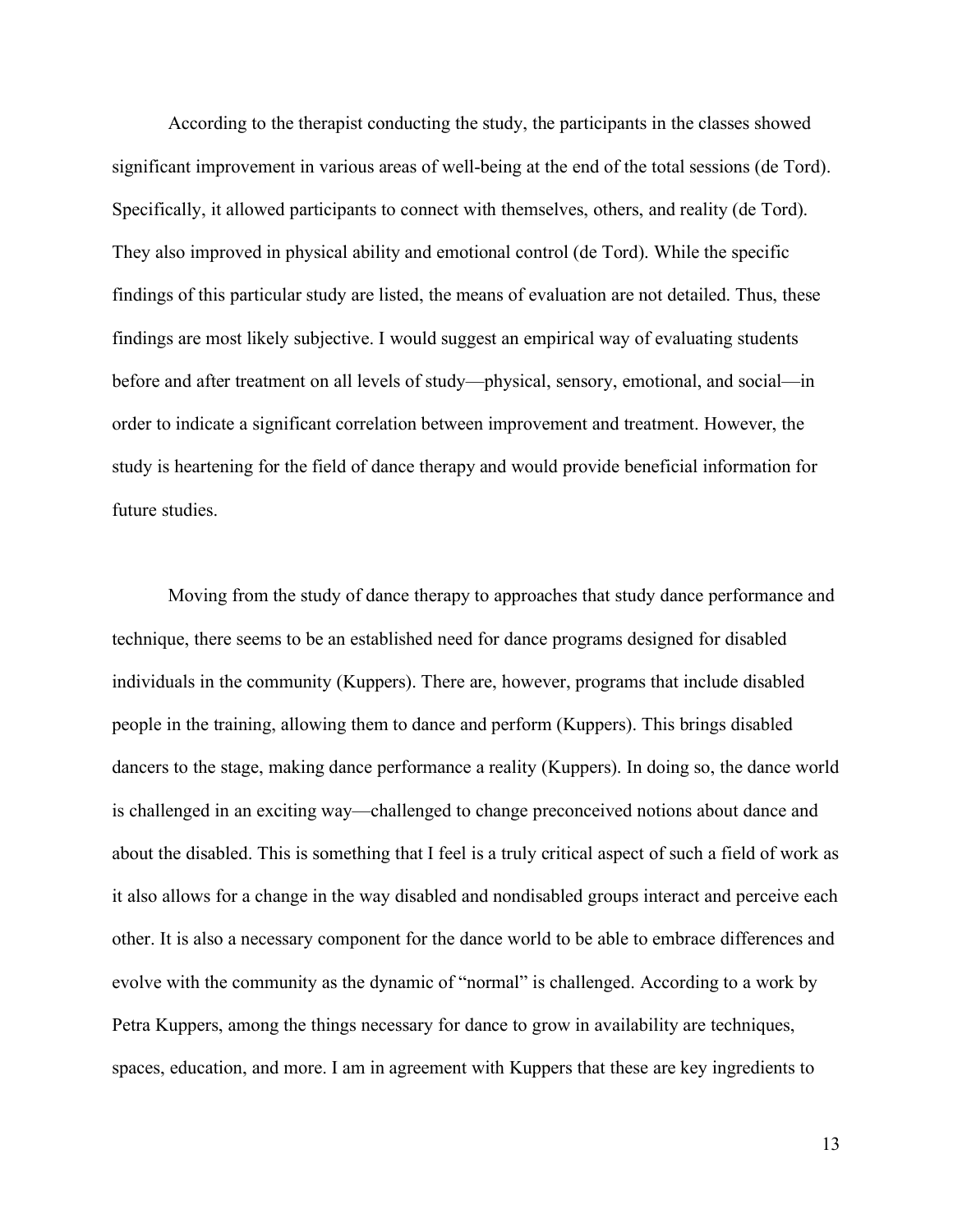making dance, and in my own training expertise, specifically ballet— an activity sometimes seen as elitist and unapproachable—accessible for people of all ages, abilities, and developmental stages. By allowing everybody to have a chance to participate in dance, the dance world will become beneficial to a larger population of the community.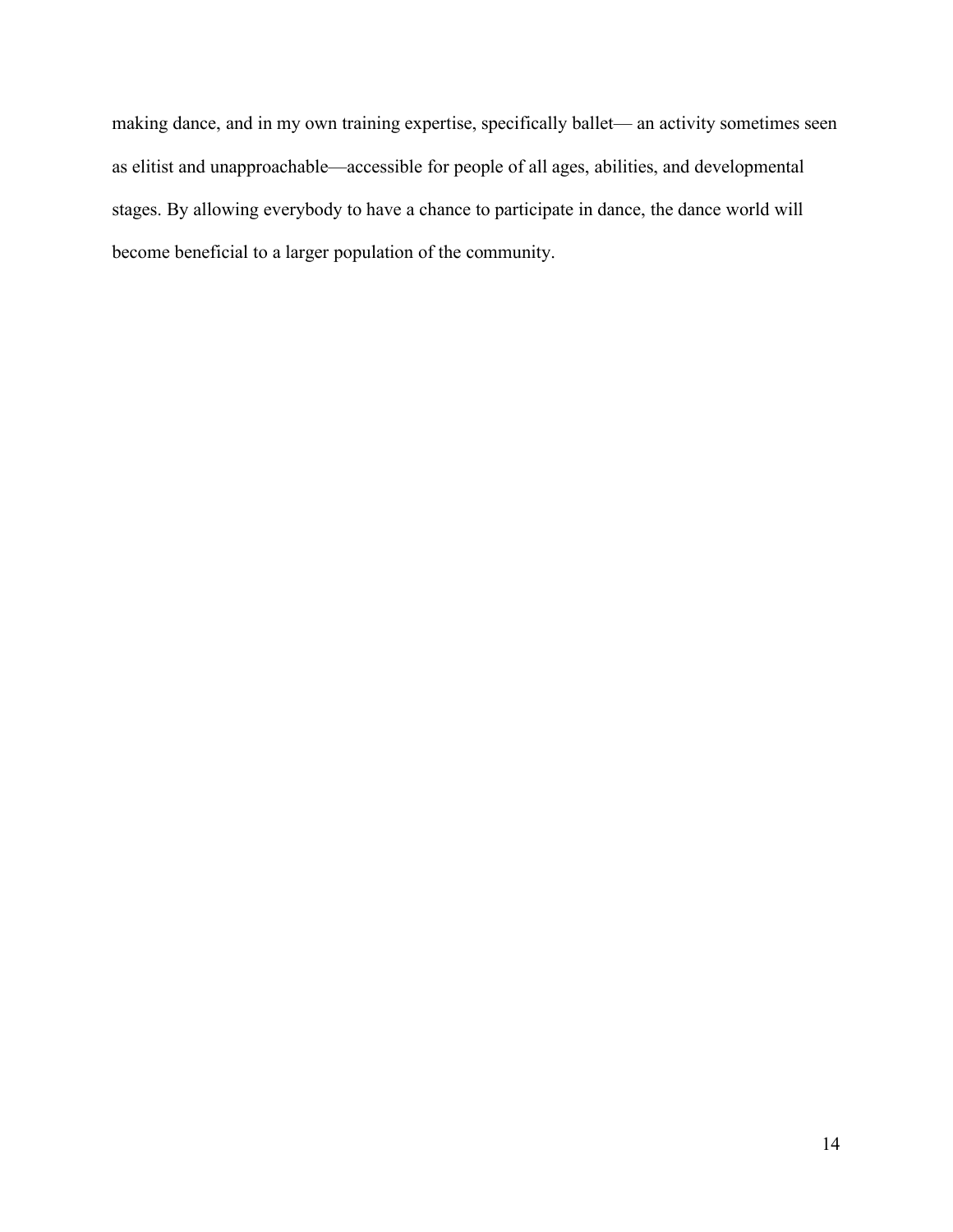#### Pedagogical Approach

As a way of applying my own experience with dance technique and combining it with my desire to broaden the uses of dance pedagogy, I created a series of nine lesson plans with the intention of outlining classes specifically to be taught to adults with disabilities. I then taught these classes at a local center and evaluated each individual class plan based on aspects that worked and those that needed to be changed. I then finalized lesson plans that had been practically applied in the classroom setting with my specific group of adults with disabilities. Ultimately, I created a curriculum designed to accommodate an intended audience in order to use dance as a way to build and reinforce positive learning outcomes in my students. At the core, these classes were my way of taking action on my belief that dance pedagogy should be inclusive and open to all.

The main focus of my research project was on the efficacy of my lesson plans. Before each class, I would create a lesson plan with distinct goals. Then, when teaching the classes, I observed how the lesson plan was going, in some cases needing to improvise or cut out aspects of the plans that I did not feel would be successful in the moment. After each class, I reviewed the lesson plans, annotated them with feedback and thoughts I had for the next class, and added any changes I improvised during the course of the lessons. In essence, I applied an Alternating Treatment Design, as is described in chapter 10, Experimental Design, of *Educational Research: Planning, Conducting, and Evaluating Quantitative and Qualitative Research* (Creswell)*.* I used one single group of individuals with which I worked over the course of nine distinct interventions in the form of dance lesson plans. After self-evaluation, I determined which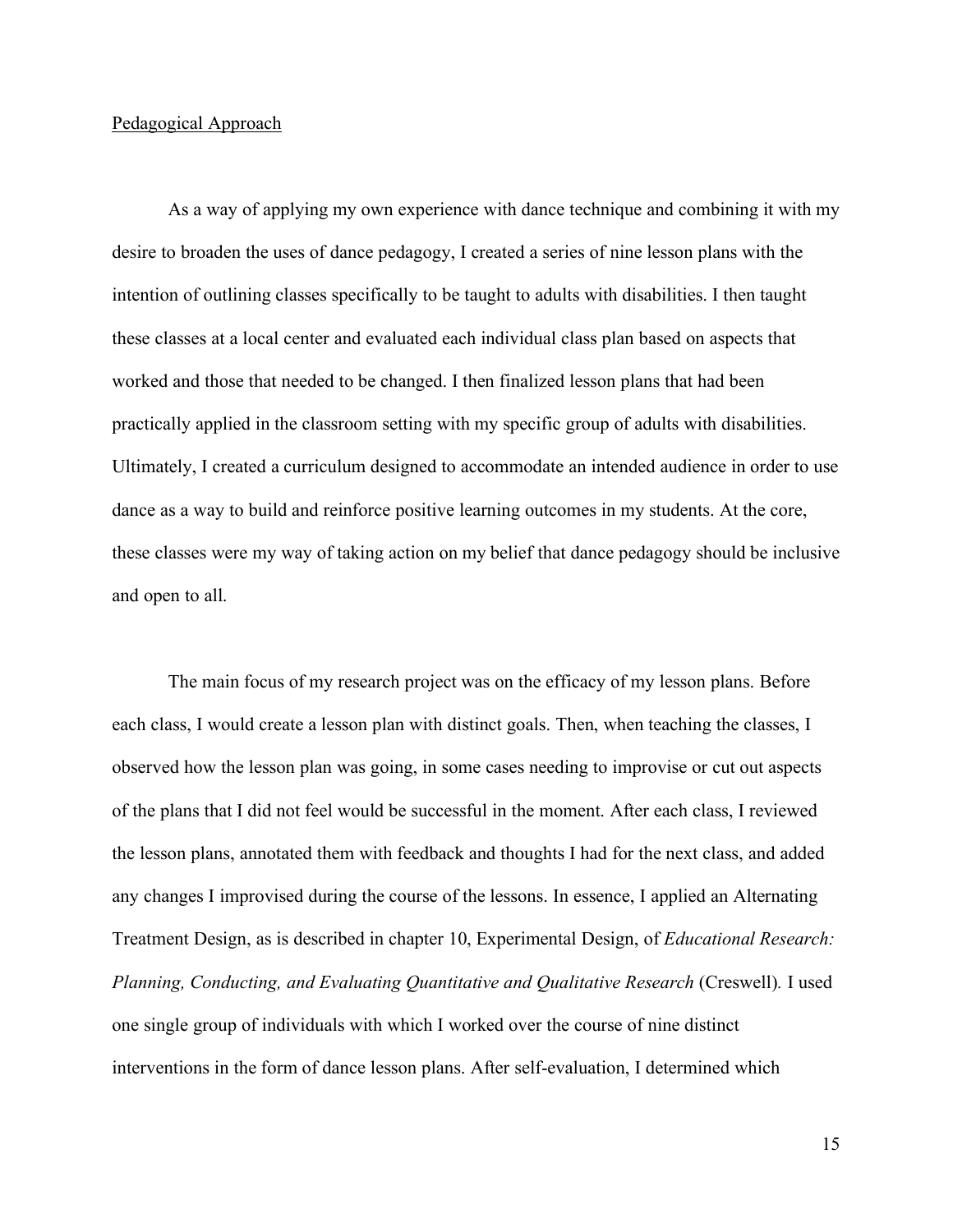intervention forms were the most beneficial and tried to build upon the useful aspects while cutting out parts of the lesson plans that were unsuccessful. In this way, I hoped to ultimately build up to the most effective lesson plans possible.

In order to determine the best way to construct dance classes for adults with disabilities (my particular group of focus), I created nine lesson plans to be used in the classroom setting. I worked closely with a day center called St. Mary's Center in Louisville, Kentucky. St. Mary's Center is a nonprofit organization that cares for the special needs adults in my hometown community. I have had previous experience teaching dance classes at this center as a form of community volunteering on a more informal basis. In my previous visits, I received positive feedback from the students and felt a great connection with the individuals with whom I had the privilege of working. The staff was very appreciative and urged me to come back, which is why I chose this program as the location to conduct my project. Additionally, I felt that the three main tenets of the center's mission resonated with the goals set out in my classes. The mission is as follows (*St. Mary's Center)*:

- *1. To foster a positive self image and encourage greater independence and productivity among its students.*
- *2. To provide opportunities for personal, educational and social growth through community activities and relationships.*
- *3. To improve the quality of family life for its students through improved social skills.*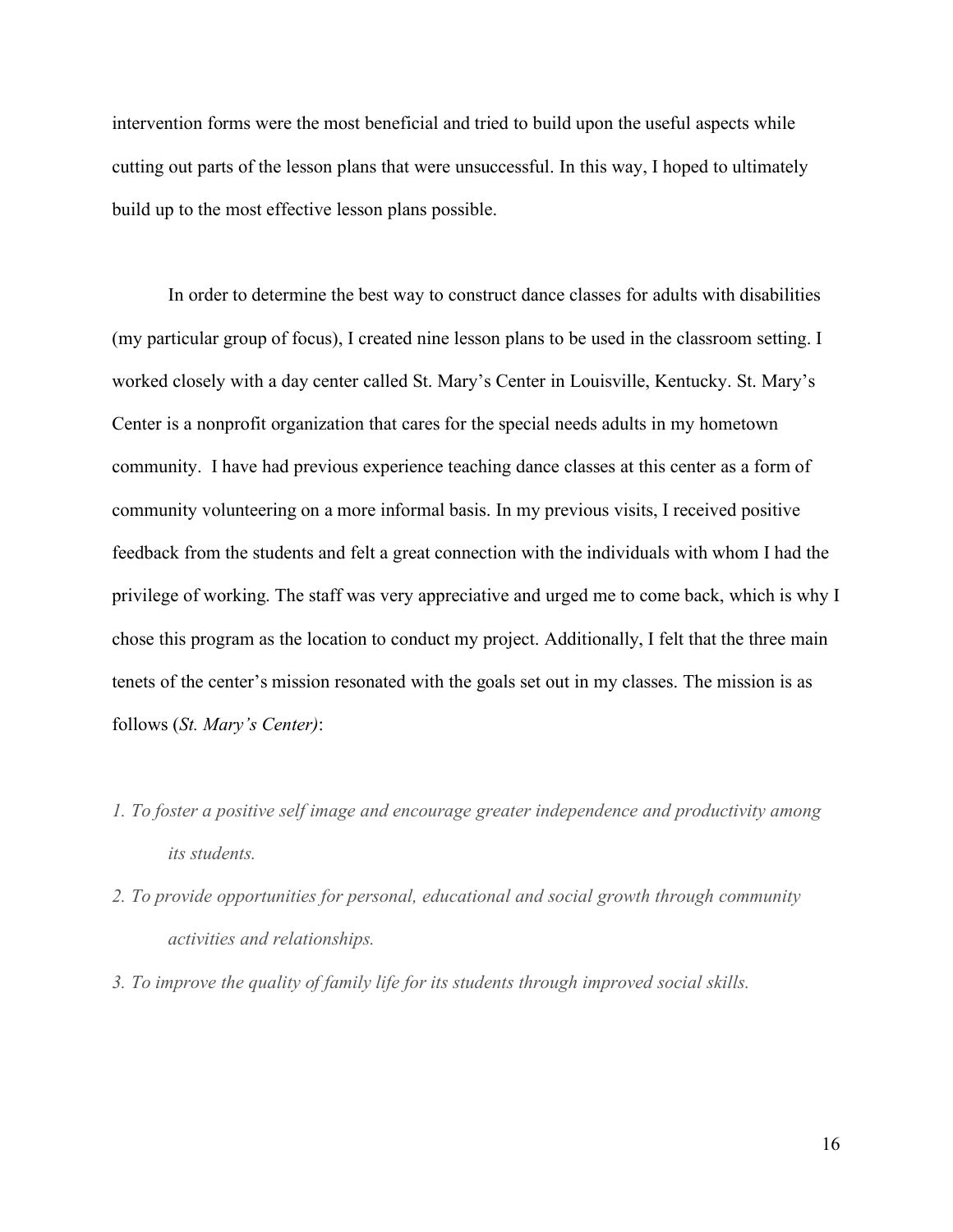As a part of developing my lessons, I taught nine times at the center using preconstructed class outlines (see Lesson Plans). At the beginning of each class outline, I set goals for the day that I used as the main force with which to orient the rest of the class activities. I then went on to prepare movements and activities I wanted to complete during the class and what I hoped the students would gain from them. Keeping in mind that the main focus of my project was the construction of my own curriculum and not the performance of the students themselves, I found it best to allow any student who wished to participate for the day to take class. Additionally, participation in any exercises was voluntary and they were able to come and go throughout the class as they pleased. I initially hoped to have the same students for every single class but ultimately decided that the end goal of the project was not centered on the students but rather on my own class structures. This included the efficacy of the order, specific exercises, and structure of each class. Therefore, I concluded that having a class roster would add unnecessary pressure on the students and would not benefit my lessons in any way. I even found that this notion was helpful in encouraging the students to come to class and made them comfortable with participating at their own pace.

At the end of each class I evaluated my own lessons, noting what activities worked and what needed amendments. Essentially, the goal of this entire project was to create lessons based on research done for effective lessons and very specific experience in dance training and to then evaluate the classroom applications of these sessions. I feel that it was essential to test my lesson plans in a practical setting in order to evaluate my own preconceived notions and to make more educated decisions about proper pedagogy. After each syllabus was prepared and then taught, I went through and marked things that I would suggest changing for future practices. I have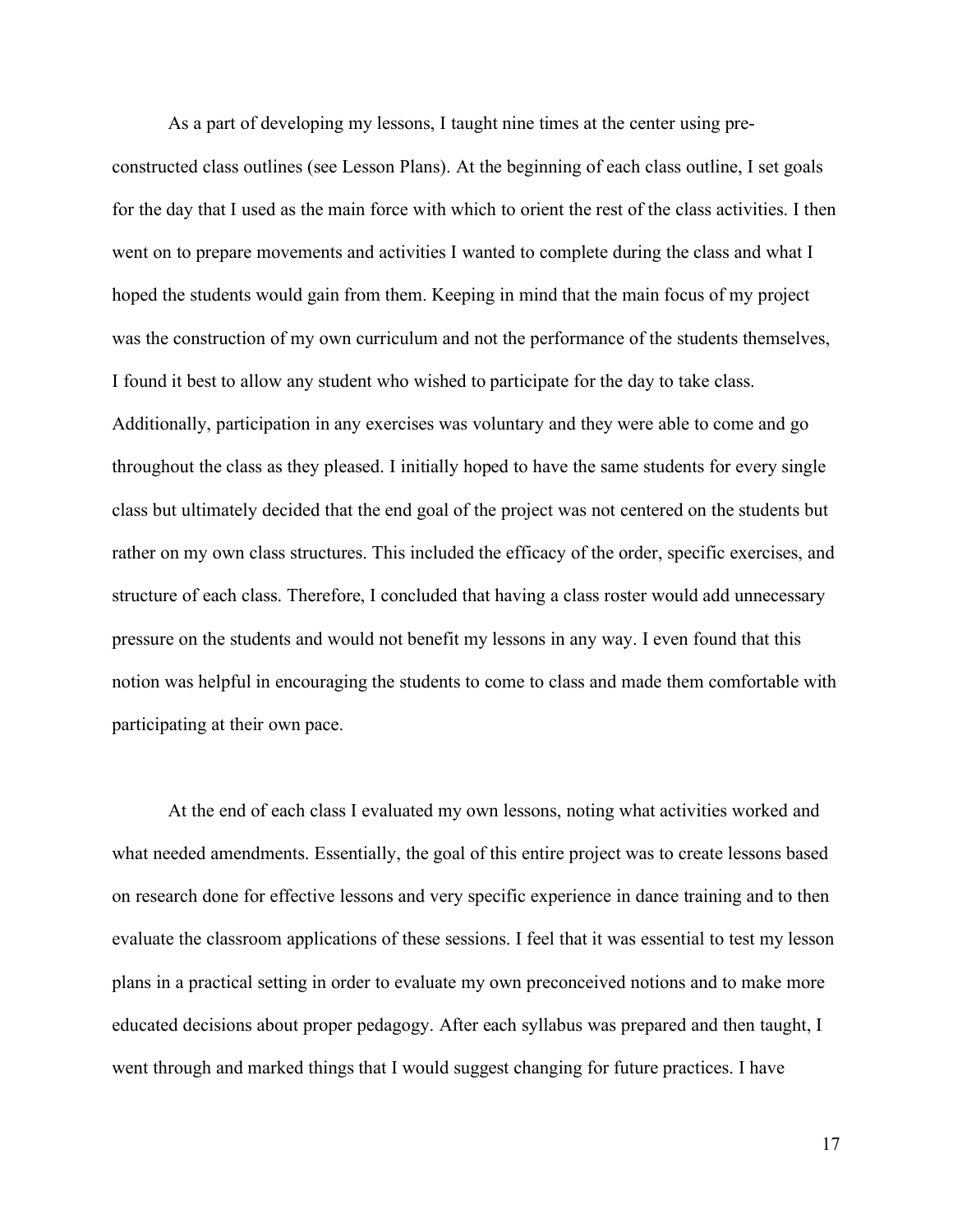included all nine lesson plans in the Lesson Plans section; the original, untried outline is what is shown with any necessary adaptations added in red.

The students in my classes ranged from ages between early twenties to upper sixties, with a varying spectrum of category and severity of intellectual disability—all of which were factors that needed to be included in my class planning. Furthermore, given that participation was random and open to all, this presented an even greater challenge to incorporate into the class planning. Given that I couldn't necessarily prepare for a specific group of students or any type of background in dance, I used the same outline for each lesson, with subtle differences in movement or theme. As far as level of difficulty was concerned, I started using the most basic and elementary dance teaching style— essentially what would be comparable to a beginner kindergarten-level ballet class. This level typically introduces fundamental movement concepts to novice, young students.

As I briefly mentioned before, there were goals set for each class that were intended to be actualized via the exercises and combinations gathered for the day. These included autonomy, confidence, focus, participation, and both physical and mental stimulation. Certain class exercises were orchestrated with the idea that they would help the students attain these ideals. Ballet has the ability to teach dancers discipline, encourage focus, and improve physical ability and performance. These are all beneficial to the view of oneself and one's role in society. By practicing certain exercises, I intended for the students to gain the confidence to engage in such movements. Furthermore, by incorporating at least one exercise every class in which students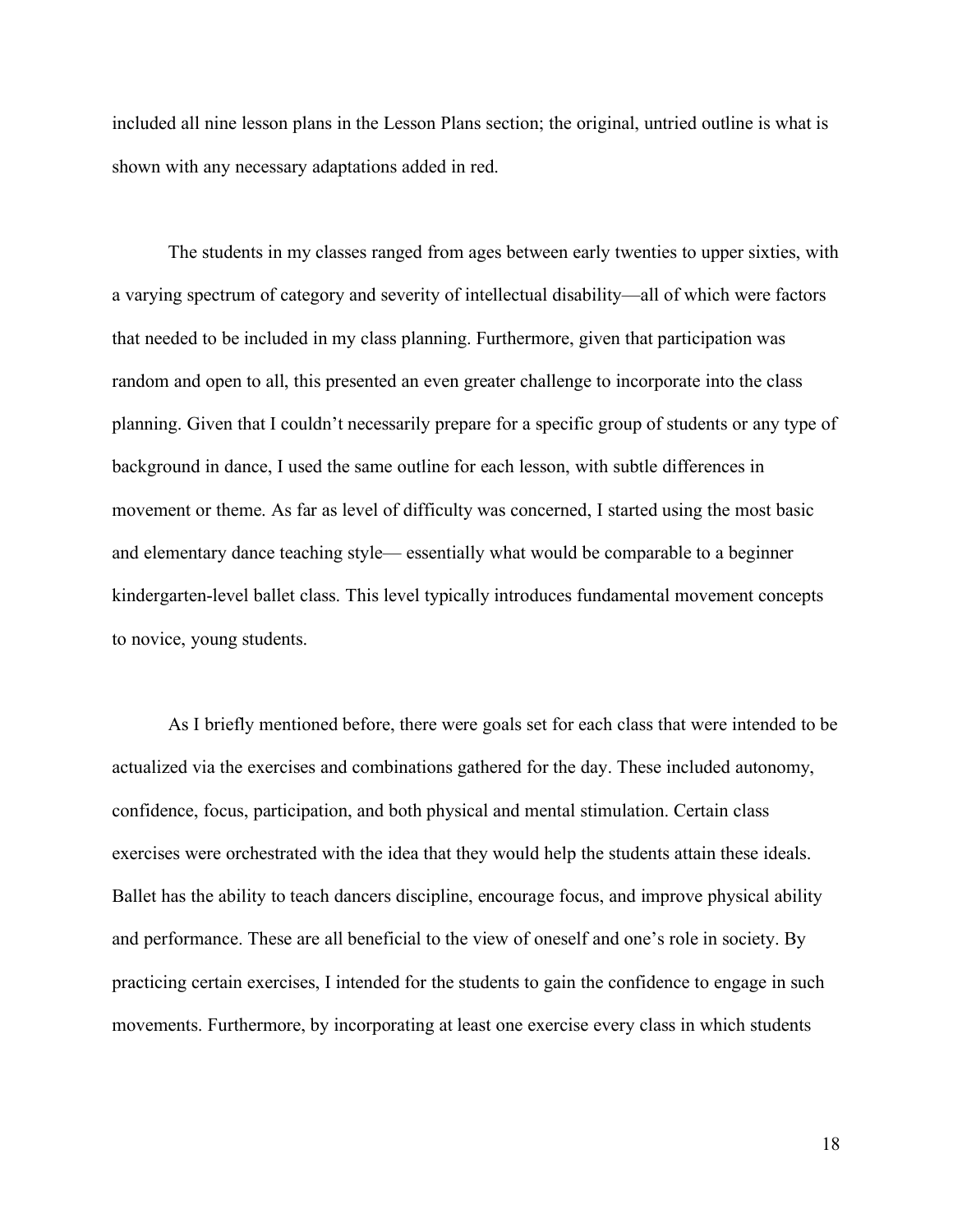had to demonstrate a move on their own, I hoped to build their autonomy and creative thinking skills.

Each lesson plan consisted of the same basic structure of stretches followed by a warmup exercise, then barre work, followed by center work and lastly a reverence (including bows and curtseys). It is best to use repetitive structures for classes when working with individuals with disabilities, as this is how they will find a niche with which to engage. This method makes the class more relatable and familiar.

I would start every single class by looking each student in the eye, welcoming him or her and asking how they were doing that day. Next, I would go on to announce that the class was only intended to be fun and stress-free—I would also state that if anyone felt uncomfortable or something hurt they should not do the movements. The class was created with the intention of getting exercise and making everyone feel welcome in the space, and if there were any questions they were encouraged to ask me. Again, it was reiterated that if something did not feel good they were to not do it—they were always welcome to sit out or drink water whenever they needed. I mainly only needed to say this to new students but found that the daily reminder of the intention helped the students feel welcomed. I also gave intermittent reminders to not push too far or do anything that felt uncomfortable as I saw fit.

After beginning the class with introductions, I moved on to stretches. The stretching exercises were intended to bring the students into the space and prepare them for the upcoming exercises. I also felt that this time was important in building community in the classroom as it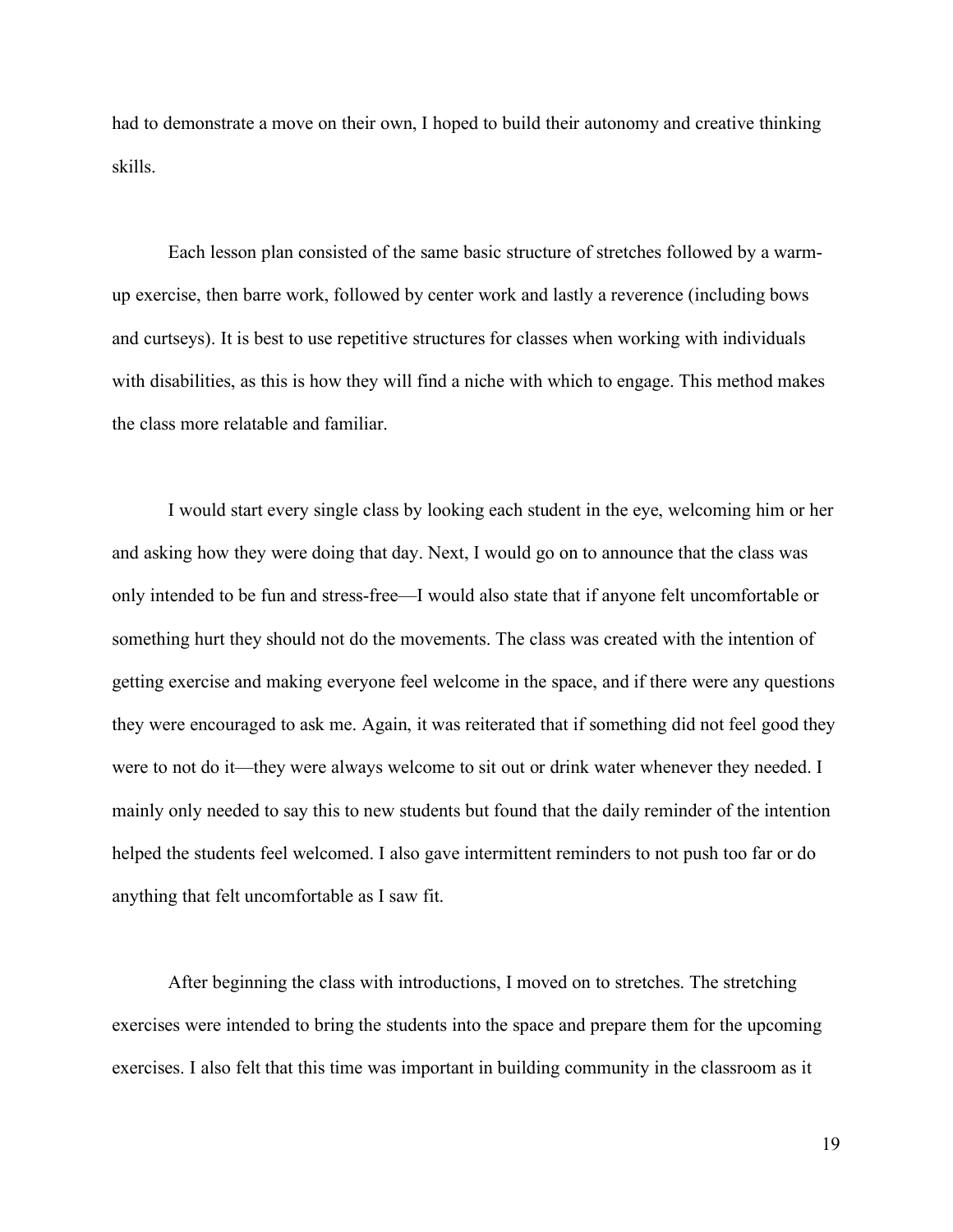provided a set time to sit in a circle and engage in a common activity. Additionally, it is extremely important that students are warm and have engaged their muscles via stretching in warm-ups before moving on to larger movements solely for the purpose of having a safe, injuryfree class. As is visible from the provided lesson plans, I initially began with the students sitting on the floor in a circle and completing a series of common stretches. However, as I continued to create and adapt my lesson plans, I decided that it was better to start with a breathing exercise. This was intended to focus the students and initiate mindfulness in the space. I included this breathing/port de bras exercise before the stretch sequence, which I ultimately decided was the best structure. After the stretch sequence, which usually remained the same but would sometimes include subtle variations or additions to add variety, I added a port de bras exercise. For this exercise, I had the students go to their assigned spots in a semi-circle oriented toward me. They would sit in their chairs and follow along as I demonstrated a port de bras sequence. I felt that this was best implemented before barre work so that the students could use this muscle activation throughout the rest of the class. It also provided a better transition than just going from stretches to the warm-up exercise.

Next, I implemented the warm-up portion of class. This took place mainly in the form of what I referred to as our mirroring or echo exercise. We would all stand in a circle and I would start by performing a short movement that fit the theme for the day. I made sure to tell the students to focus their eyes on me and to not move while I was moving, which was intended to build their focus and concentration. Next, everyone would repeat the movement that I had just demonstrated. Next, the person to the left of me would come up with his or her own movement to demonstrate for everybody else to echo. The exercise continued on until we completed a full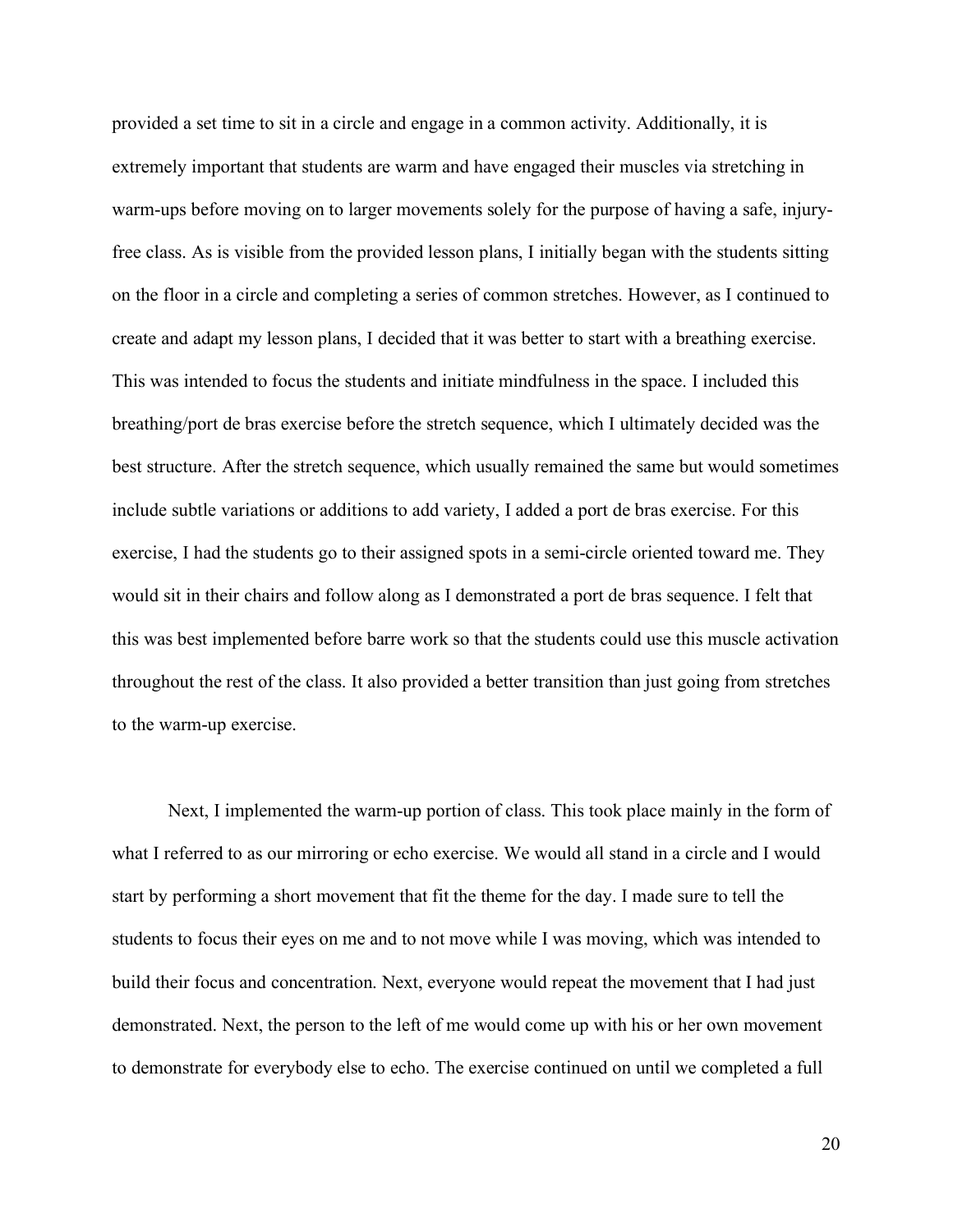circle among the group. Some students preferred not to participate by showing their own movement or would try to put off their turn. However, I felt that the ability to come up with their own moves and the benefits gleaned from finding confidence in their abilities was necessary and thus urged for full participation. This took patience, and in some cases it was necessary to give them little ideas/movements with the intention of them making their own.

Moreover, the mirroring exercise was the main combination used to reach the goals of autonomy and creativity of expression. I found that by allowing each student to practice their own move, which everyone else would then repeat, the exercise gave them a sense of importance and capacity. By encouraging participation, I hoped to prove to each student that his or her contribution was important to the class as a whole. This exercise was intended to provide a space for individual roles that made up the whole, and I hoped it could show them that their ideas were valuable.

Following the warm-up portion of the class, I applied the barre work section. This is where I employed the ballet terminology and combinations found in a classical ballet class. As is usual with a ballet class, I began with plies followed by tendus and eventually built up to degages. When I first constructed the lessons, I planned plié combinations from first position and second position. However, as the classes went on I cut out second position and only incorporated first position. Then, as I taught with this adaptation, I found that I needed to further modify the plié step by only coming from  $6<sup>th</sup>$  position (parallel). I found that this adaptation was necessary, as the proper muscles and technique needed to hold first position were not being utilized. In order to eliminate the possibility of injury, I created plié combinations only in 6<sup>th</sup> position. The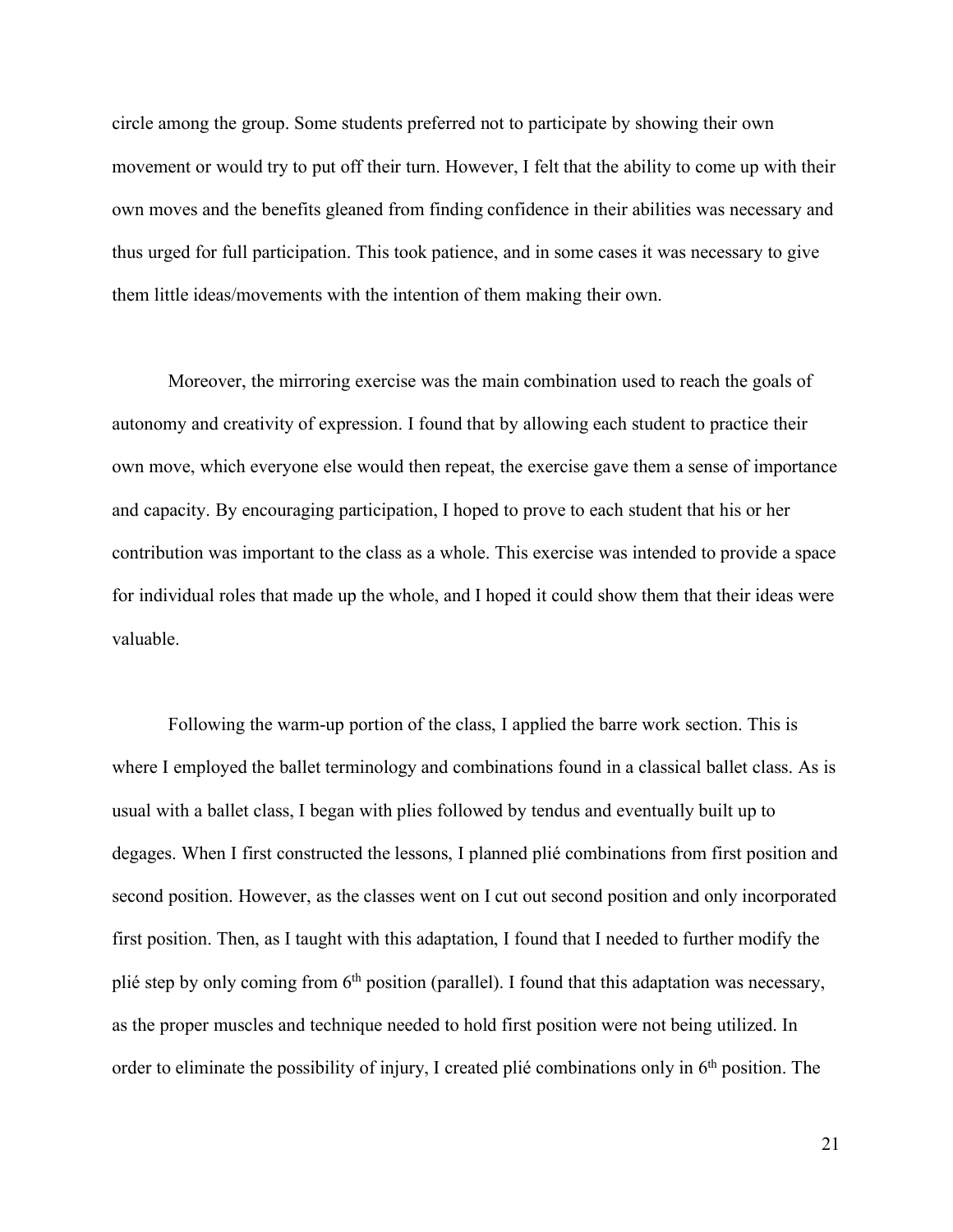same process of evolution also occurred with my tendu and degage combinations. I had initially planned to teach the steps from first position, but found it necessary to adjust the combination so as to only go from 6th position. This mainly applied to tendu, as it took weeks to build up to the use of degage in the classroom. My main cause for adapting the barre work so greatly was the concern for safety—I did not want to build in poor technique. This concern mainly stems from a safety standpoint because executing ballet steps incorrectly or with improper muscle engagement can cause injury or other issues.

Proceeding from barre work came center work/across the floor combinations. These were very loosely designed activities designed to follow the natural progression of a classical ballet class. However, these exercises were all very simple, including activities like walking across the floor with ballet arms held in second position, galloping across the room using one foot in front of the other, and moving across the floor like an animal you would find in the jungle. We went on a "jungle safari" around the room during a themed class in which the students followed behind me to spot the various forms of wildlife that could be encountered in the jungle.

As the lessons continued to evolve, I began to add a reverence to the class. This is where I would incorporate a few little things used from class and use them to wind down for the day. I also intended to help them transition from being in ballet class to returning to the rest of their daily activities. Initially, I had them follow along with a few steps to the side and a plié, but found this also needed to be adjusted. Eventually, I decided that the best way to cool down for the day and readjust was to repeat the breathing exercise that we did at the beginning of class.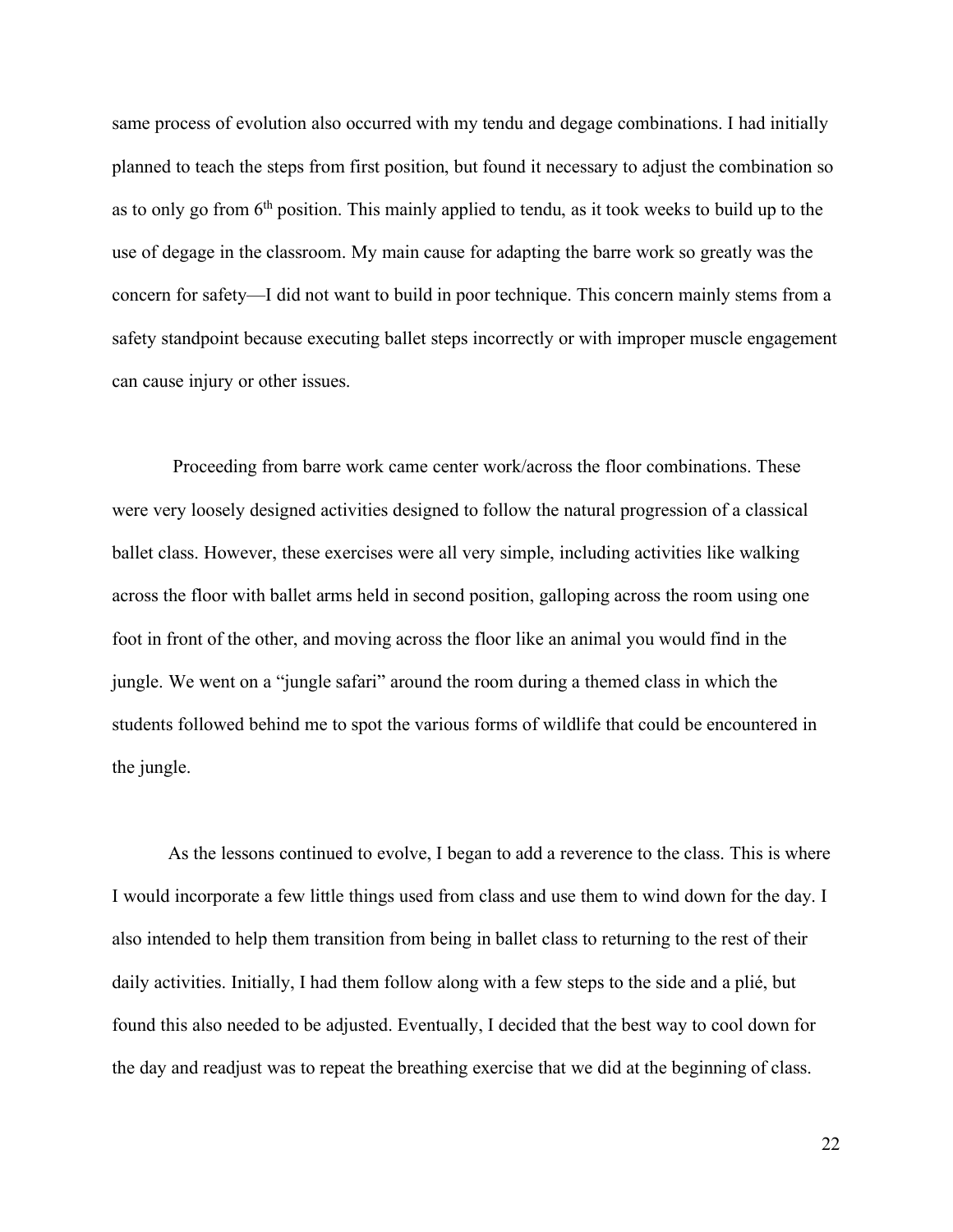The cool-down exercise was a way to refocus, calm the mind, and again engage in mindfulness. This is also the portion of class where I taught them the proper way to say thank you to a teacher via a curtsey or bow. This was simply intended to teach ballet etiquette and encourage students to always be courteous.

Additionally, I conducted an exit interview with a supervising faculty member who was present for most of the classes I taught. This particular overseer provides supervision and cares for the individuals at the center on a daily basis and has a lot of experience working with my particular students. Thus, I felt her input would be helpful as she has an idea of their particular needs and behaviors within and beyond my class sessions. This interview was intended to critique my teaching methodology in order to improve the already adapted lesson plans. I asked questions regarding the efficacy of my classes, the good things that she noted, things that did not work at all, things that worked but still needed adjustments, and any areas of improvement in my own teaching manner and class style she recommended.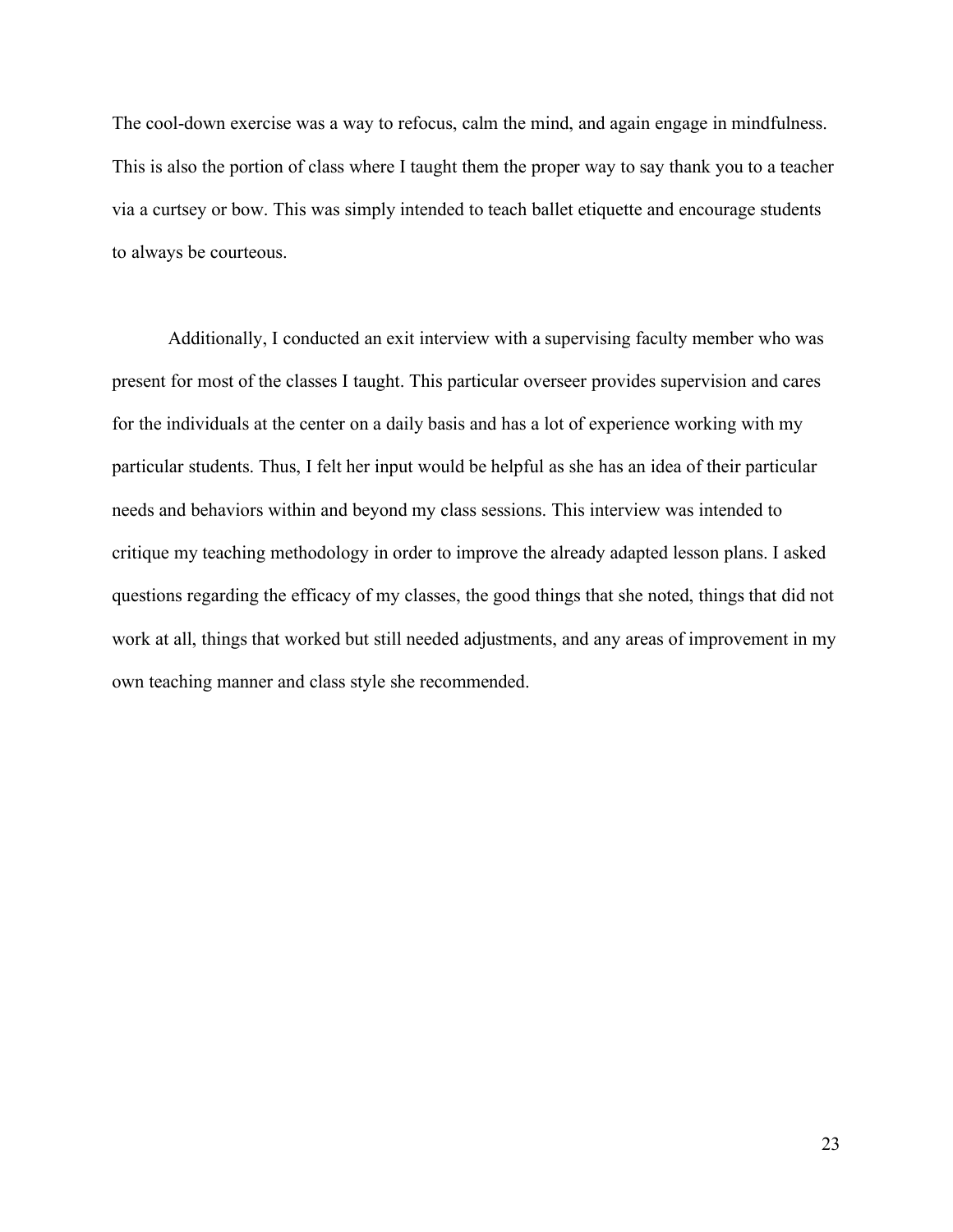#### Key Findings

While teaching the lesson plans, I made a few key discoveries via trial, error, and adaptation. First, I discovered that using a theme for the day—like lion king, ocean life, and colors—was extremely beneficial. This is essentially where I saw a turning point in the participation and acceptance of the syllabi. Prior to the themes, the students seemed a bit disengaged from the class. By incorporating other areas of interest into the class, they were able to relate more to the class as a whole. During my exit interview, this was mentioned as a positive aspect of my lesson plans—it was stated that after creating a daily theme I "hit the nail on the head." I was even told that after I left, they raved about how they did the Lion King in ballet and loved it. I believe that this was also important developmentally for the students as it challenged them to think of dance movements within an imaginative context. They needed to draw on previously learned concepts about the ocean or jungle, and try to embody them using dance movements. This required more critical thinking, connection-making, and encouraged participation from the students. It also allowed for a greater variety of movement options during the echo exercise, as they had a larger range of choices. Previously, they drew from a narrow set of dance moves, but were able to see creative applications of movement once the themes showed flexibility.

Another very important note of discovery was the necessity to become aware of my language and descriptive imagery. This became particularly pressing when I had a student who was blind and who occasionally came to class. I continually caught myself relying on the concept of demonstrating with my body—as I am so used to doing in my classical ballet training—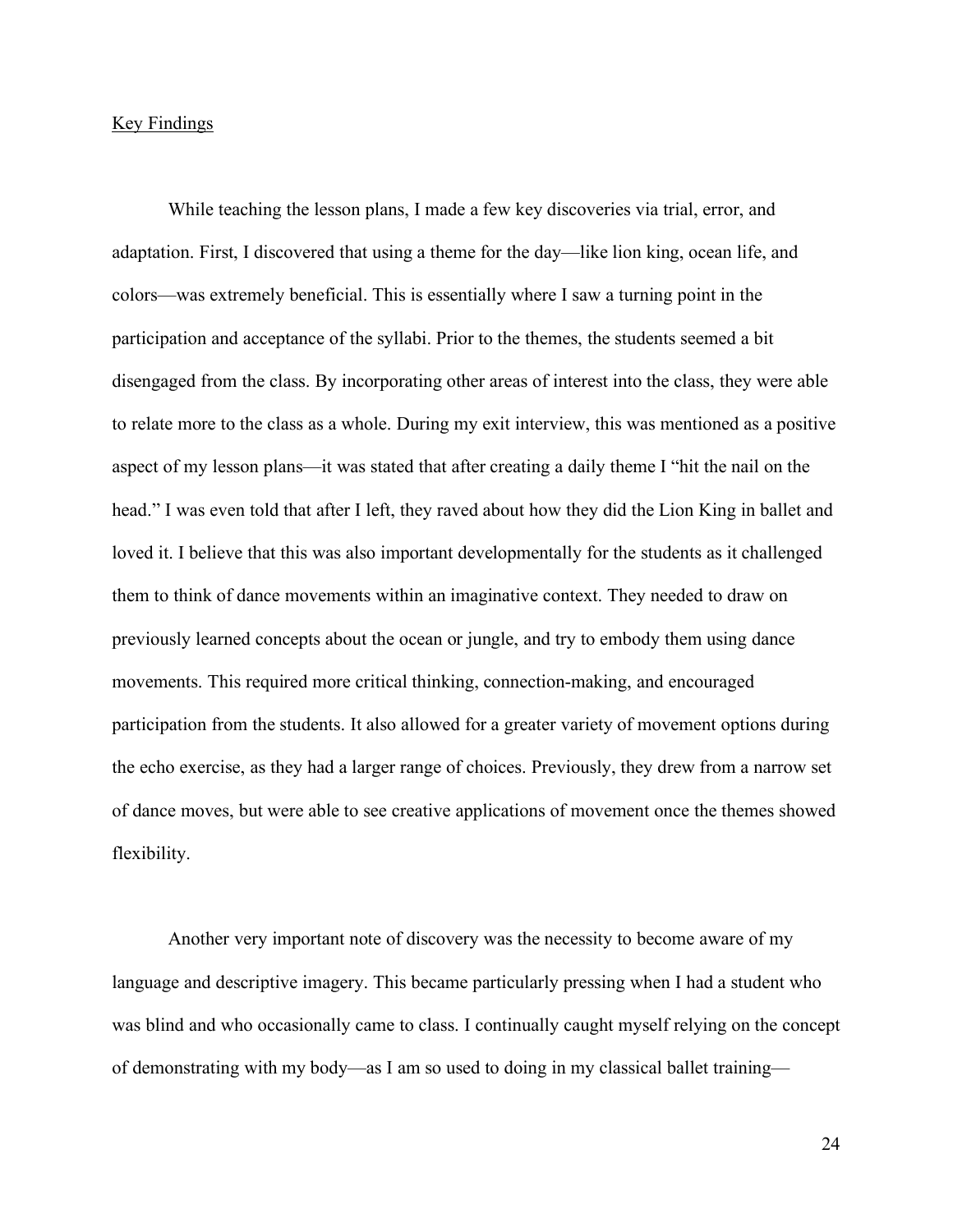instead of also adding descriptive language. This was a major area for me to work on; I must admit that I still need to improve upon the art of teaching dance without relying on body language. However, the more I became aware of using language to verbally communicate with my students, the more I found myself trying to conceptualize dance movements without the use of the body. This benefits the students who are blind and auditory learners as they are able to mentally visualize with clear descriptions.

However, another aspect that I needed to always be cognizant of was also maintaining a reliance on body language to demonstrate and communicate with visual and Deaf students. This necessity stemmed from also having a Deaf student who relied solely on visual representations of dance and movement. This particular student was very focused, but I found that the more I maintained eye contact, the more she was able to participate. Also, I needed to adjust the way I did a lot of my movements and transitions. I often needed to add gestures to indicate that we would be moving to the left or right and needed to make my demonstrations more deliberate in order to communicate what our next steps would be. Additionally, this student was very adept at lip-reading and was able to understand a large portion of the class. However, this also presented a new challenge as a teacher, as I quickly discovered that I personally am not expressive enough with my lip movements in order to communicate effectively this way. This may seem counterintuitive, as I am speaking and therefore moving my lips. However, in order to aid in the process, I needed to emphasize the natural articulation of my lips more dramatically. Teaching requires not only the willingness of the student, but also the cooperation of the teacher and thus I needed to be more attune to her needs. Furthermore, the use of body language helps not only the Deaf students, but also those students who are visual learners.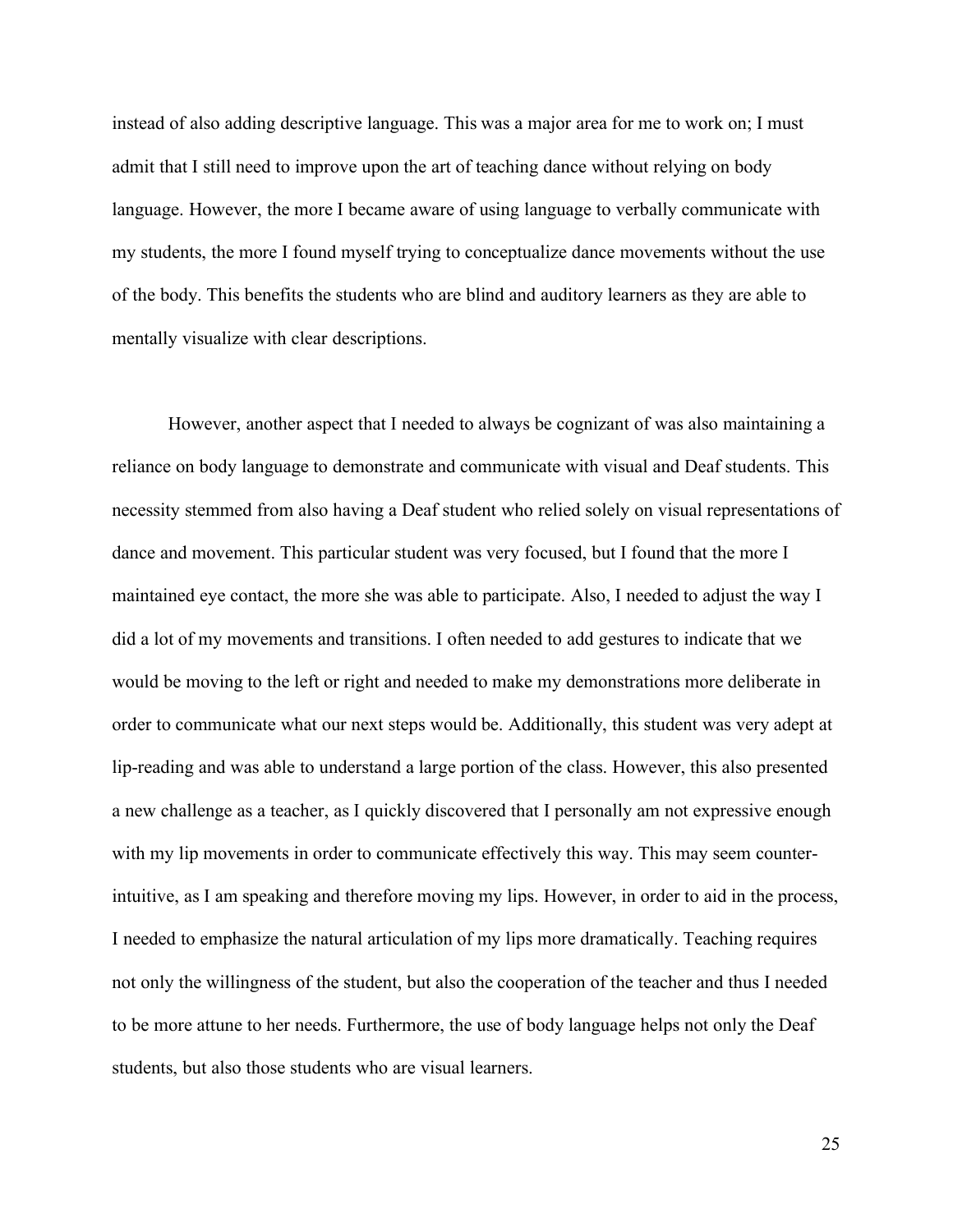With these two differences in mind, I needed to always be aware of how I was presenting the movements to the students. Awareness of self is important even when there are no sensorylimited students in the room, as overt and dramatic articulation is helpful in communicating with any student. By using language to engage and describe while simultaneously using the body to demonstrate and energize, I found that I was better able to serve each student in the room. While I have had very limited experience teaching dance, I feel that this is something that can be applied to everyone from adults to children, and including the disabled. Having an energetic teaching persona helps focus the students and keep them mentally engaged with the current tasks.

Although I previously touched on areas of improvement or adaptation that I discovered naturally throughout the process, I also felt it would be beneficial to get the opinion of an expert in the field of care for the disabled. The caregiver at the center was able to give me this needed perspective during my exit interview. The first thing mentioned in the meeting that I would suggest for future reconstructions is the use of a full class period to get to know the students. I found this to be very valuable advice, especially since my interviewee has more familiarity in working with students at this level. I came in on the first day ready to get to work, which is more the norm with experienced dancers. However, this is not necessarily the wisest approach for teaching individuals with disabilities. I learned that building trust is just as necessary as teaching the movements. Students will only feel welcomed to move in a safe space if they feel comfortable around the teacher. This was a major point that I wish I had known from the first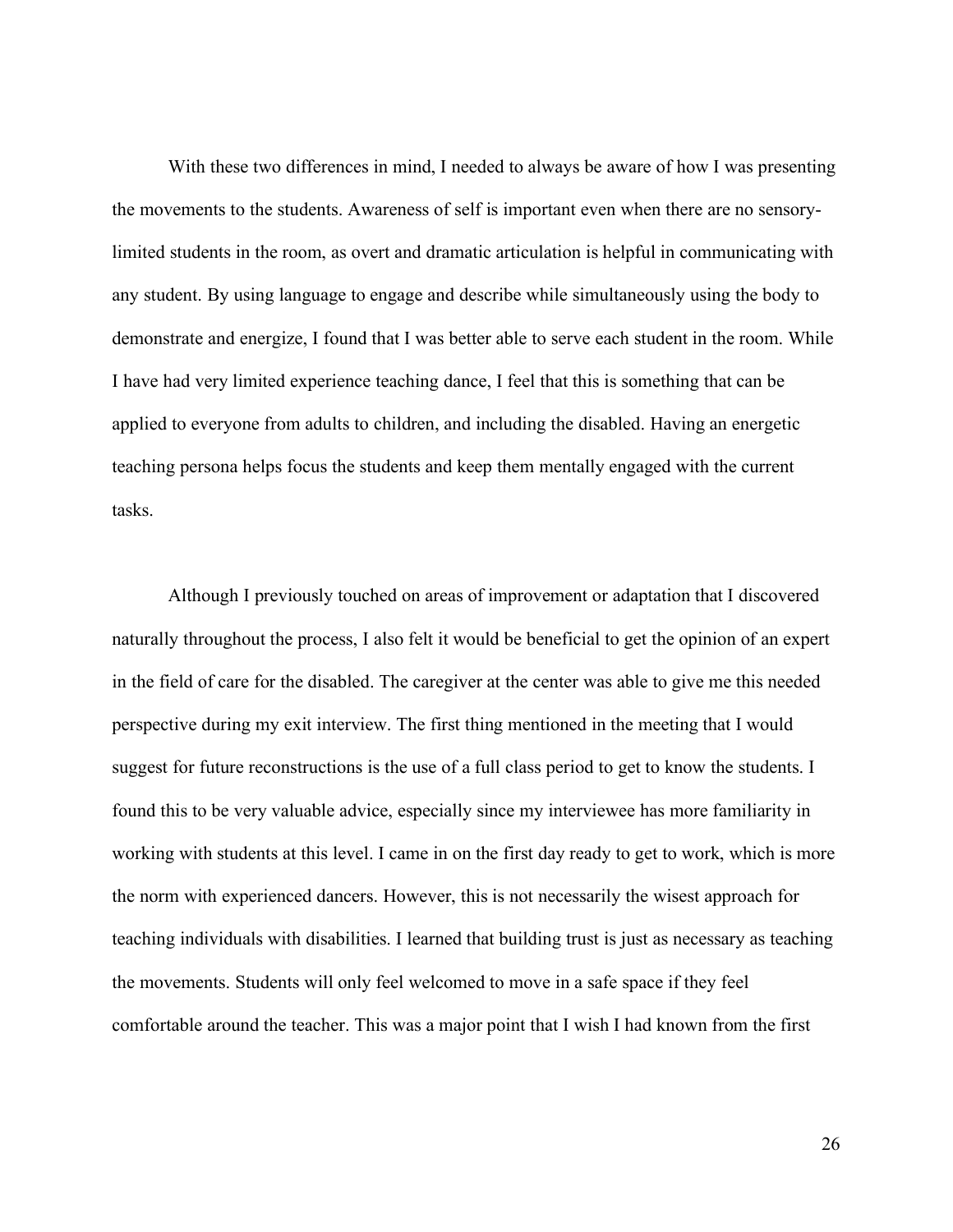place. However, I do feel that I was still able to form close bonds with my students since I had taught many of them prior to this particular project.

Another important key insight discovered through this process was that having a set, clear structure for classes is an important feature of lesson plans. This builds familiarity, trust, comfort, and predictability that allows students with disabilities to have a better relationship with the process overall. Many students learn well with a predictable structure. I was told during the exit interview that most of the students I worked with have daily routines and schedules, so having one for ballet class was comfortable for them. Structure is something that is built into ballet, so I felt that it naturally lent itself well to this particular aspect of the situation.

Lastly, I found that music was an aspect of classes that needed particular attention for the sake of my hearing students. When I taught my first lesson plan, I attempted to play classical ballet music much like the form I am familiar with in my own technique classes. However, I found that the students did not respond well to this style of music. In fact, one student even interjected "When will we get to the fun stuff?" This was an amusing exclamation that I found very useful because it brought my attention to the fact that I needed to gear my classes toward my students, not the other way around. I needed to make the dance classes applicable to the individuals, which was something that I tried for the next class and found a great improvement in enthusiasm and participation. For the following classes leading up to Christmas, I played Kidz Bop Christmas hits, which allowed me to form a connection with the students on a point of excitement. After Christmas, I came up with the themed classes, where I played soundtracks to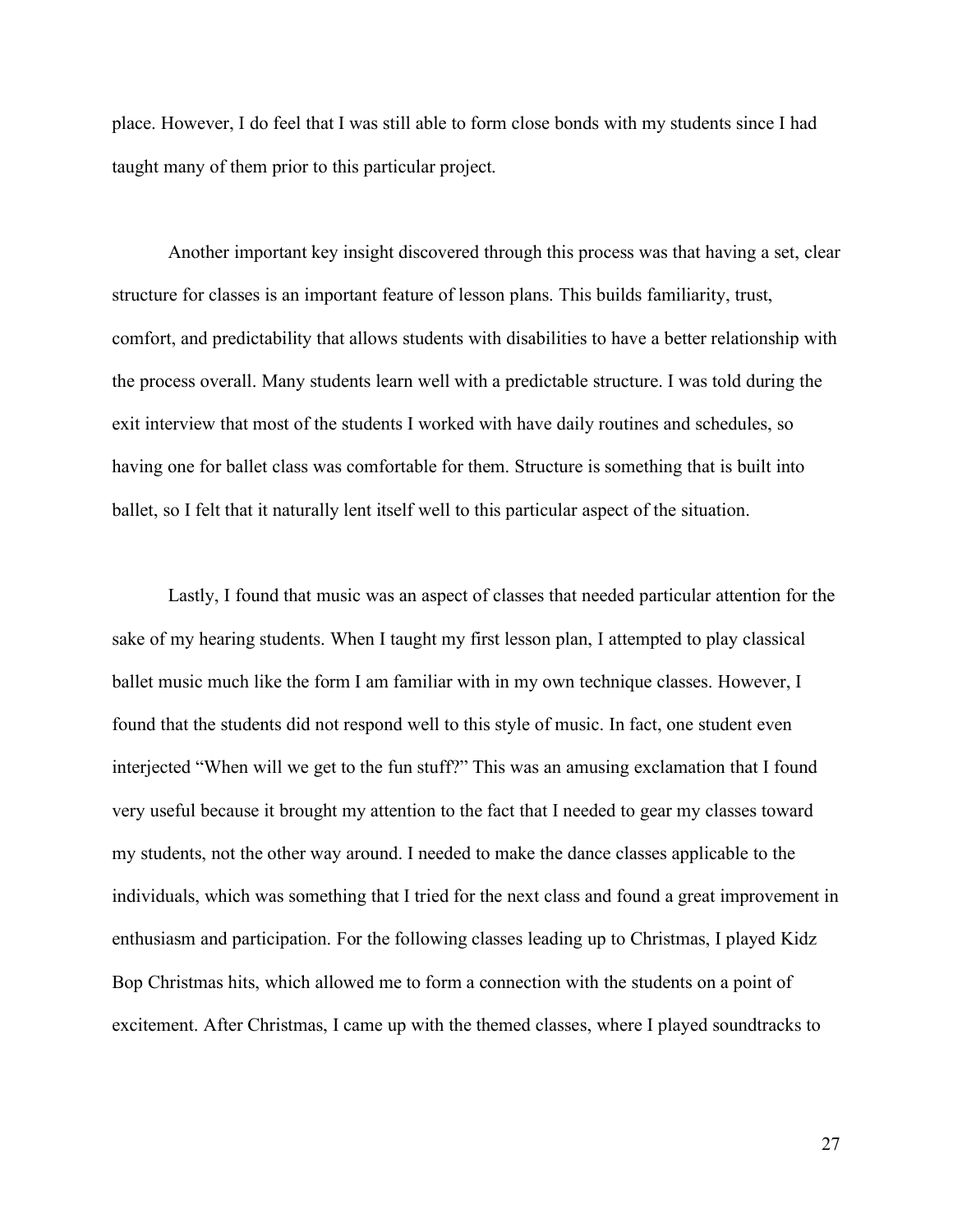the according theme for the day. The use of relatable music engaged my students and allowed them greater freedom of motion and participation.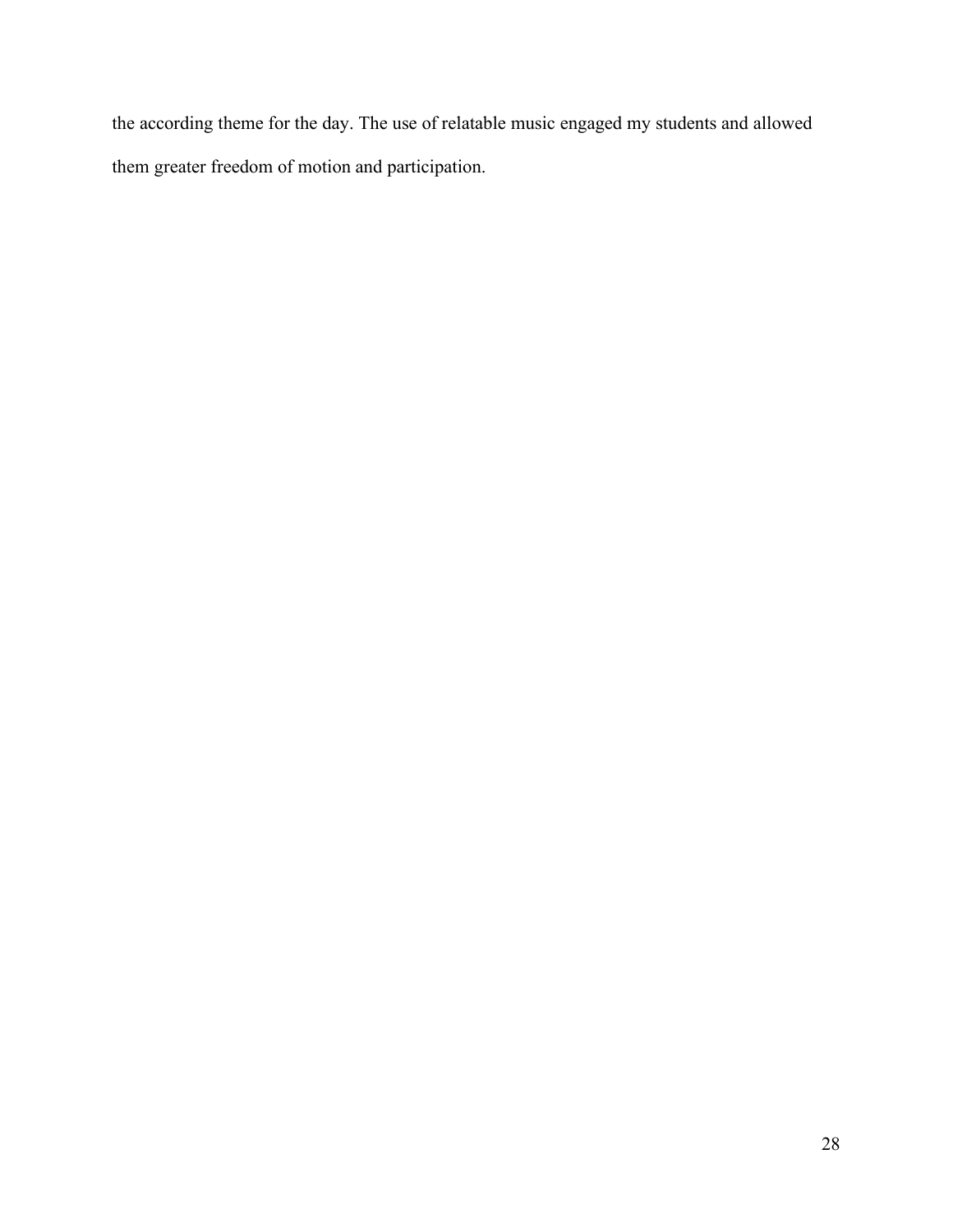#### **Implications**

This project was particularly valuable for myself and for the artistic community. I learned a great deal about how to present myself as a teacher, how to construct course material that would challenge and inspire students, and how to critically reflect upon my work in order to enhance future classes. I also learned a great deal about the tremendous capacity that the community of individuals with disabilities has to offer. I was continually challenged to give these students my best every day and felt that their aptitude continually pushed me to better myself and my class plans. The community of individuals with disabilities, while restricted in some senses such as physical movement or sensory facilities, is extremely able in other areas. My students held me to a higher standard every day, and continually challenged me to improve my own lessons. This is something that can be applied in all other centers as well. I believe that the disabled have capabilities that need to be tapped into in order to challenge them physically, emotionally, and mentally. They can rise to the occasion as I saw each and every time I came into the room.

Furthermore, this confidence in their abilities needs to be carried over into all facets of the arts. I believe that by establishing programs and individually adapted lessons, the community will be able to engage more with these students. The artistic community needs to change its paradigm of what is accepted as "normal" dancers and artists, and expect ability from all. The arts community will benefit from lessons learned of inclusiveness, individuality, and expression. By creating more programs that are aimed to include all members of society, the whole community will be promoted.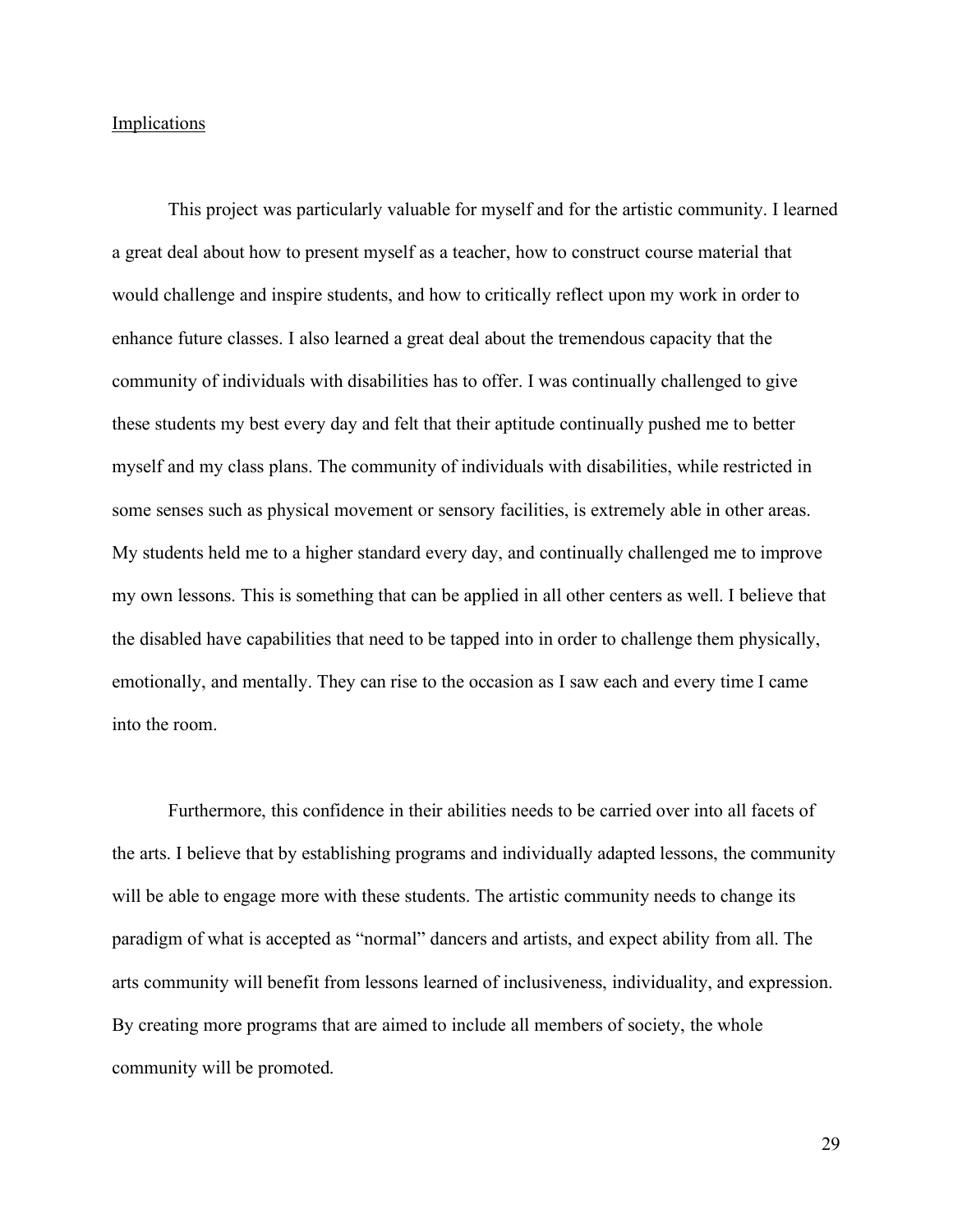For future projects and analysis, I would suggest creating a controlled group of individuals that comes to each class. This would benefit researchers who want to analyze any benefits gained by students over the course of study. The researcher would need to develop a way to evaluate each student based on a certain criteria before intervention and would need to continually monitor any changes to placement throughout and after intervention. This would establish correlation between participation in a dance class or DMT program and any progress.

I would also suggest teaching highly specific group classes based on conditions/diagnoses. This would allow the teacher or therapist to focus specifically on needs and strengths of the group in order to target precise areas of focus. With the integration of treatment and knowledge held for certain conditions, dance could be used to target areas of concern in order to benefit the specific populace.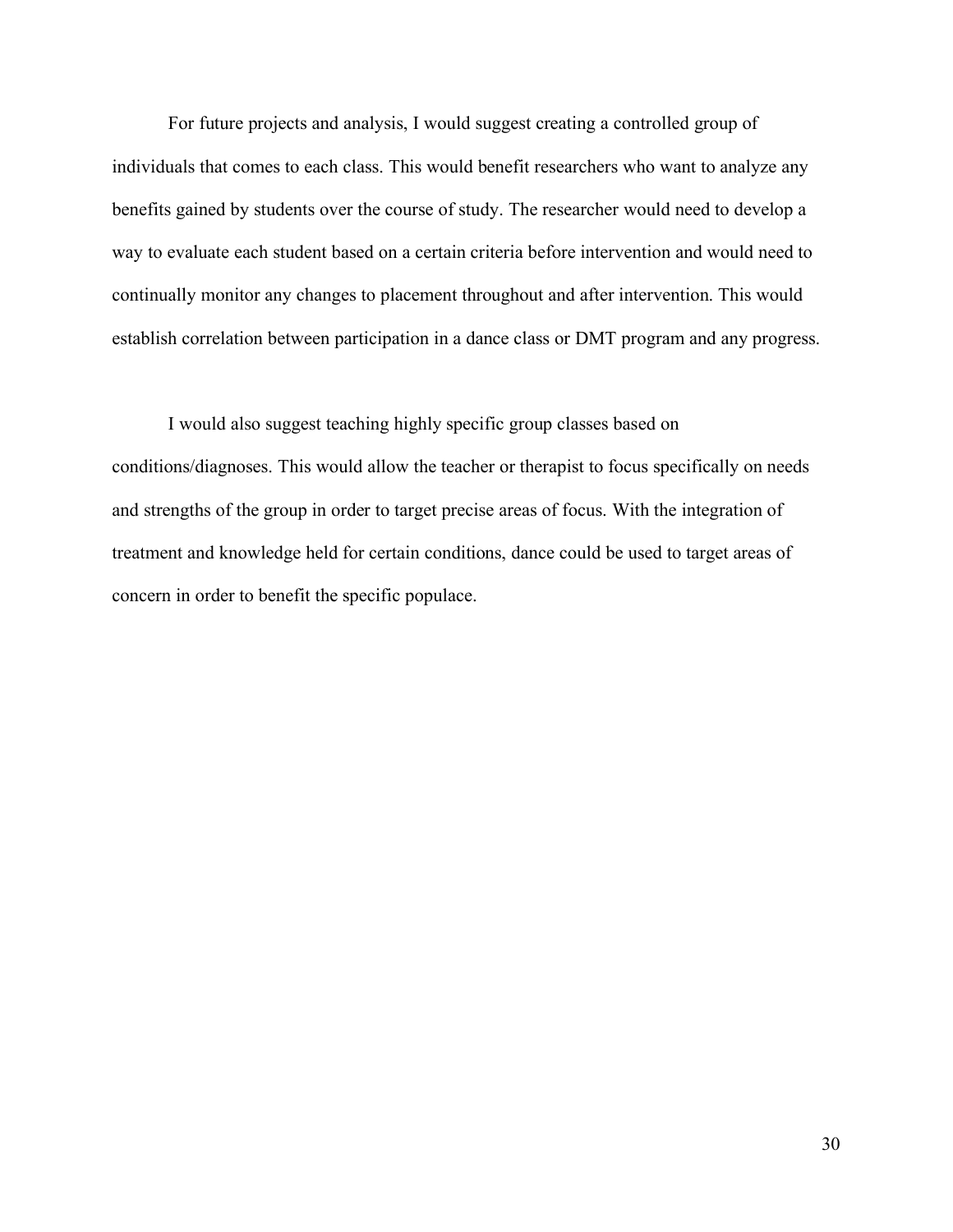#### Lesson Plans

The lessons are written in the order of class schedule. The first planned outline is typed in black font, while any omissions are added in red. Anything added to the class is typed in blue. Any notes of particular importance are added in green. Classes were created based on previous teaching experiences and knowledge as a student. Inspiration and tips were also drawn from syllabi provided by Mindy Rawlinson of the University of South Carolina Dance Conservatory and an online syllabus from the Pacific Northwest Ballet located in Seattle, Washington.

Teaching the lesson plans was my practical way of creating an inclusive dance world over which I had control. This was my take on how to apply my dance training and my beliefs that dance should be open to all. The lesson plans were my application of the two. Since I feel strongly that dance should be available to everybody, creating the lessons was my way of applying this belief into an actual practice.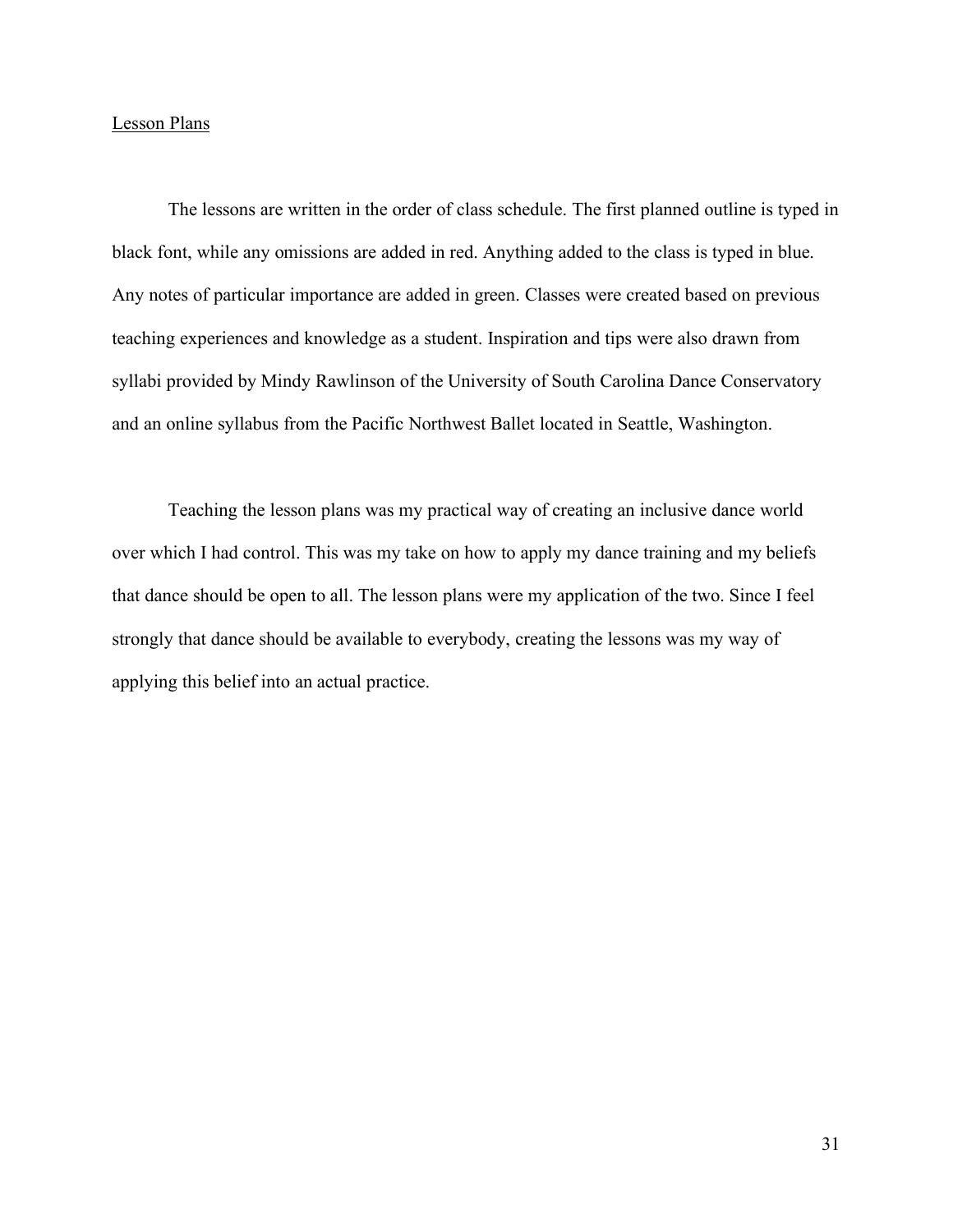#### Lesson Plan 1

Goal: The goal of this class is to introduce myself and get students comfortable with attending dance class. I want everyone to feel free to express themselves while working hard. I also want students to start getting a feel for what is expected of them in a dance class and what dance etiquette is.

Intro: Start by welcoming the students and introducing myself. Making sure the students are comfortable with me will help them get more out of the dance classes. Meet each student and learn a little about him or her. Make a safety announcement stating that students should only execute movements or combinations that they are comfortable with. They are expected to not push themselves too hard or to do exercises that hurt. If they need water or to sit down at any time, they should do so. Questions are welcome.

This class was a nice introduction to dance; I found that I needed to improvise with a few things. Getting the students interested and engaged was a bit difficult. I played classical ballet music in the background, which I think made the class feel less relatable. I plan to use popular childrens music for the next class to see if that helps engage students more.

#### Stretch: Sitting on the floor

- With right leg out straight in front with the left leg bent, walk hands down as far as you can (comfortably) to stretch the right leg—30 seconds
- With the left leg out straight front with the right leg bent, walk hands down as far as comfortable to stretch the left leg—30 seconds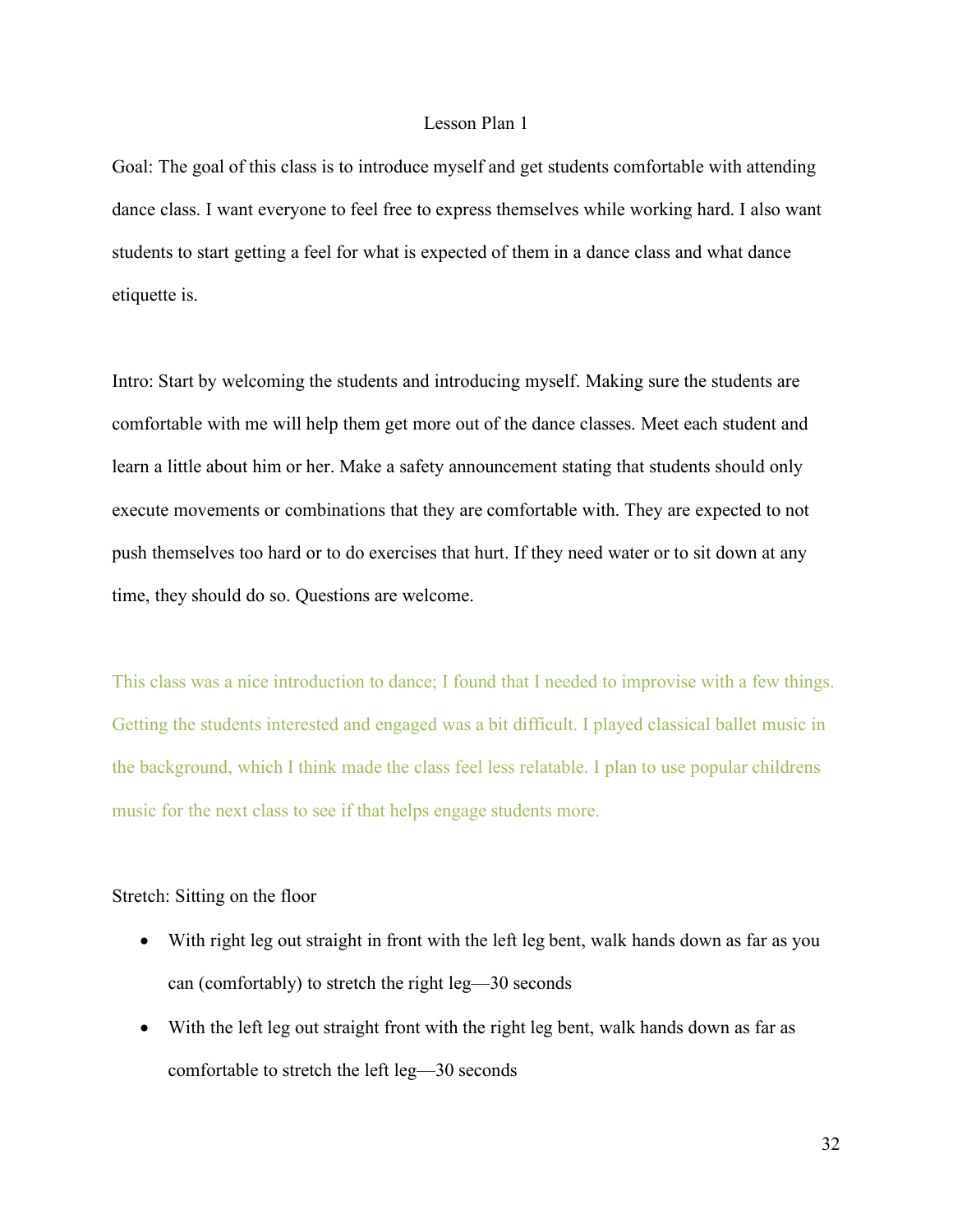- With both legs straight out in front of the body, walk hands down as far as you can to stretch the calves—30 seconds
- Stretch right leg out to the side with the left leg bent, walk hands over to the right side to stretch the inner right thigh—30 seconds
- Stretch left leg out to the side with the right leg bent, walk hands over to the left side to stretch the inner left thigh—30 seconds

(The stretches are all intended to warm up the dancers bodies and get the blood flowing in their limbs in order to safely prepare them for class exercises. They are also intended to slowly ease students into the class while allowing their body time to stretch and warm up so no injuries occur.)

Warm Up:

• Echo/mirroring exercise—standing in a circle, I start by demonstrating any movement. Each student repeats. The student to my left demonstrates his or her favorite movement that everyone repeats. Each time, we start with my movement followed by the next, building on to our sequence at each turn. This is intended to build self-confidence and independence as well as community between students. It also encourages participation and memory as the previous steps are kept while new ones are added to the sequence each time.

Barre: Standing at chairs

• Plié— introduce what a plié is and its proper execution, describing proper muscles to engage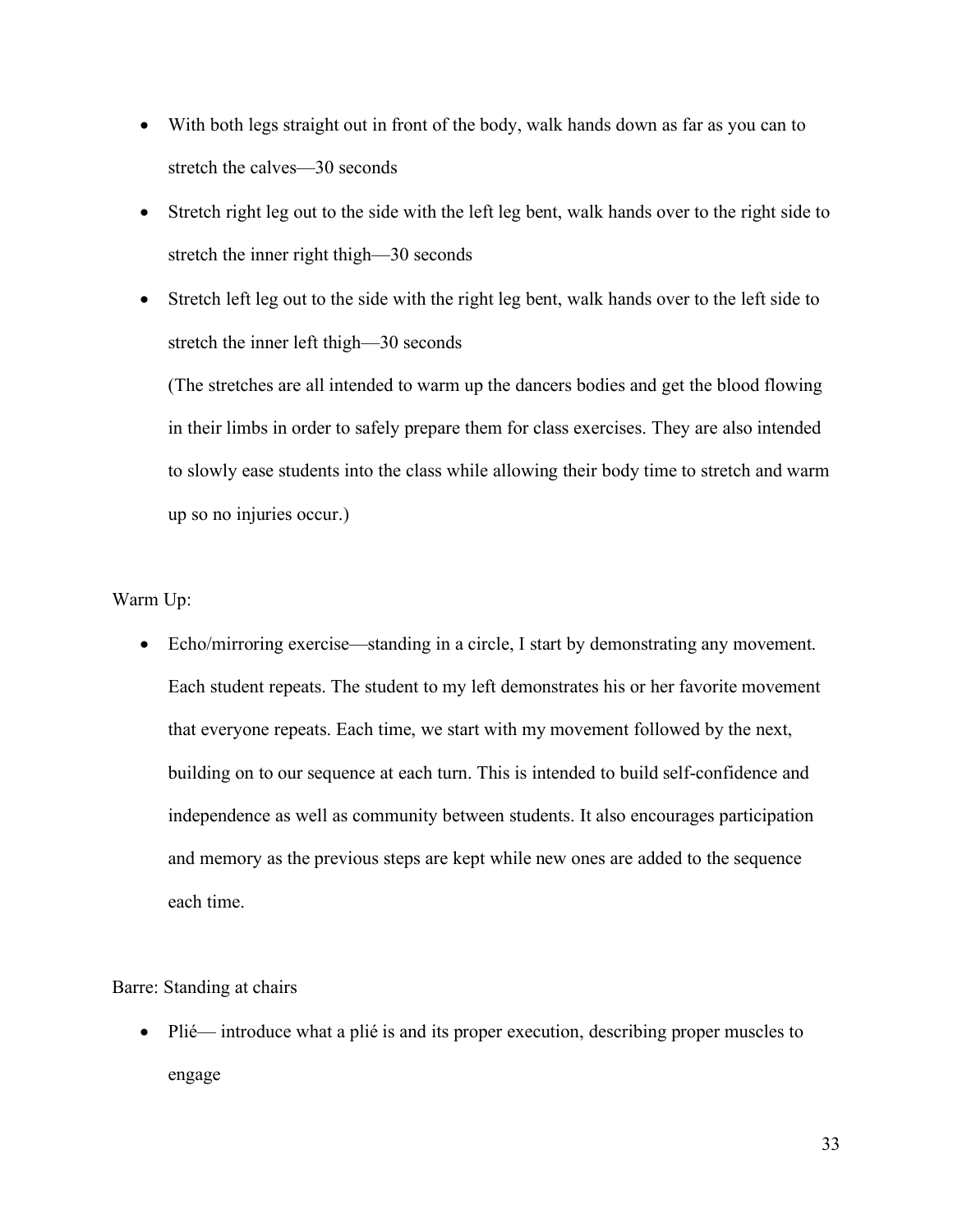- $\circ$  First position right then left—plié down 1, 2, 3, 4 up 5, 6, 7, 8 repeat 4 times
- Tendu— introduce a tendu and the correct way to execute
	- $\circ$  From first position right then left—tendu front out 1, 2, 3, 4, 5, 6, 7, 8 in 1, 2, 3, 4,

5, 6, 7, 8 repeat twice

These are two basic movements in ballet class that are performed typically in a sequence from plié on to tendu. They are beneficial movements to build proper posture, muscle tone, and muscular engagement. Students should be introduced to these movements because they are such core basics.

Center:

• Ballet walks across the room—use the space to go from the right side of the room to the left side of the room and back; following me across the floor copying my epaulement. This is to get students comfortable with walking elegantly across a space, which may help with balance or walking obstacles.

Reverence:

• Curtsey/bow to say thank you to each student—did not teach students to curtsey/bow to thank me yet.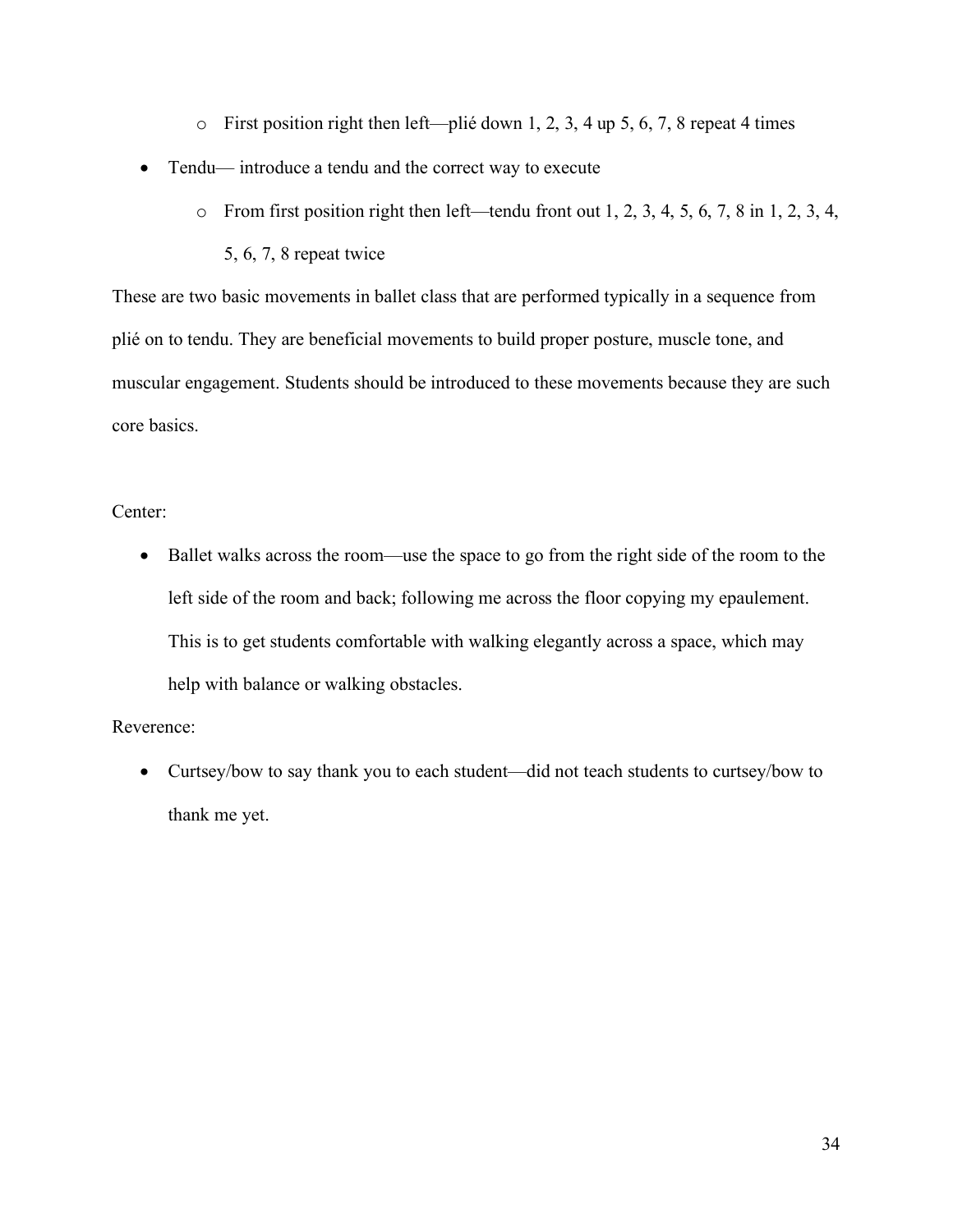#### Lesson Plan 2

Goal: The goal of this class is to get the students more engaged by creating a more lighthearted, fun class. I plan to increase interaction in order to improve social skills, communication, and expression of emotion and thoughts.

Intro: Start by looking each student in the eye and engaging in small talk with them. Get to know them and how they are doing. Urge for their full attention and participation by saying I want their eyes and ears on me at all times. Give directions of doing things safely and not doing any exercises that do not feel good.

Stretch: Sitting on the floor

- With right leg out straight in front with the left leg bent, walk hands down as far as you can (comfortably) to stretch the right leg—30 seconds
- With the left leg out straight front with the right leg bent, walk hands down as far as comfortable to stretch the left leg—30 seconds
- With both legs straight out in front of the body, walk hands down as far as you can to stretch the calves—30 seconds
- Stretch right leg out to the side with the left leg bent, walk hands over to the right side to stretch the inner right thigh—30 seconds
- Stretch left leg out to the side with the right leg bent, walk hands over to the left side to stretch the inner left thigh—30 seconds

The stretches are all intended to warm up the dancers and get the blood flowing in their limbs in order to safely prepare them for class exercises.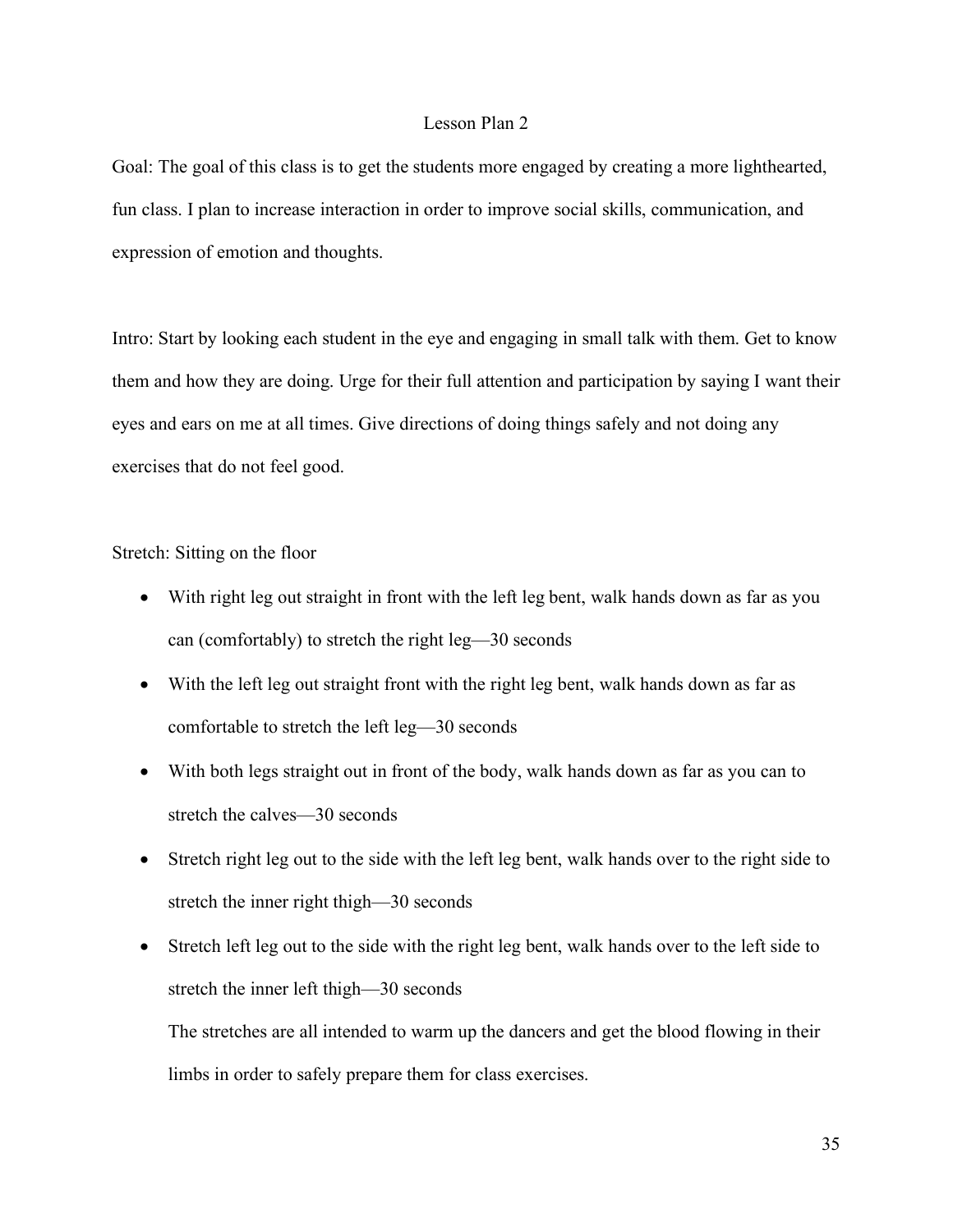• Deep breathing exercise: With legs in butterfly position breathe deep in and out—repeat 3 times. This is done in order to focus the dancers and prepare them for the upcoming class.

## Warm Up:

- Echo/mirroring exercise—standing in a circle, I start by demonstrating any movement (my favorite). Each student repeats. The student to my left demonstrates his or her favorite movement that everyone then repeats. Each time we start with my movement followed by the next, building on to our sequence at each turn. This is intended to build self-confidence and independence as well as community between students.
- Repeat echo exercise, this time asking them to demonstrate a movement that embodies a certain shape they can think of. This is very literal ideology intended to draw upon outside knowledge of shapes and asking them to apply it in dance class.
	- o Note that students can dance with elbows, fingertips, or toes in order to make them aware of proprioception.

Barre: Standing at chairs

- Plié—
	- $\circ$  First position right then left—plie down 1, 2, 3, 4 up 5, 6, 7, 8 repeat 4 times
	- $\circ$  Second position right then left—plie down 1, 2, 3, 4, up 5, 6, 7, 8 repeat 4 times
- Tendu—
	- $\circ$  From first position right then left—tendu front out 1, 2, 3, 4, 5, 6, 7, 8 in 1, 2, 3, 4, 5, 6, 7, 8 repeat twice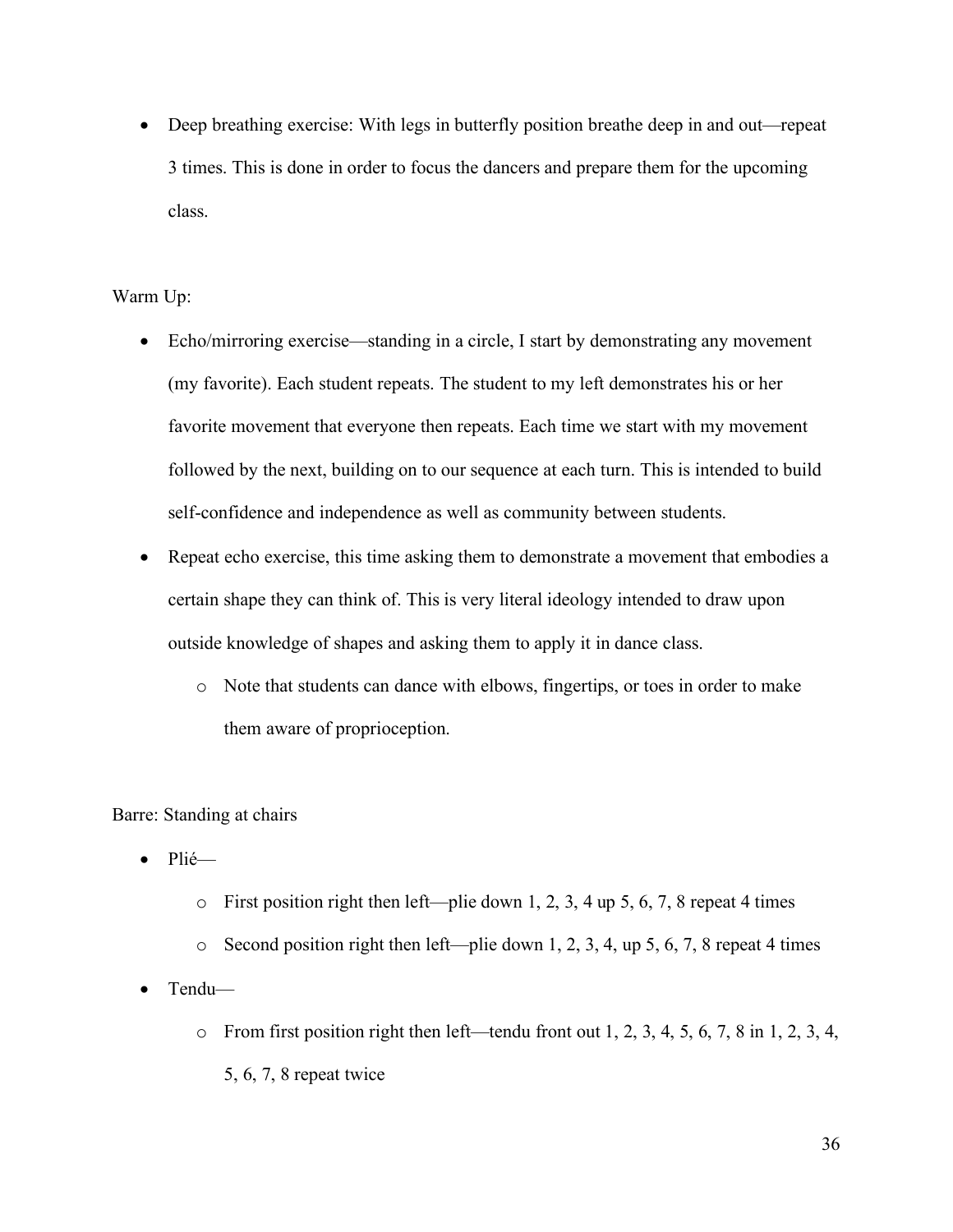-----Here class got cut off so we did not get to do center work or reverence-----

Center:

• Gallops around the room—use the space to go from the right side of the room to the left side of the room and back; following me across the floor going on a trip

# Reverence:

• Curtsey/bow to say thank you to each student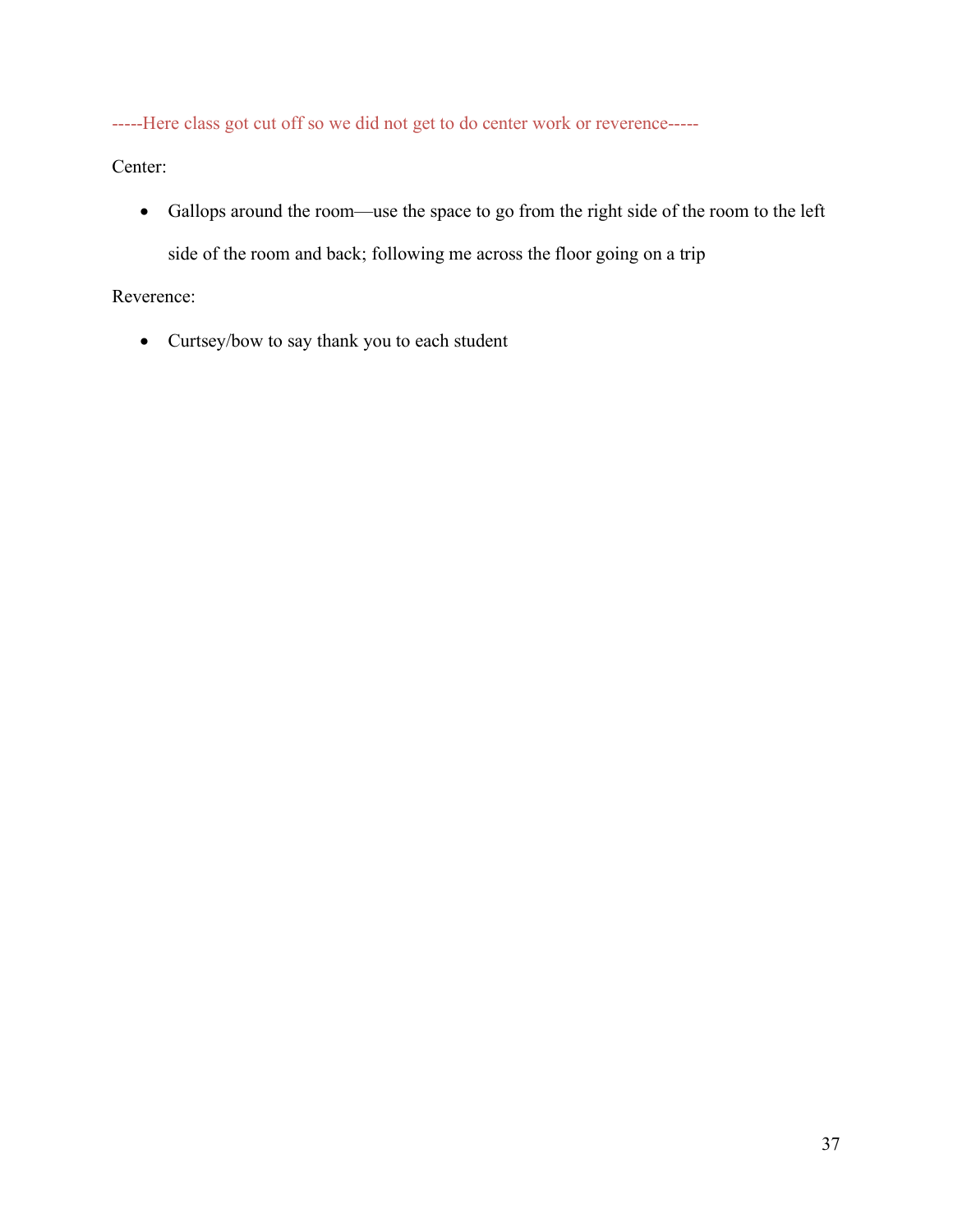#### Lesson Plan 3

Goal: The goal for this class is to continue to form confidence, building upon previously established lesson plans and goals.

Intro: Start by looking each student in the eye and welcoming them into the space. Today, tell them that we will be using assigned spots so that everybody feels that they have a spot in the room to call their own, thus making them feel more included. Give announcement about doing things safely and not pushing too hard—students should only do things they are comfortable with and should only execute movements that do not hurt.

Stretch: Sitting on the Floor

- Foot Isolations: with legs straight out in front, flex toes up to the ceiling then pointe toes out in front keeping knees straight. Repeat 3 times. (This is intended to wake up the little muscles of the feet and toes)
- With right leg out straight in front with the left leg bent, walk hands down as far as you can (comfortably) to stretch the right leg—30 seconds
- With the left leg out straight front with the right leg bent, walk hands down as far as comfortable to stretch the left leg—30 seconds
- With both legs straight out in front of the body, walk hands down as far as you can to stretch the calves—30 seconds
- Stretch right leg out to the side with the left leg bent, walk hands over to the right side to stretch the inner right thigh—30 seconds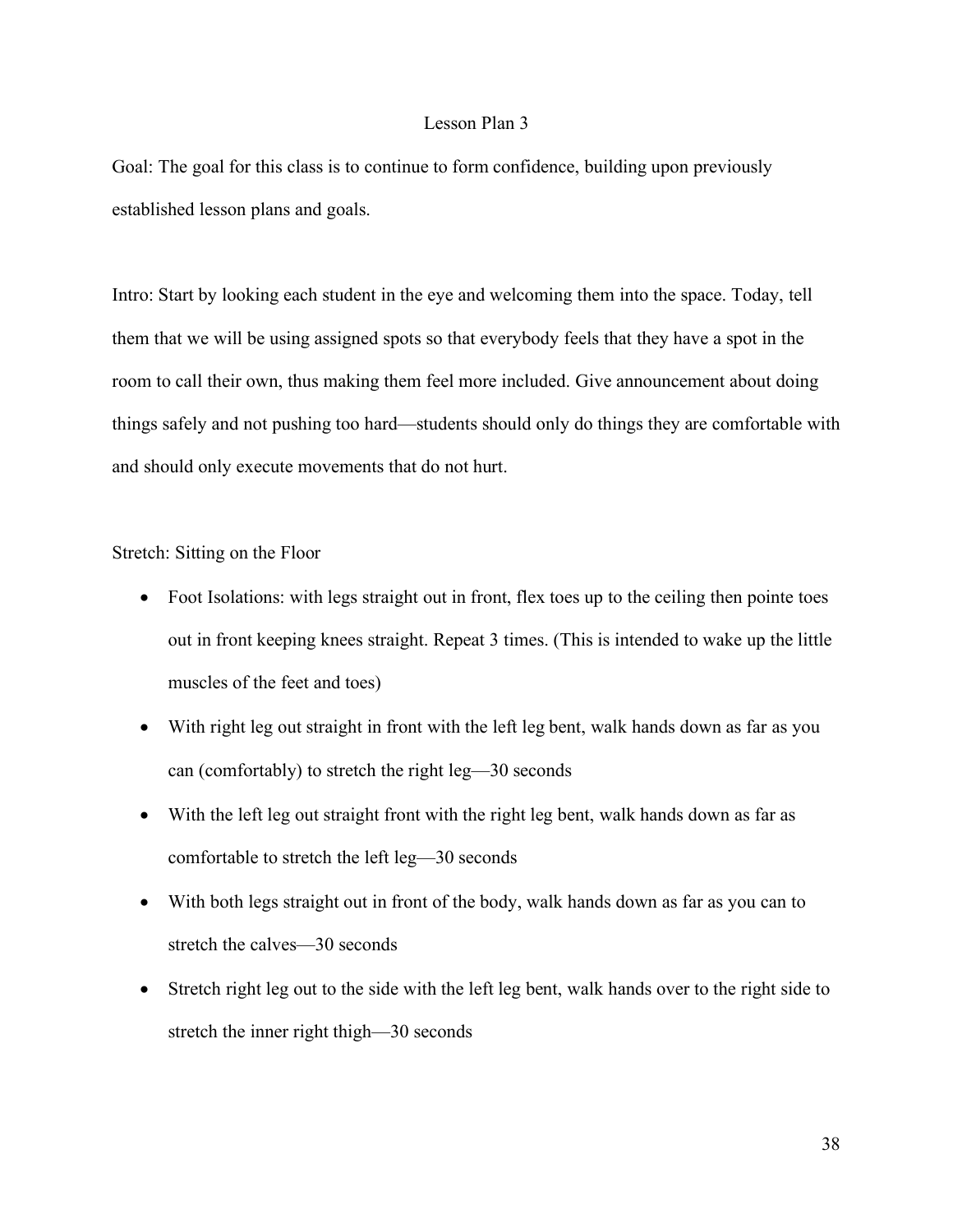- Stretch left leg out to the side with the right leg bent, walk hands over to the left side to stretch the inner left thigh—30 seconds
- Sitting in butterfly position: arch and curl back to warm up core
	- o Head to toe in butterfly—omitted based off of energy level of students
	- o Head isolations: look right hold, look center hold, look left hold, look center hold—repeat 3 times
	- o Head isolations: look up hold, look center hold, look down hold, look center hold—repeat 3 times

Head isolations are intended to warm up the muscles of the neck and shoulders.

Warm Up:

• Echo/mirroring exercise—standing in a circle, I start by demonstrating any movement (my favorite). Each student repeats. The student to my left demonstrates their favorite movement that everyone then repeats. Each time we start with my movement followed by the next, building on to our sequence at each turn. (This is intended to build selfconfidence and independence as well as community between students).

This exercise worked very well today. I felt each student was engaged and seemed to benefit from the exercise.

## Barre: Standing at chairs

- Plié
	- o Parallel (sixth position) right then left—plié down 1, 2, up 3, 4, down 5, 6, up 7, 8. Execute 4 times in total
	- o First position right then left— plié down 1, 2, up 3, 4, down 5, 6, up 7, 8. Execute 4 times in total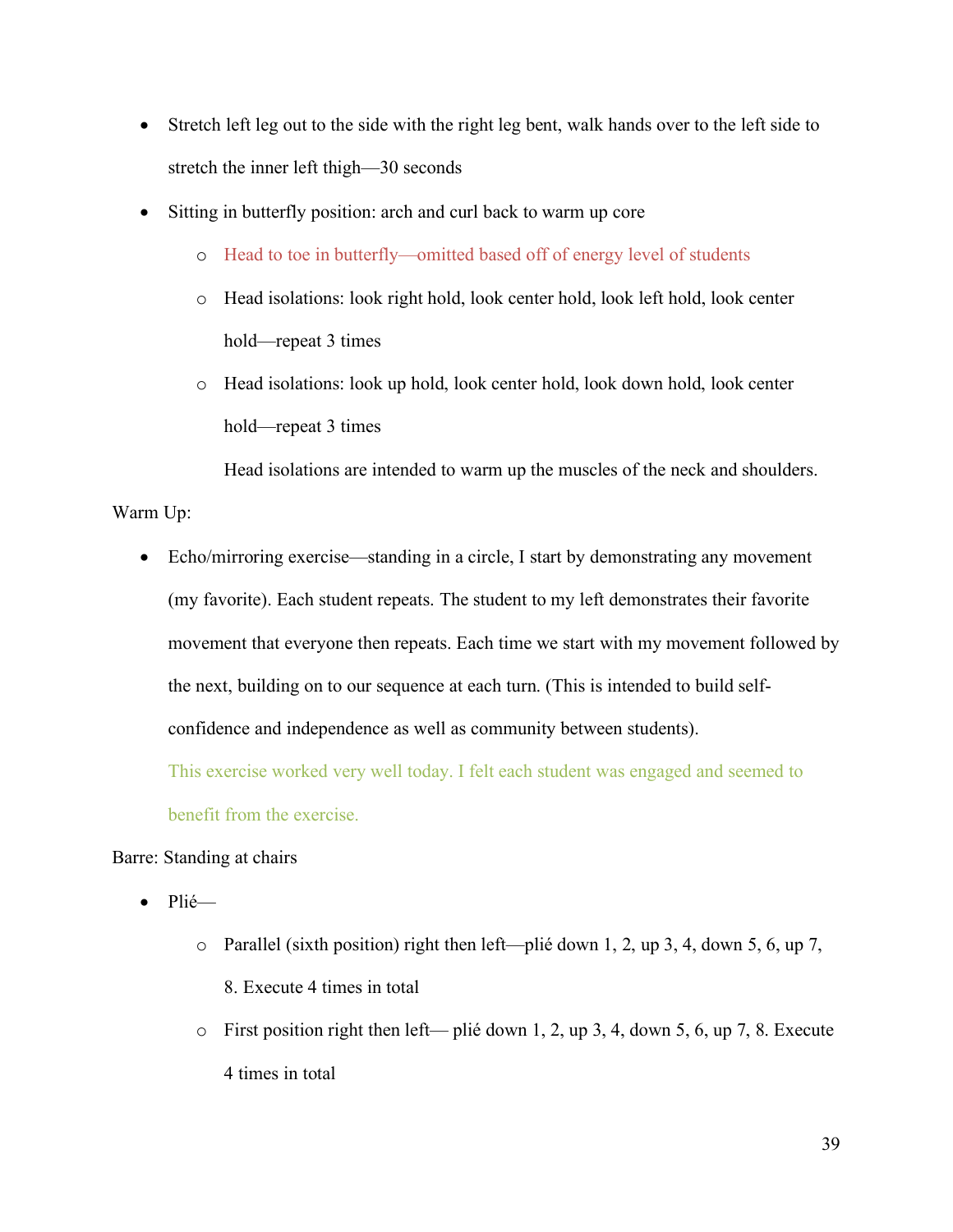- o Second position right then left— plié down 1, 2, up 3, 4, down 5, 6, up 7, 8. Execute 4 times in total (omitted due to the need to establish a more basic foundation)
- Tendu
	- o From first position right then left—tendu front out 1, 2, 3, 4, in 5, 6, 7, 8. Execute twice.
	- o Repeat from first position to the side--- tendu front out 1, 2, 3, 4, in 5, 6, 7, 8. Execute twice.
- Degage
	- o From first position right then left—degage out 1, 2, 3, 4, in 5, 6, 7, 8. Execute twice
	- o Repeat from first position to the side
- (All omitted due to the advanced nature of the steps. I felt that moving onward would not be in the best interest of the students at this point.)

## Center:

- Ballet walks across the floor—stepping gracefully with arms held in second position walk across the floor as if wearing a crown
	- o Follow me across the floor copying my epaulement and timing
	- o Repeat across the floor with arms held in high fifth position
- Gallops around the room—use the space to go from the right side of the room to the left side of the room and back; following me across the floor going on a trip—move to fourth class
- Christmas freeze dance—move to fourth class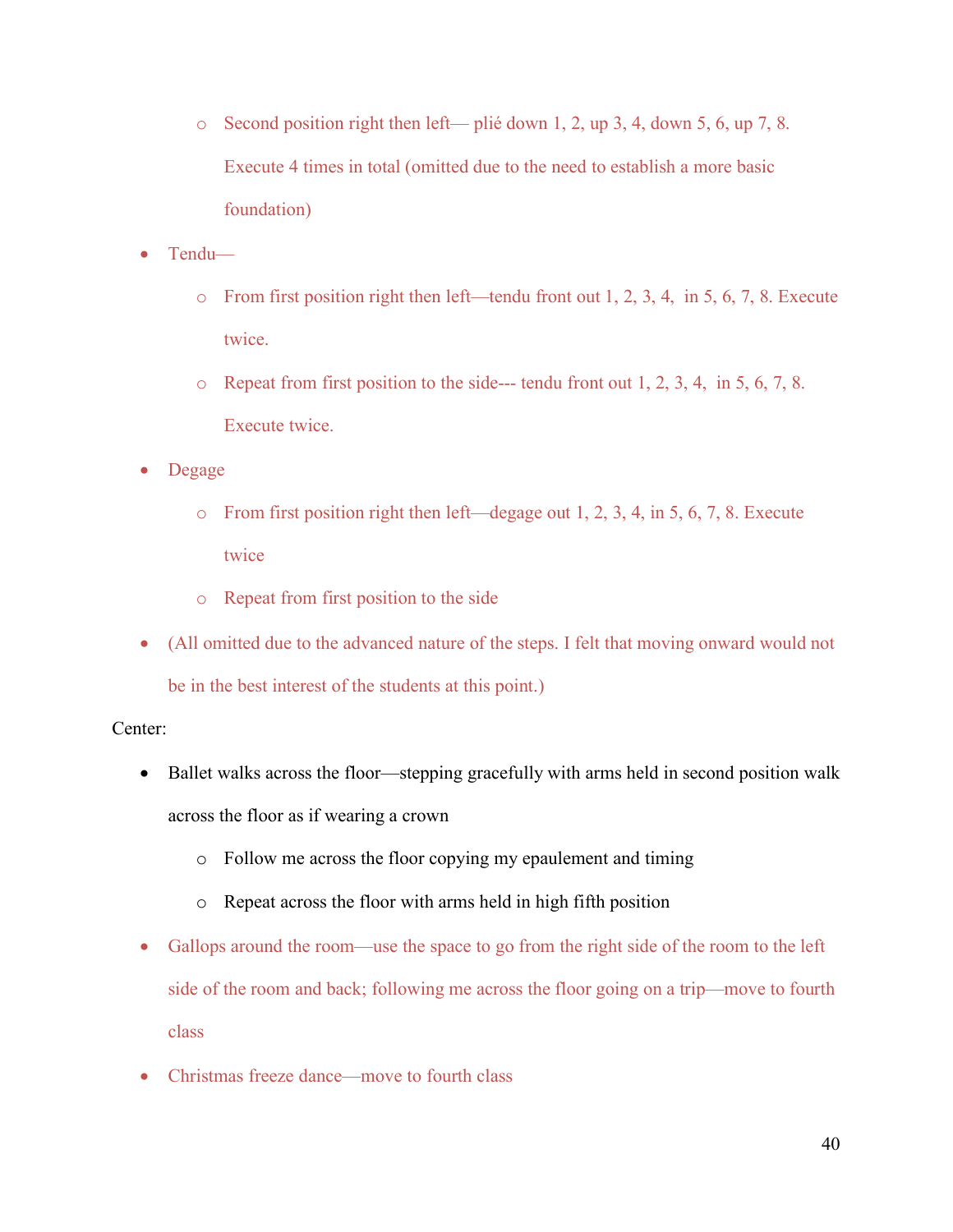Reverence:

• Curtsey/bow to say thank you to each student (did not get to today)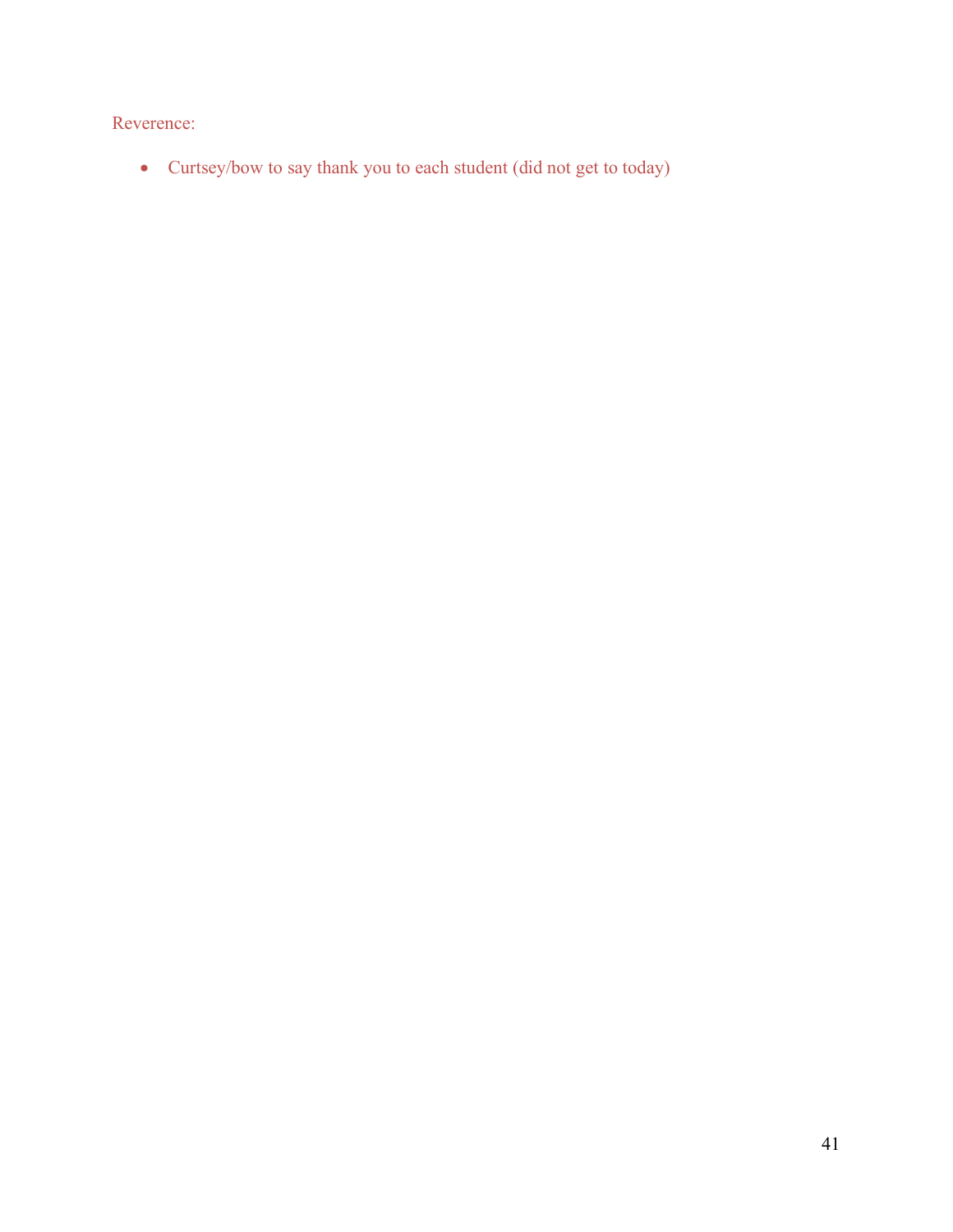#### Lesson Plan 4

Goal: The goal for this class is to continue to form confidence. Students should begin to feel comfortable with me and their fellow students, and I want them to feel open to expression and participation.

Introduction: Look each student in the eye and welcome him or her to the space/room. Ask them how they are doing in order to make them feel welcome. Give safety announcement about not executing any movements that hurt or are uncomfortable for the student. Make sure they know to ask questions and that their safety is the first priority.

#### Warm Up 1:

• Start standing in a circle. Reach arms up to the ceiling, breathing in deeply, then drop them quickly, breathing out fully.

#### Stretch:

- Standing: reach up to the ceiling and bring the arms down to touch the toes (repeat 2 times)
- Stretch hands out in front into a downward dog position
- Sitting on the floor:
	- o Foot isolations: with legs straight out in front, flex toes up to the ceiling then pointe toes out in front keeping knees straight. Repeat 3 times. (This is intended to wake up the little muscles of the feet and toes)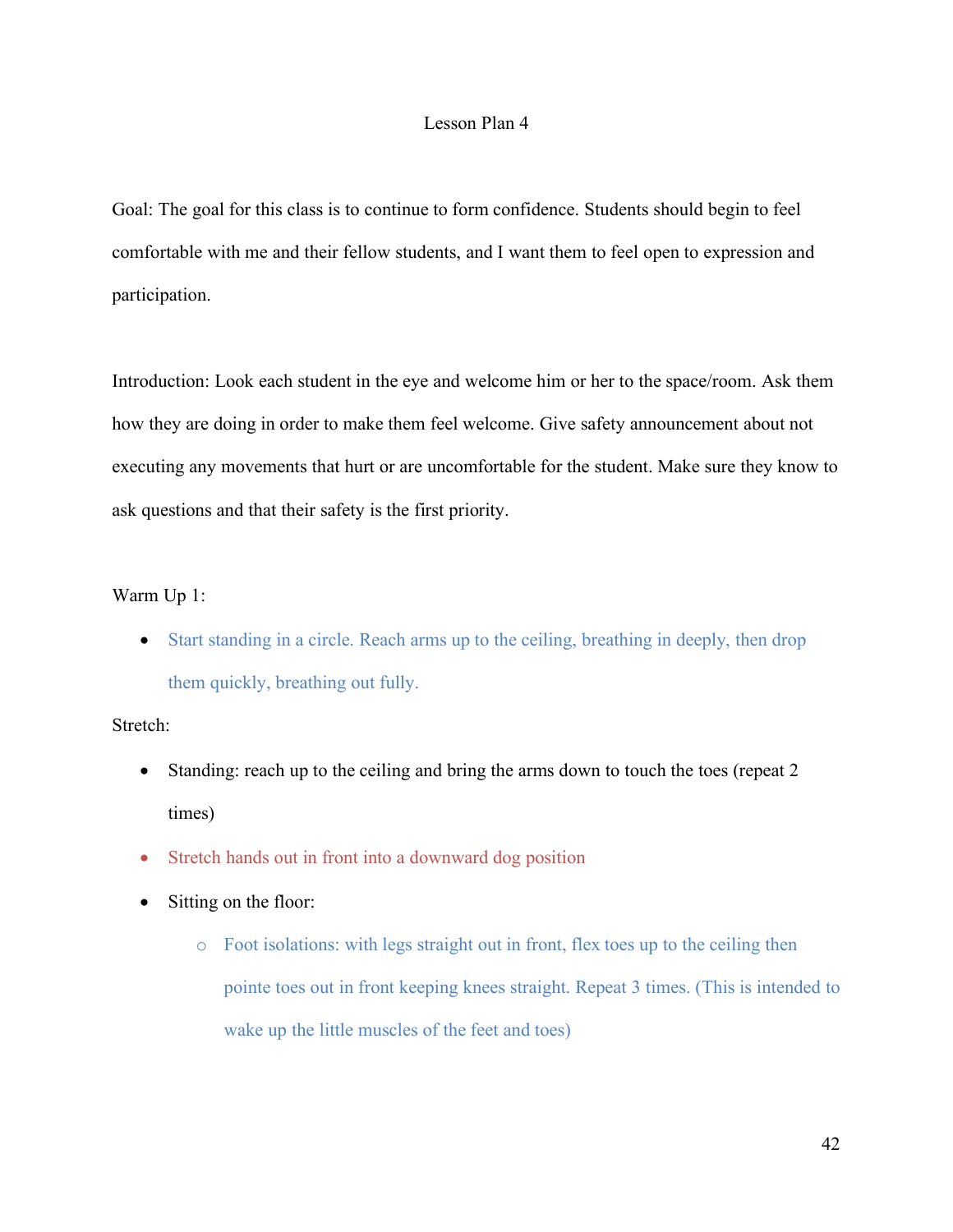- o With right leg out straight in front with the left leg bent, walk hands down as far as you can (comfortably) to stretch the right leg—30 seconds
- o With the left leg out straight front with the right leg bent, walk hands down as far as comfortable to stretch the left leg—30 seconds
- o With both legs straight out in front of the body, walk hands down as far as you can to stretch the calves—30 seconds
- o Sitting in butterfly position touch head to toe
- o Head isolations: look right hold, look center hold, look left hold, look center hold—repeat 3 times
- o Head isolations: look up hold, look center hold, look down hold, look center hold—repeat 3 times

Warm Up:

- Echo me: knee bounce, twirl—simple movements to repeat after I execute them
- Echo each other around a circle: make a point to not allow the other students to move or get distracted while another student is demonstrating in order to demand attention and focus

Barre: Standing at the chair

- Plié
	- o Parallel (sixth position) right then left—plié down 1, 2, 3, 4, up 5, 6, 7, 8. Execute 4 times in total
	- $\circ$  First position right then left— plié down 1, 2, 3, 4, up 5, 6, 7, 8. Execute 4 times in total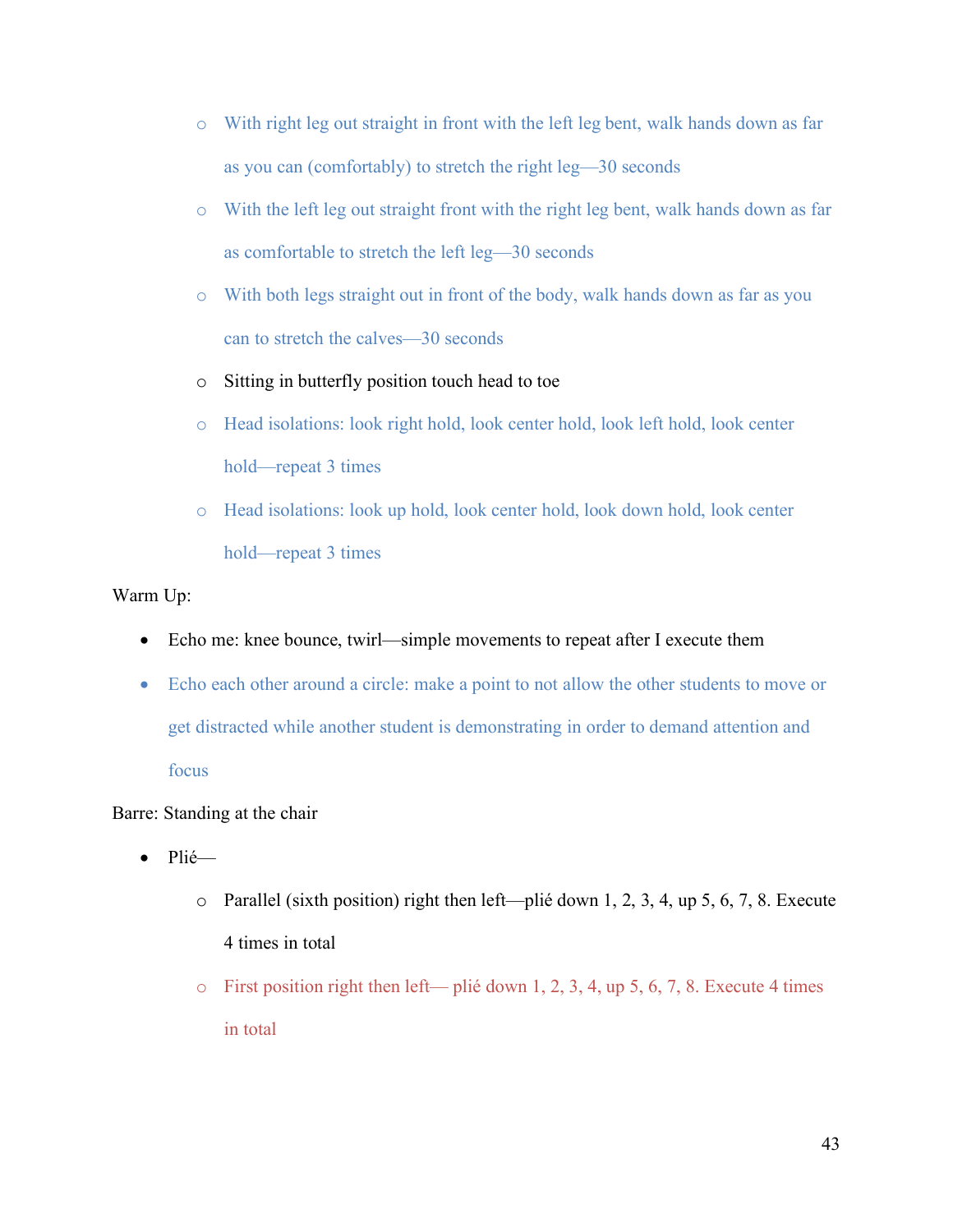- o Second position right then left— plié down 1, 2, 3, 4, up 5, 6, 7, 8. Execute 4 times in total
- Tendu—
	- $\circ$  From first position right then left—tendu front out 1, 2, 3, 4, 5, 6, 7, 8, in 1, 2, 3, 4, 5, 6, 7, 8. Execute twice.
	- o Repeat from first position to the side--- tendu front out 1, 2, 3, 4, in 5, 6, 7, 8. Execute twice.
- Degage
	- o From first position right then left—degage out 1, 2, 3, 4, in 5, 6, 7, 8. Execute twice
	- o Repeat from first position to the side

## Center:

- Gallops around the room—use the space to go from the right side of the room to the left side of the room and back; following me across the floor
	- o I was Rudolph the Red nosed Reindeer and the students were the other reindeer
- Christmas freeze dance—the student can move as freely as they wish but must freeze in a pose when the music stops. They then resume their movements when the music restarts.

## Reverence:

• Everyone stands in a circle for a cool down: repeat the beginning exercise of bringing arms up breathing in then dropping the arms and breathing out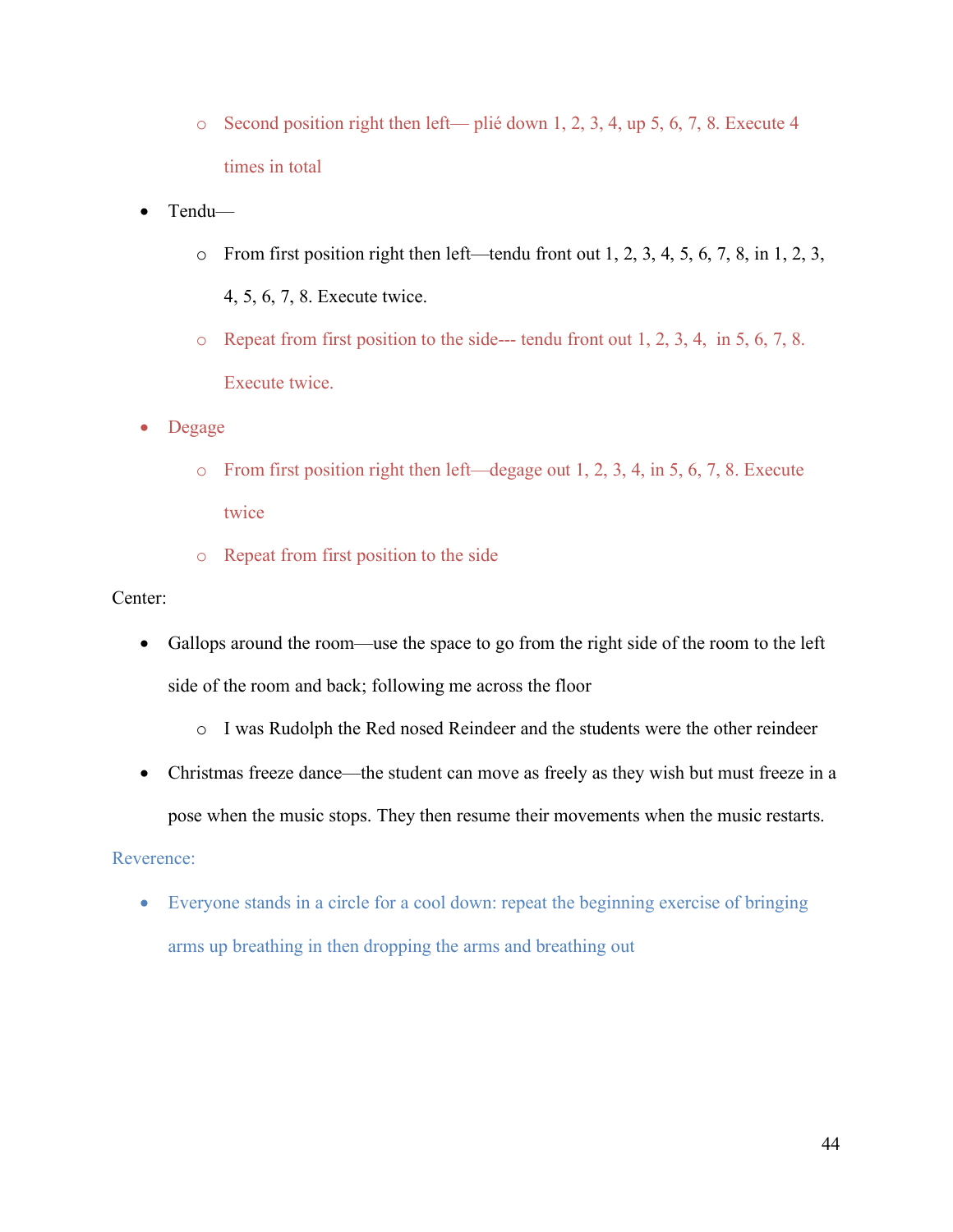#### Lesson Plan 5

Goal: The goal for this class is to continue to form confidence, building upon previously established lesson plans and goals.

Introduction: Look each student in the eye to welcome them into the room. Give safety announcement that every student needs to participate but only in exercises that feel comfortable and safe.

## Warm Up:

• Start standing in a circle. Reach arms up to the ceiling, breathing in deeply, then drop them quickly, breathing out fully.

I decided that this was a necessary permanent first exercise as it brought the students into the space and seemed to get them focused.

#### Stretch:

- Standing:
	- o Holding on to a chair so as to keep balance, step one leg back to stretch the calf (hold for 30 seconds). Repeat with the other leg. Students can bend the knees to get a different stretch as well.
	- o Reach up to the ceiling and bring the arms down to touch the toes (repeat 2 times)
	- o Stretch hands out in front into a downward dog position (omitted once more didn't feel doable in the space or at this level)
	- o Shake out knees quickly to get blood flowing and to release any tension students may have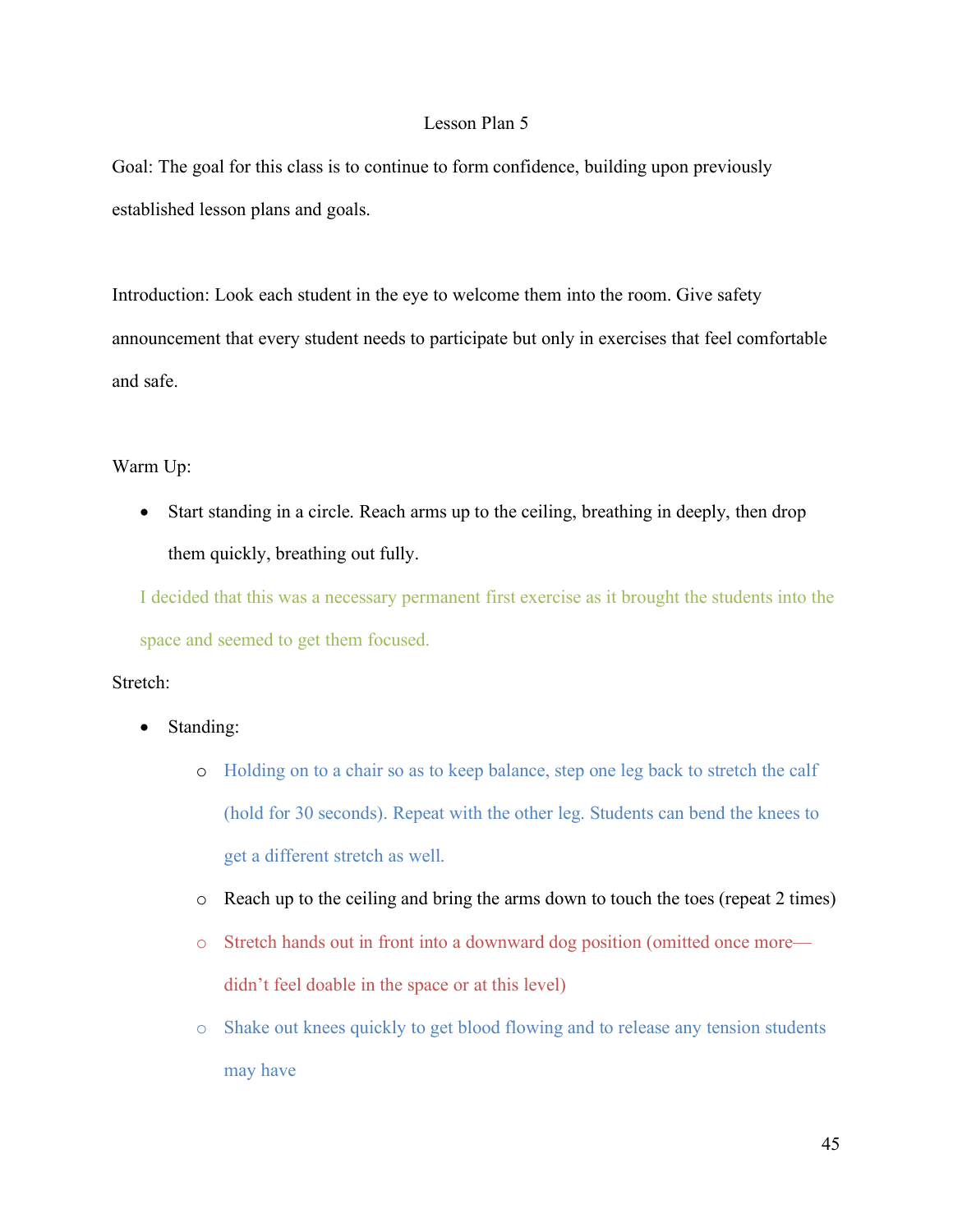- Sitting on the floor:
	- o With right leg out straight in front with the left leg bent, walk hands down as far as you can (comfortably) to stretch the right leg—30 seconds
	- o With the left leg out straight front with the right leg bent, walk hands down as far as comfortable to stretch the left leg—30 seconds
	- o With both legs straight out in front of the body, walk hands down as far as you can to stretch the calves—30 seconds
	- o Stretch right leg out to the side with the left leg bent, walk hands over to the right side to stretch the inner right thigh—30 seconds
	- o Stretch left leg out to the side with the right leg bent, walk hands over to the left side to stretch the inner left thigh—30 seconds

I re-added the side leg stretch to get a more comprehensive floor stretch

 $\circ$  Foot isolations: with legs straight out in front, flex toes up to the ceiling then pointe toes out in front keeping knees straight. Repeat 3 times. This is intended to wake up the little muscles of the feet and toes.

Placement of this exercise was moved to later in the stretching sequence

compared to earlier lessons

- o Head isolations: look right hold, look center hold, look left hold, look center hold—repeat 3 times
- o Head isolations: look up hold, look center hold, look down hold, look center hold—repeat 3 times

Warm Up: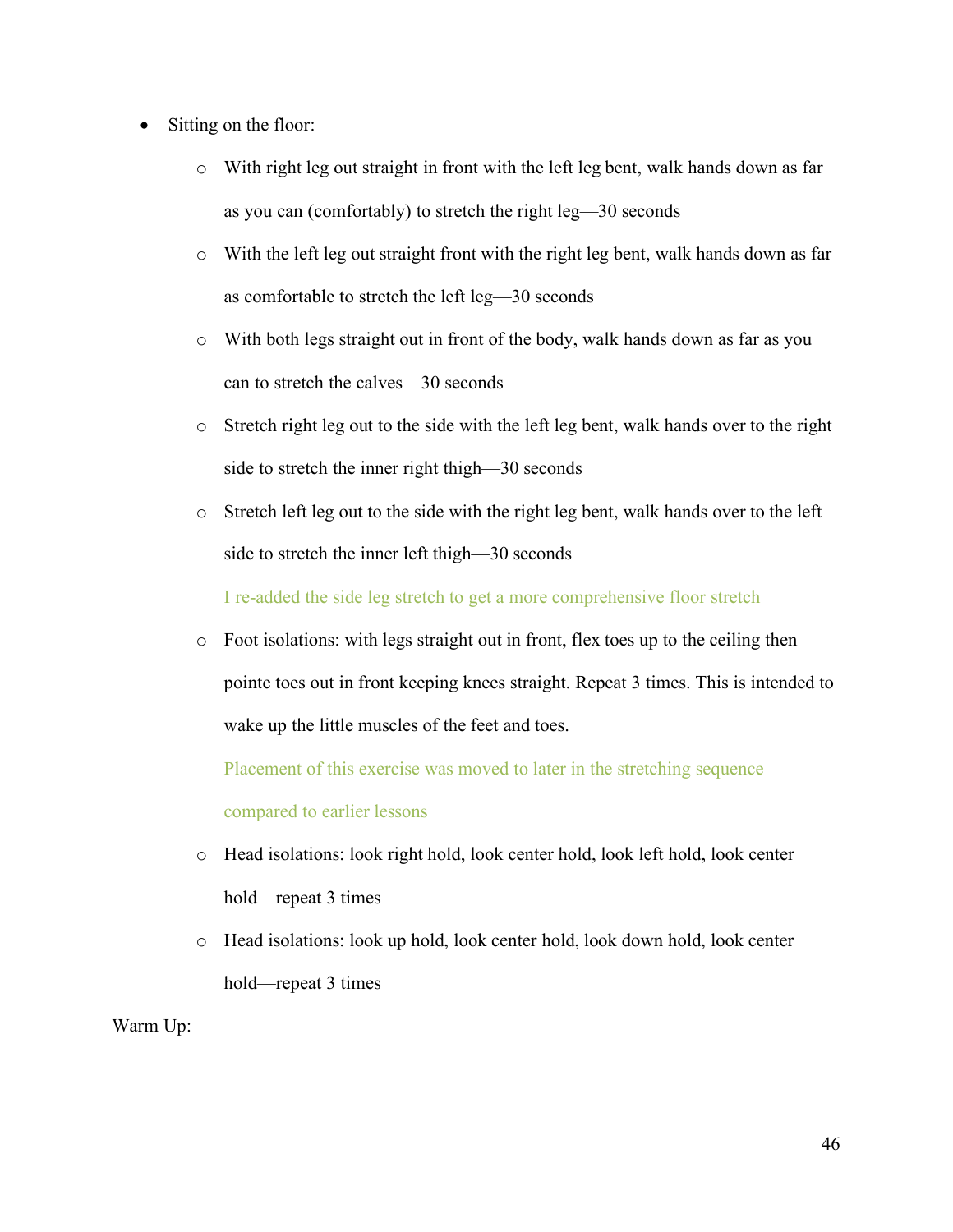- Circle Echo/Mirroring exercise—review the different shapes that students have learned (circle, square, diamond), then ask how they think they could make these shapes with their bodies (using arms, legs, entire movements). I choose a shape to execute and all other students must repeat after me. Then, the person next to me in the circle has a turn to choose a shape that the rest of the students then repeat. Adding along, we ultimately create a personalized sequence of movements, so each student feels that they have contributed to the choreography.
- Repeat the circle echo exercise, except using extending and contracting vocabulary. Ask students what movements would be big and what would be small—repeat in a circle. Barre: Standing at the chair

• Plié—

- o Parallel (sixth position) right then left—plié down 1, 2, 3, 4, up 5, 6, 7, 8. Execute 4 times in total
- $\circ$  First position right then left— plié down 1, 2, 3, 4, up 5, 6, 7, 8. Execute 4 times in total
- o Second position right then left— plié down 1, 2, 3, 4, up 5, 6, 7, 8. Execute 4 times in total

\*\*First and Second position are now permanently removed from the syllabus. I felt that the students were not benefitting from these positions and didn't want to teach incorrect placement.\*\*

- Tendu—
	- $\circ$  Parallel (sixth position) right then left—tendu out 1, 2, 3, 4, 5, 6, 7, 8, in 1, 2, 3, 4, 5, 6, 7, 8. Execute 4 times.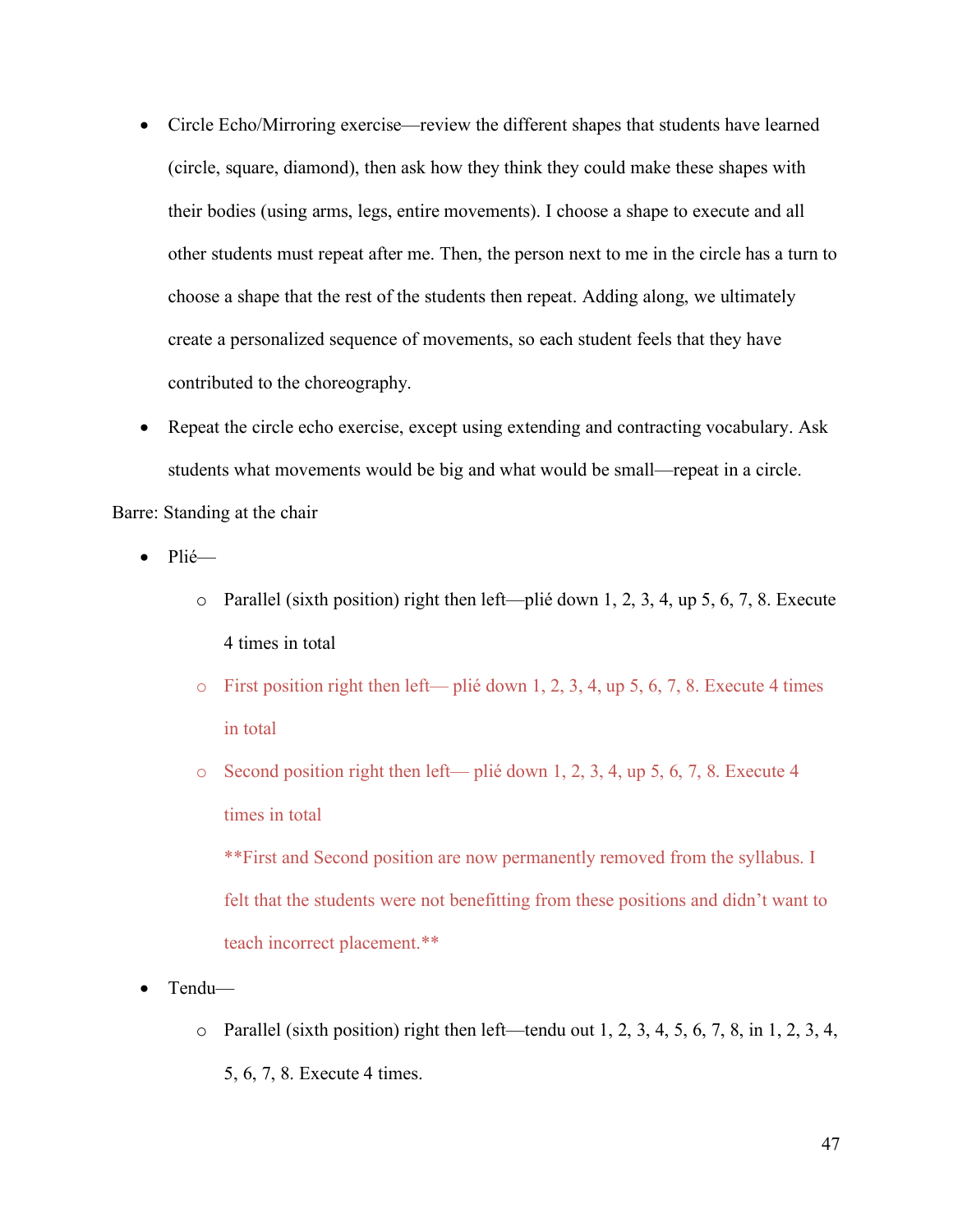- $\circ$  From first position right then left—tendu front out 1, 2, 3, 4, 5, 6, 7, 8, in 1, 2, 3, 4, 5, 6, 7, 8. Execute twice.
- o Repeat from first position to the side--- tendu front out 1, 2, 3, 4, in 5, 6, 7, 8. Execute twice.
- Degage
	- o From first position right then left—degage out 1, 2, 3, 4, in 5, 6, 7, 8. Execute twice
	- o Repeat from first position to the side

At this point, I decided to completely cut any other position from the curriculum besides sixth position. Also, I felt students were not ready for degage, so we just focused on plié and tendu slowly from sixth position.

## Center:

- Gallops around the room—use the space to go from the right side of the room to the left side of the room and back; following me across the floor
	- o Adventure through jungle/ safari theme
- Freeze dance—improvisation time using the shapes we discussed earlier in class. The students must dance making shapes and freeze in these shapes when the music pauses.

## Reverence:

• Everyone stands in a circle for a cool down: repeat the beginning exercise of bringing arms up breathing in then dropping the arms and breathing out This is now the fixed reverence activity in order to bring the class full-circle and help the students transition from dance class to the rest of their daily activities.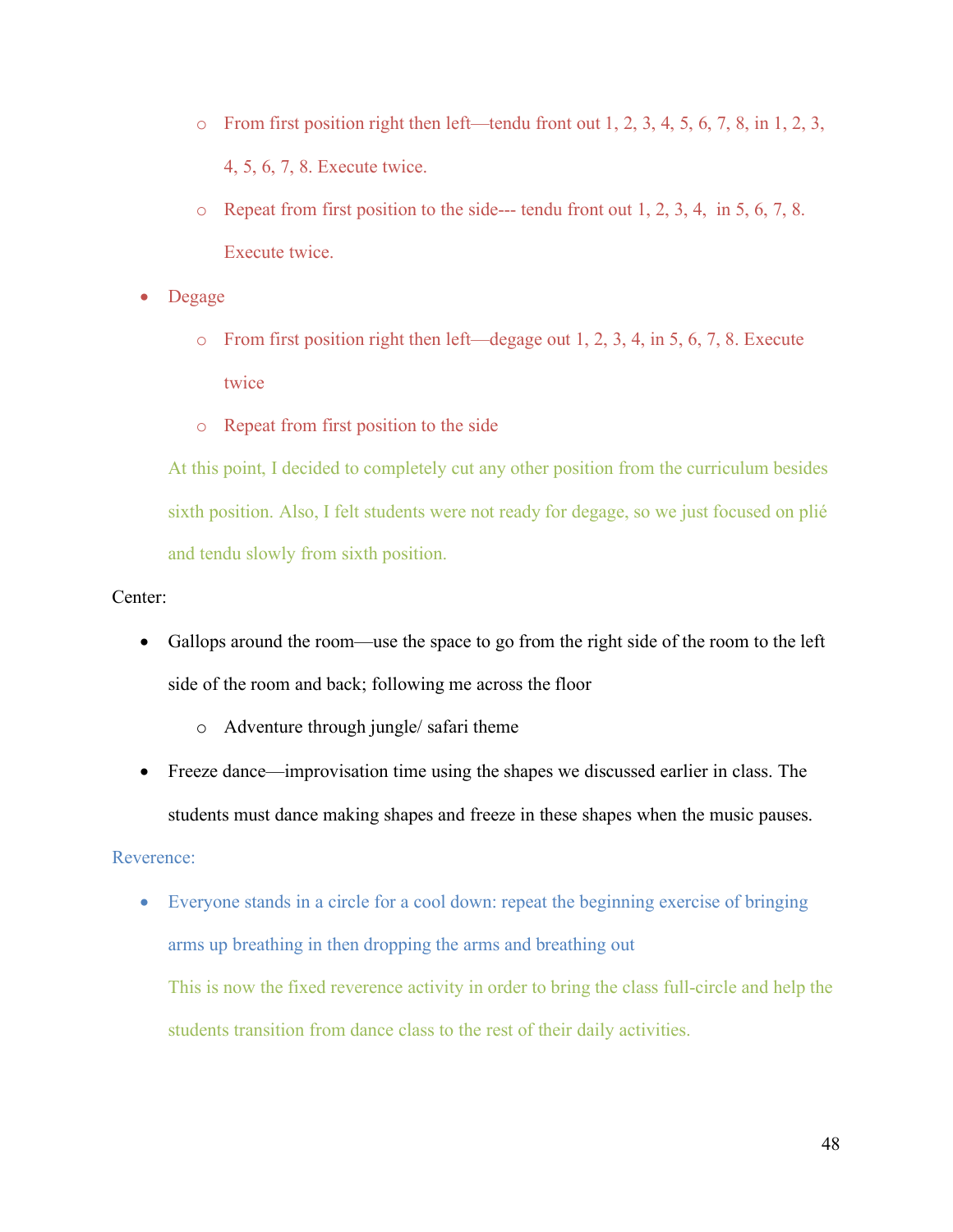- Following me, step right to touch the left foot on the ground, then step left to touch the right foot on the ground—this was intended to improve following and listening skills
- Curtsey was introduced—in order to teach proper ballet etiquette, I taught the students to curtsey/bow in order to say thank you. This was also established as the final activity of class.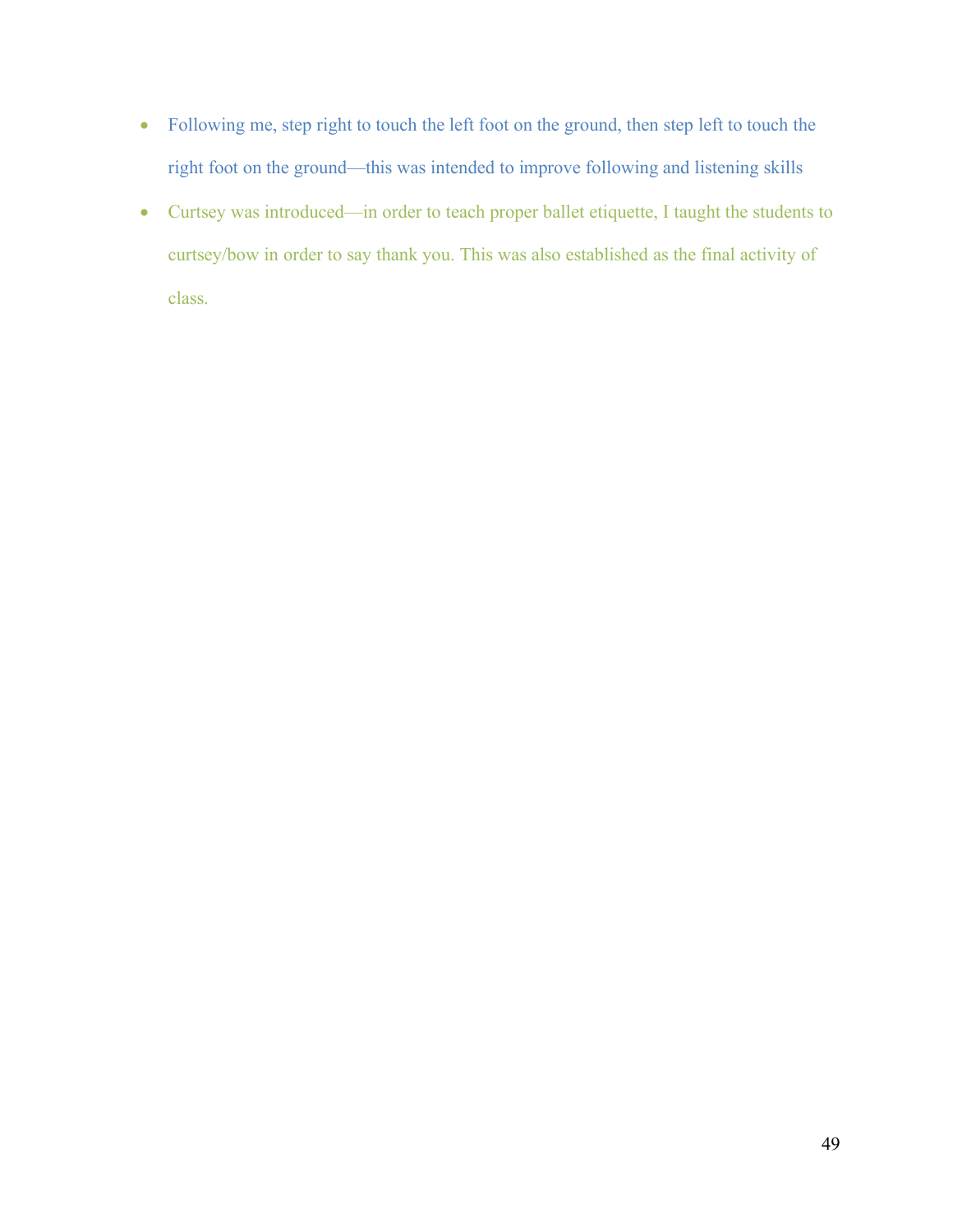#### Lesson Plan 6

Theme: Lion King (safari animals and Lion King sound track)

Goal: The goal of this class is to get the students really focused on the activities at hand. By adding a theme, I hope to get every student participating and active in the class—I do not want students to lose interest, so I made the class more interactive for them. The learning goal for the day is to teach degage.

Introduction: Look each student in the eye and welcome him or her into the class. Ask how each student is doing. Introduce the theme today and tell them that I want everyone to participate fully. Also give safety announcement by telling students to only do what is comfortable and to not push themselves to a point of discomfort. They are always welcome to sit down, drink water, or ask questions.

#### Warm Up:

• Start standing in a circle. Reach arms up to the ceiling, breathing in deeply, then drop them quickly, breathing out fully. Execute 4 times.

#### Stretch:

- Standing:
	- o Shake out head, then shoulders, then arms, then hands, then legs, then feet. This is intended to release tension and to introduce proprioception.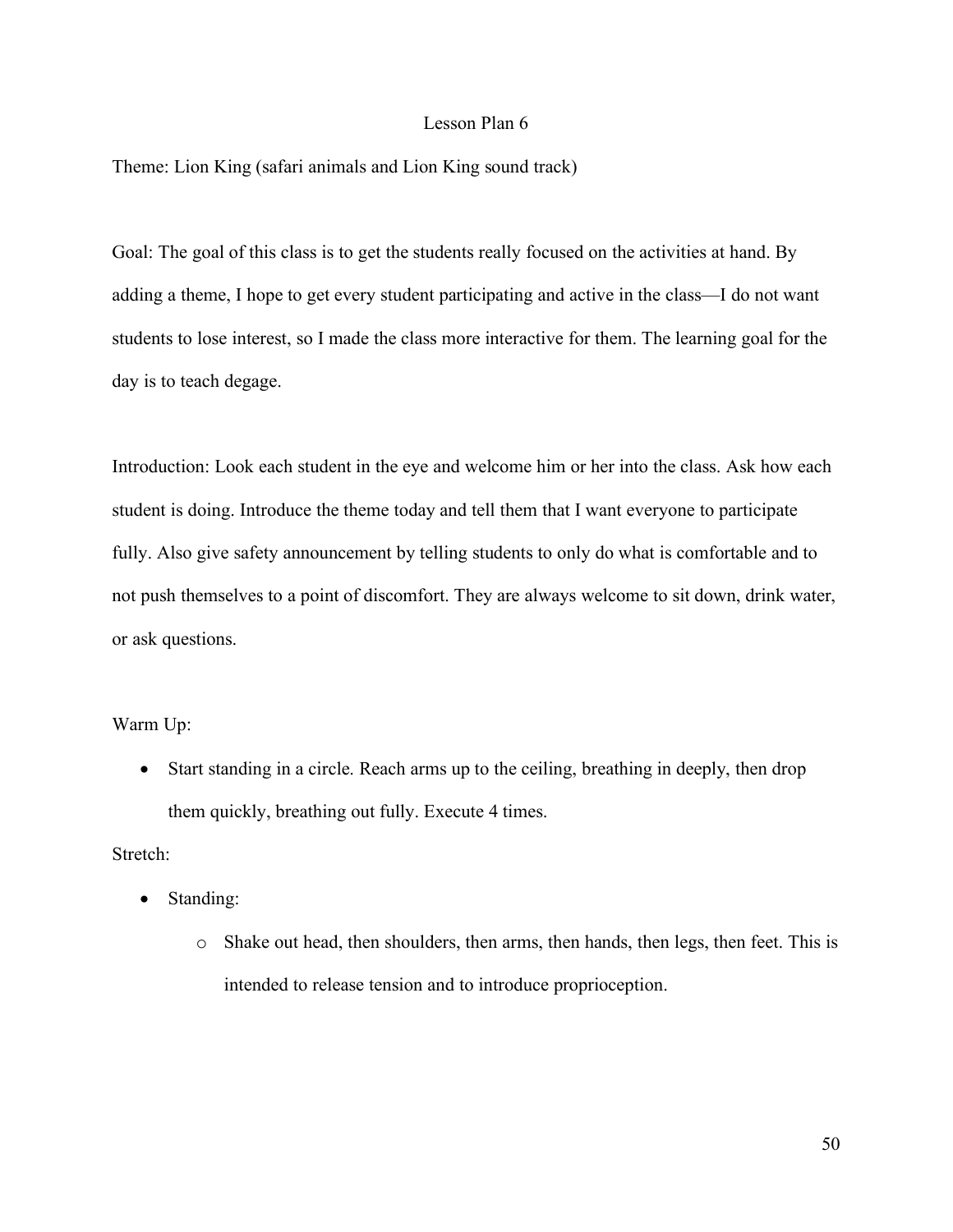- Sitting on the floor:
	- o With right leg out straight in front with the left leg bent, walk hands down as far as you can (comfortably) to stretch the right leg—30 seconds
	- o With the left leg out straight front with the right leg bent, walk hands down as far as comfortable to stretch the left leg—30 seconds
	- o With both legs straight out in front of the body, walk hands down as far as you can to stretch the calves—30 seconds
	- o Stretch right leg out to the side with the left leg bent, walk hands over to the right side to stretch the inner right thigh—30 seconds
	- o Stretch left leg out to the side with the right leg bent, walk hands over to the left side to stretch the inner left thigh—30 seconds
	- o Butterfly head isolation: sitting in butterfly position proceed with head isolation combination:
		- Look right hold, look center hold, look left hold, look center hold—repeat 3 times
		- Look up hold, look center hold, look down hold, look center hold—repeat 3 times
	- o Foot isolations: with legs straight out in front, flex toes up to the ceiling then pointe toes out in front keeping knees straight. Repeat 3 times. This is intended to wake up the little muscles of the feet and toes.

I initially placed this as the first sitting position stretch, but moved it to the last step of the stretching sequence.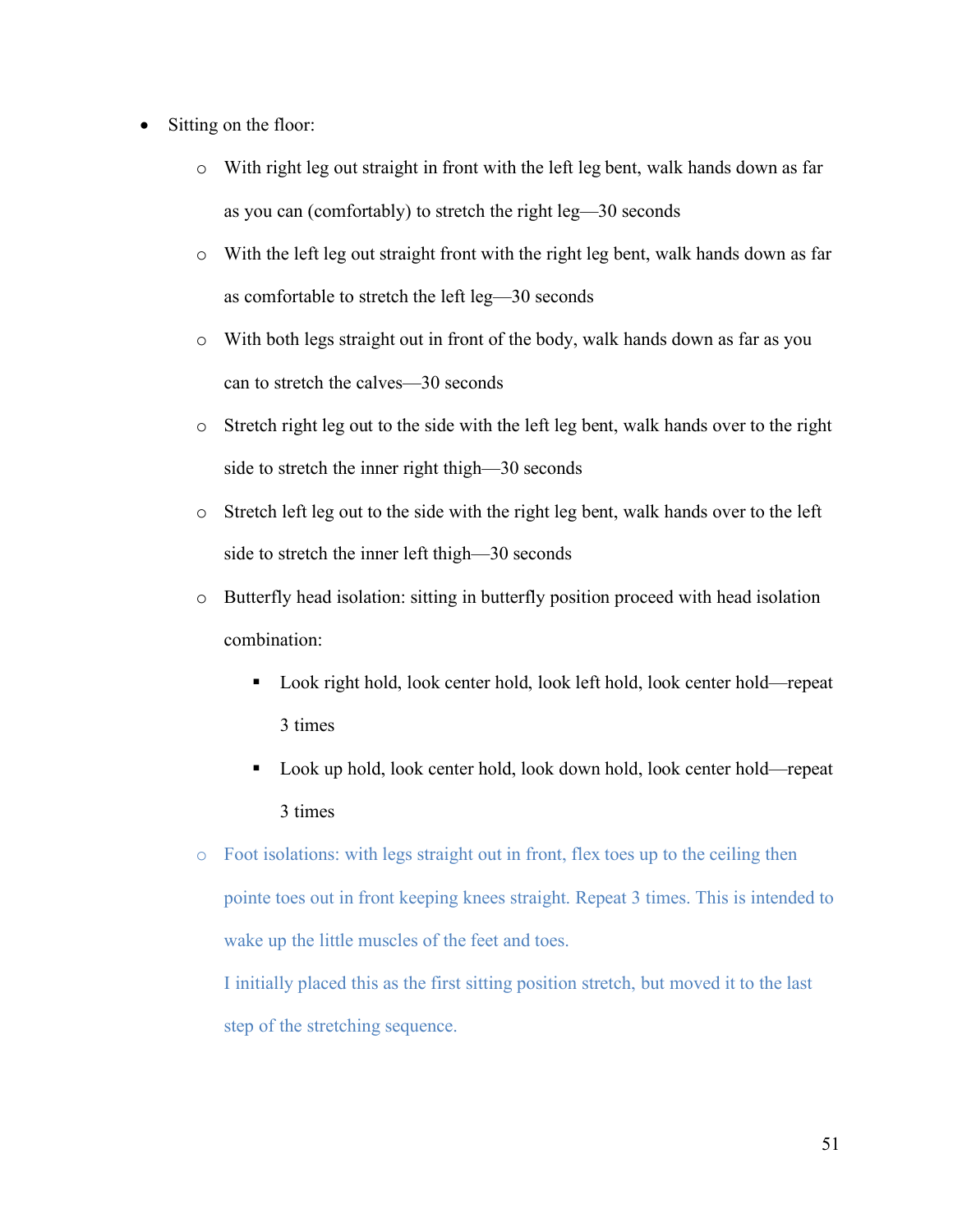Warm Up:

- Circle Echo/Mirroring exercise— sticking with the theme of Lion King today, each student should dance like their favorite animal which the whole circle will then repeat. By adding each step in sequence we will create a unique dance that we will do along with the Lion King music without stopping—this is intended to challenge their memory and participation.
- Port de bras sitting in chairs—port de bras right arm then left arm; out to second position, up to high fifth, then down to first position and back out to second, then drop the arm. Repeat twice, then execute on left side. Then execute once using both arms. This activity is intended to introduce proper epaulement usage and to warm up the back/arm muscles. I initially placed this exercise last in the reverence section, but felt it would be beneficial to help the students transition from the echo exercise to the more classical barre work.

Barre: Standing at the chair

- Plié
	- o Parallel (sixth position) right then left—plié down 1, 2, 3, 4, up 5, 6, 7, 8. Execute 4 times in total
- Tendu
	- o Parallel (sixth position) right then left—tendu out 1, 2, 3, 4, in 5, 6, 7, 8. Execute 4 times.
- Degage
	- $\circ$  Parallel (sixth position) right then left—degage out 1, 2, 3, 4, 5, 6, 7, 8, in 1, 2, 3, 4, 5, 6, 7, 8. Execute 4 times.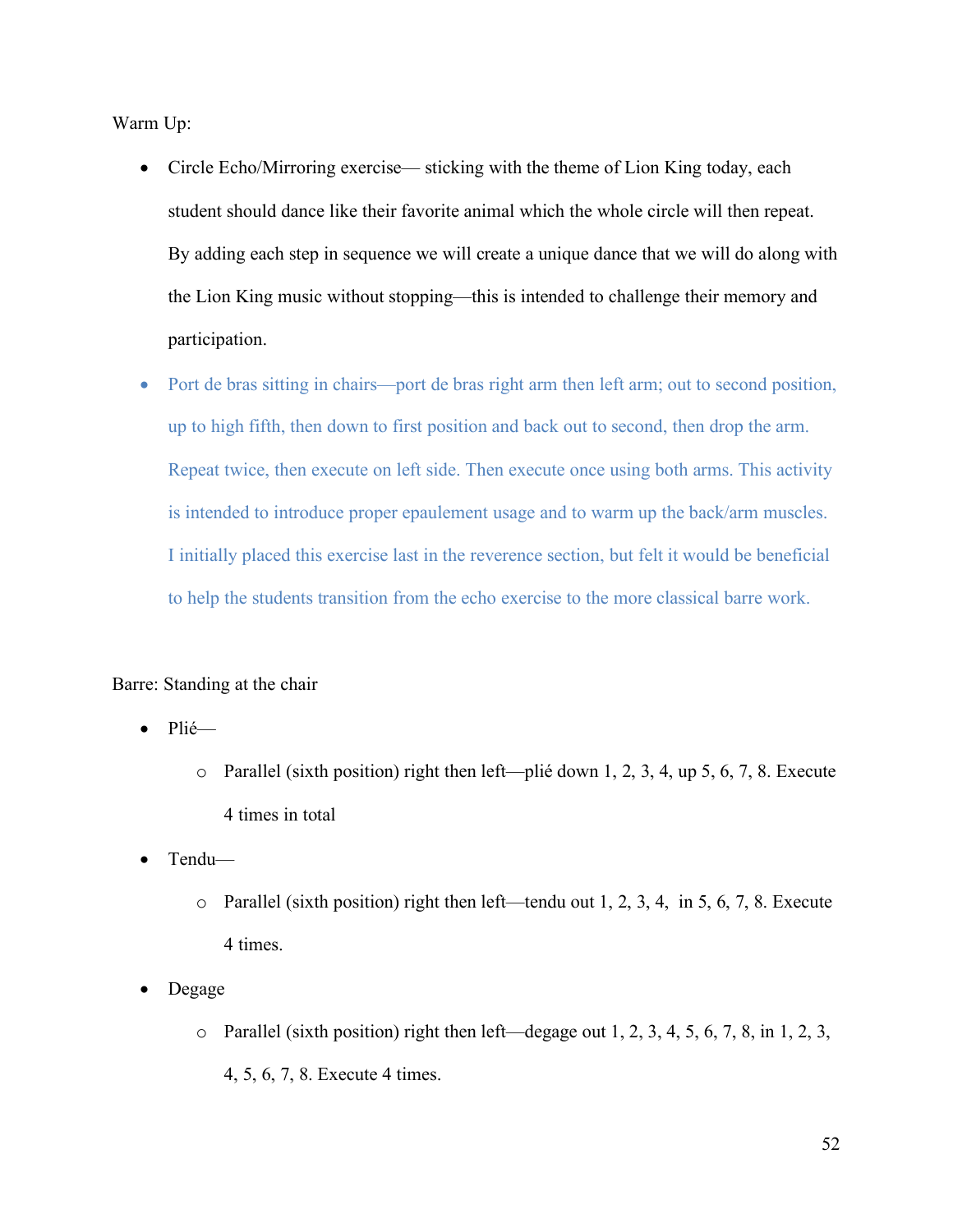Center:

- Ballet walks across the floor with arms in second position—intended to feel epaulemet
- Move like the students favorite animals across the floor (that had previously been established in the echoing exercise).

## Reverence:

- Everyone stands in a circle for a cool down: repeat the beginning exercise of bringing arms up breathing in then dropping the arms and breathing out
- Curtsey/bow to say thank you

This was by far the best class yet. The students were very excited about the Lion King theme, which made them more eager to participate. I felt that the class outline was more beneficial as well. By taking out the more advanced positions and only using parallel (sixth position), the students were able to build a strong foundation.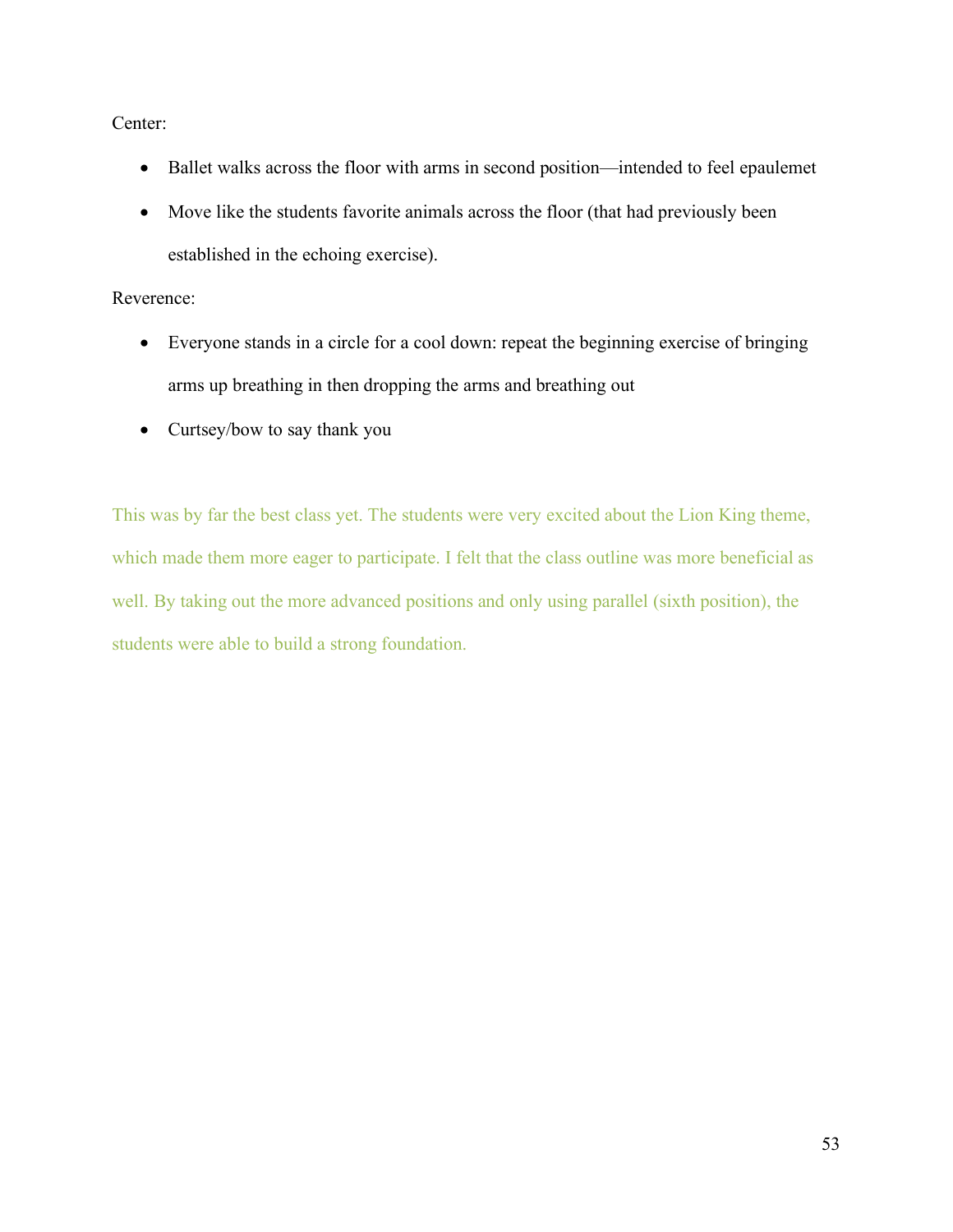#### Lesson Plan 7

Theme: Finding Nemo (ocean theme with Finding Nemo sound track)

Goal: The goal of this class is to continue to engage the students and push them to participate, as well as to keep defining autonomy. By allowing them the freedom to choose their own movements within a theme, I hope to teach them that their contribution is valuable and that their participation is appreciated.

Introduction: Look each student in the eye and welcome him or her into the class. Ask how each student is doing. Introduce the theme today, and tell them that I want everyone to participate fully today. Also give safety announcement by telling students to only do what is comfortable and to not push themselves to a point of discomfort. They are always welcome to sit down, drink water, or ask questions.

#### Warm Up:

- Start standing in a circle. Reach arms up to the ceiling, breathing in deeply, then drop them quickly, breathing out fully. Execute 4 times.
- Tension release activity: Put tension in the facial muscles, then relax. Then put tension in the shoulder muscles and relax. Execute with the arms, hands, legs, and feet. This is intended to reinforce proprioception

Stretch:

• Standing: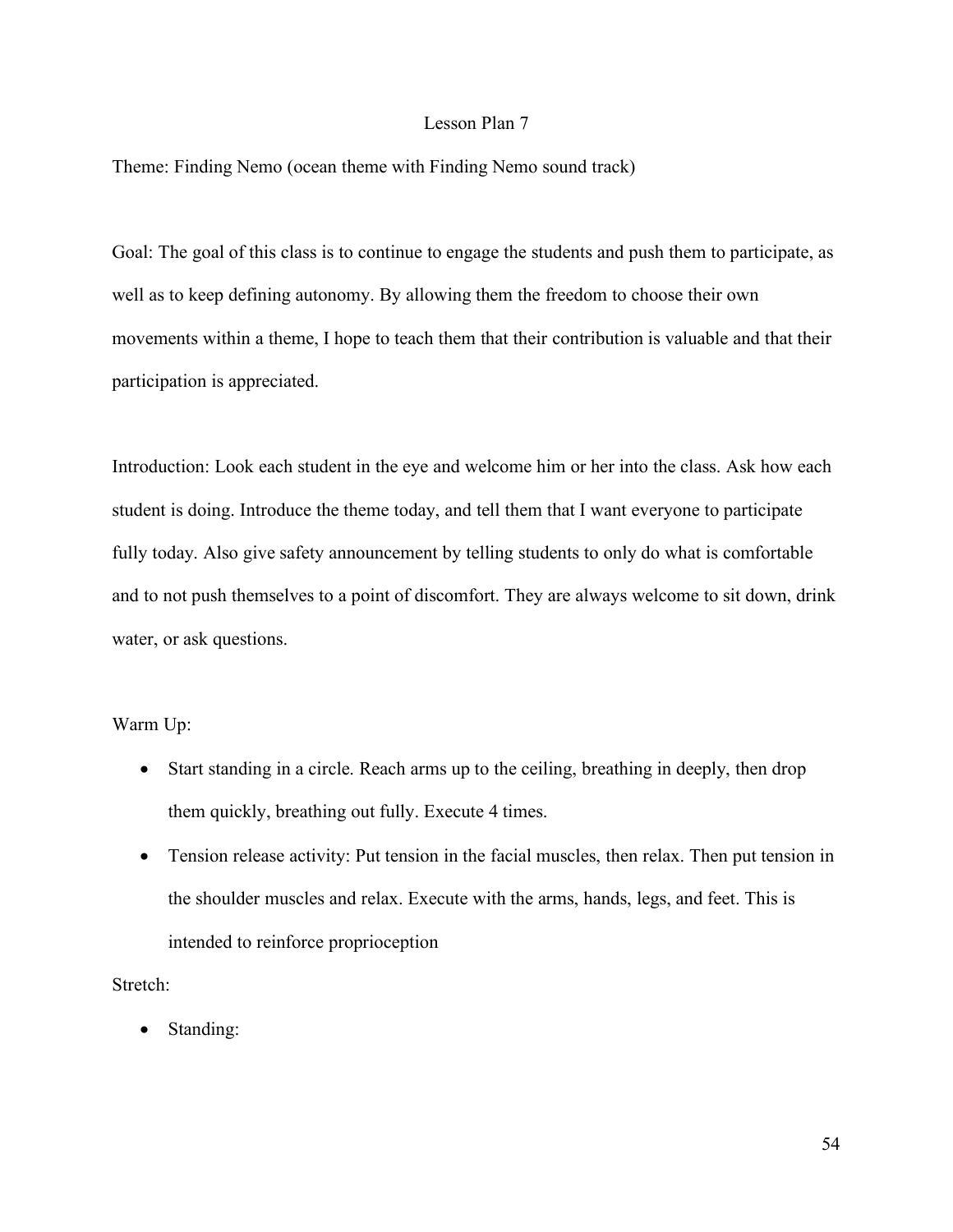- o Toe touch: From a standing position with feet wide apart, reach down to touch the right toes (or knee/ as far as possible for the student). Repeat to the left.
- o Head isolation: standing
	- Look right hold, look center hold, look left hold, look center hold—repeat 3 times
	- Look up hold, look center hold, look down hold, look center hold—repeat 3 times

This was placed here in order to build in variety with the same movements and to activate core muscles.

- Sitting on the floor:
	- o Foot isolation: with legs straight out in front, flex toes up to the ceiling then pointe toes out in front keeping knees straight. Repeat 3 times. (This is intended to wake up the little muscles of the feet and toes)
	- o With right leg out straight in front with the left leg bent, walk hands down as far as you can (comfortably) to stretch the right leg—30 seconds
	- o With the left leg out straight front with the right leg bent, walk hands down as far as comfortable to stretch the left leg—30 seconds
	- o With both legs straight out in front of the body, walk hands down as far as you can to stretch the calves—30 seconds
	- o Stretch right leg out to the side with the left leg bent, walk hands over to the right side to stretch the inner right thigh—30 seconds
	- o Stretch left leg out to the side with the right leg bent, walk hands over to the left side to stretch the inner left thigh—30 seconds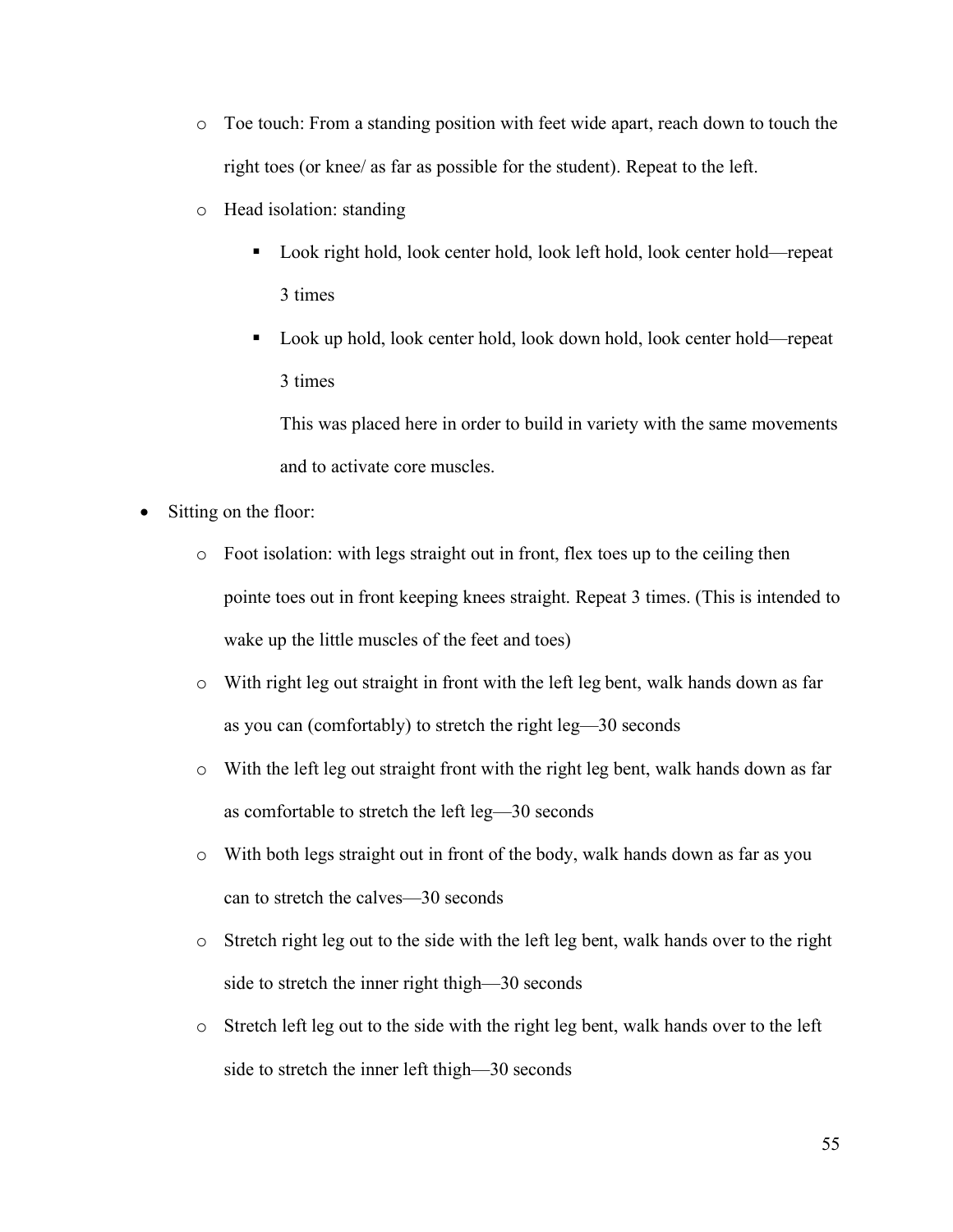o Shake out the knees in order to release tension and engage students focus

Warm Up:

- Circle Echo/Mirroring exercise— sticking with the theme of Finding Nemo today, each student should dance like their favorite ocean animal, which the whole circle will then repeat. By adding each step in sequence we will create a unique dance that we will do along with the Finding Nemo music without stopping—this is intended to challenge their memory and participation.
- Port de bras sitting in chairs—port de bras right arm then left arm; out to second position, up to high fifth, then down to first position and back out to second, then drop the arm. Repeat twice, then execute on left side. Then execute once using both arms. This activity is intended to introduce proper epaulement usage and to warm up the back/arm muscles.

Barre: Standing at the chair

- Plié
	- o Parallel (sixth position) right then left—plié down 1, 2, 3, 4, up 5, 6, 7, 8. Execute 4 times in total
- Tendu
	- o Parallel (sixth position) right then left—tendu out 1, 2, 3, 4, in 5, 6, 7, 8. Execute 4 times.
- Degage
	- $\circ$  Parallel (sixth position) right then left—degage out 1, 2, 3, 4, 5, 6, 7, 8, in 1, 2, 3, 4, 5, 6, 7, 8. Execute 4 times.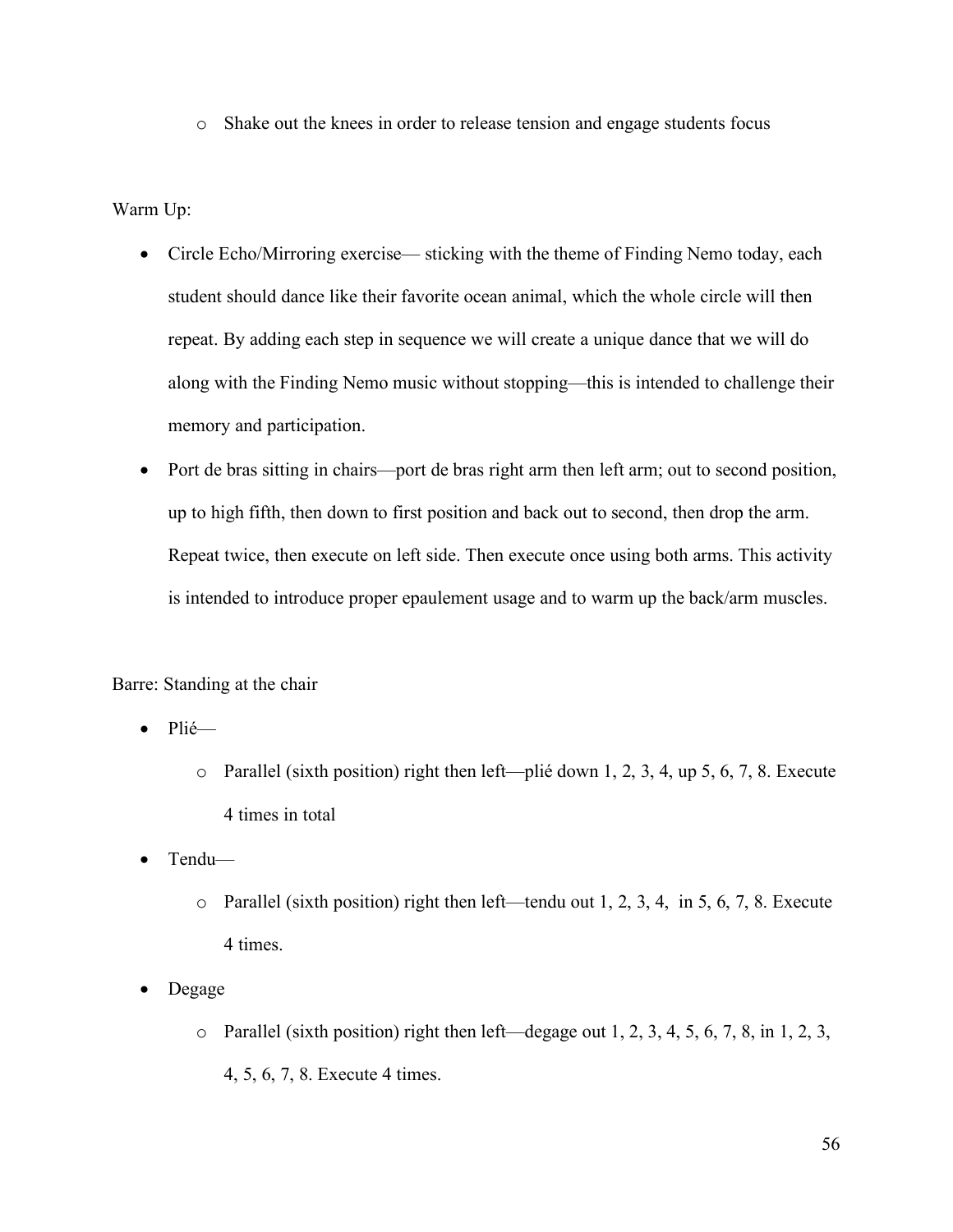Center:

- Gallops across the floor—adventure through the ocean
- Move like the students favorite marine life across the floor

# Reverence:

- Everyone stands in a circle for a cool down: repeat the beginning exercise of bringing arms up breathing in then dropping the arms and breathing out
- Curtsey/bow to say thank you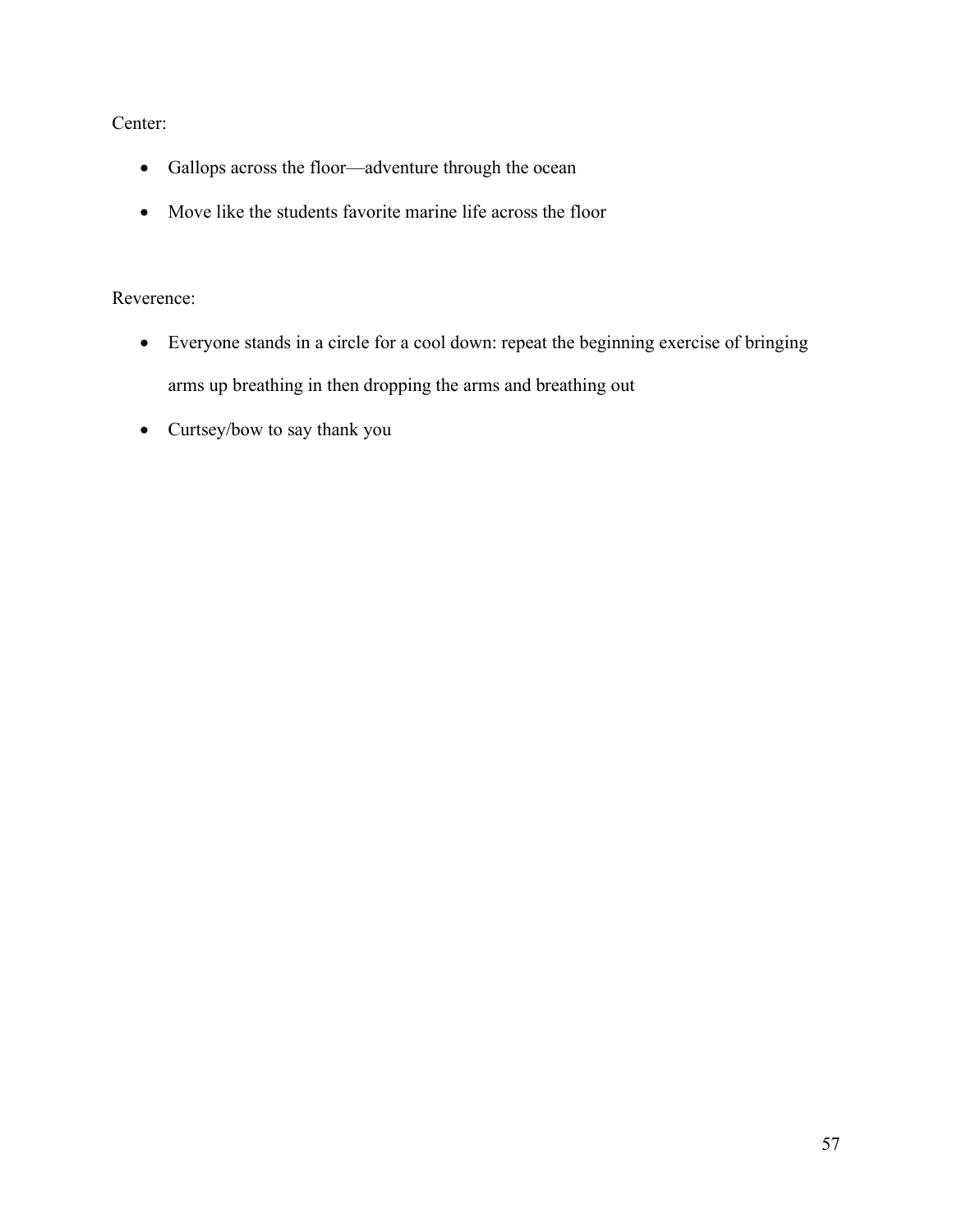#### Lesson Plan 8

Theme: A Bugs Life (insect theme with A Bugs Life sound track)

Goal: The goal of this class is to build upon the previously established objectives of finding creativity, focus, and individuality within each student.

Introduction: Look each student in the eye and welcome him or her into the class. Ask how each student is doing. Introduce the theme today, and tell them that I want everyone to participate fully today. Also give safety announcement by telling students to only do what is comfortable and to not push themselves to a point of discomfort. They are always welcome to sit down, drink water, or ask questions.

Warm Up:

• Start standing in a circle. Reach arms up to the ceiling, breathing in deeply, then drop them quickly, breathing out fully. Execute 4 times.

Stretch:

- Standing while holding on to a chair:
	- o Back stretch: Lean over to the right side to feel a stretch in the upper back and left side. Repeat to the left
	- o Calf stretch: Step right foot back to stretch the calf, then feet together, then step left foot back to stretch the calf. Students can bend knees if they feel this would be more beneficial.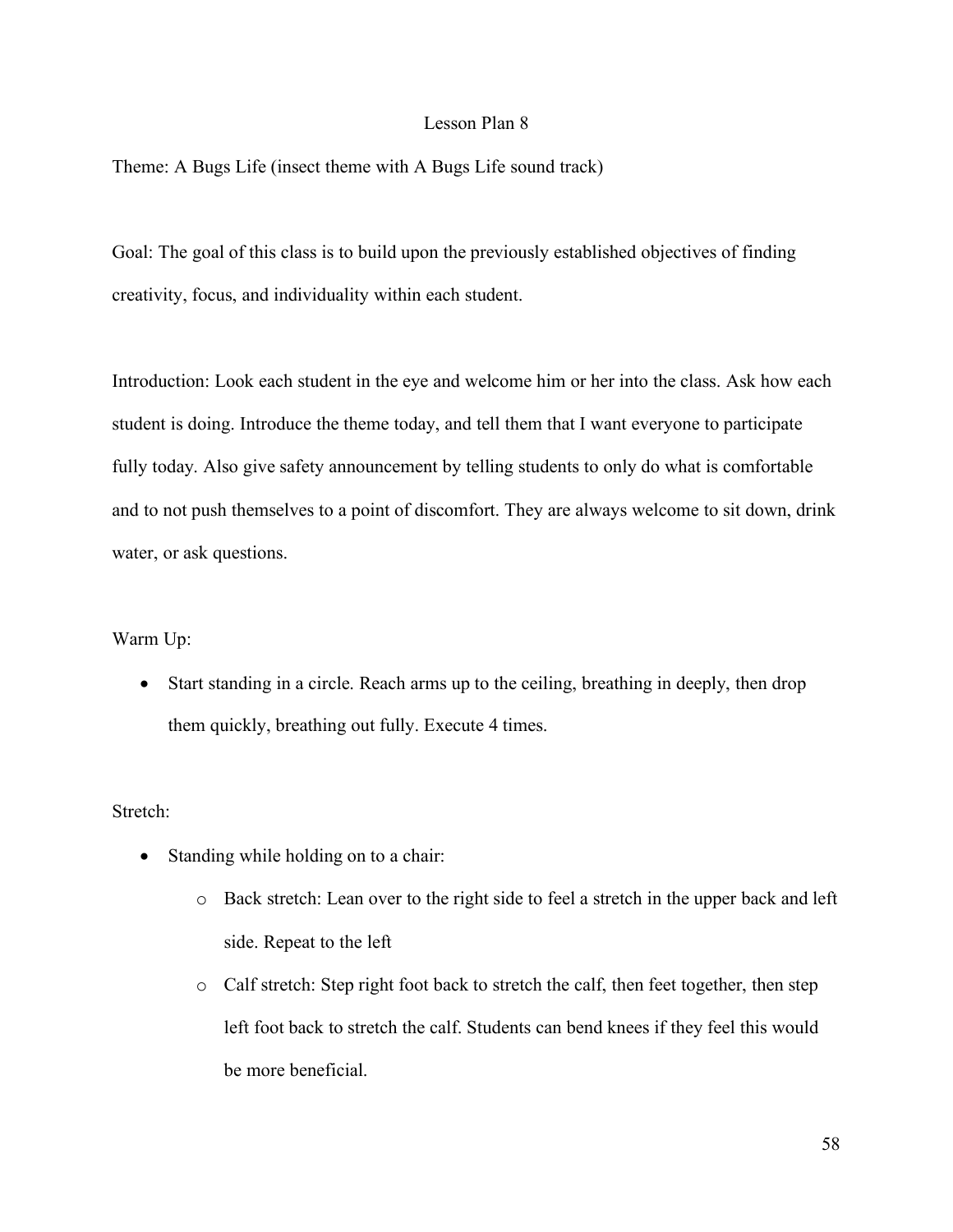- o Quadriceps Stretch: standing straight with feet together, kick back right shin and grab this foot with the right hand, keeping the knees together. Hold for 30 seconds. Place foot down and repeat with the left foot.
- Sitting on the floor:
	- $\circ$  Foot isolation: with legs straight out in front, flex toes up to the ceiling then pointe toes out in front keeping knees straight. Repeat 3 times. (This is intended to wake up the little muscles of the feet and toes)
	- o With right leg out straight in front with the left leg bent, walk hands down as far as you can (comfortably) to stretch the right leg—30 seconds
	- o With the left leg out straight front with the right leg bent, walk hands down as far as comfortable to stretch the left leg—30 seconds
	- o With both legs straight out in front of the body, walk hands down as far as you can to stretch the calves—30 seconds
	- o Stretch right leg out to the side with the left leg bent, walk hands over to the right side to stretch the inner right thigh—30 seconds
	- o Stretch left leg out to the side with the right leg bent, walk hands over to the left side to stretch the inner left thigh—30 seconds
	- o Sitting in a criss-crossed position,
		- Execute head isolation exercise
			- Look right hold, look center hold, look left hold, look center hold—repeat 3 times
			- Look up hold, look center hold, look down hold, look center hold—repeat 3 times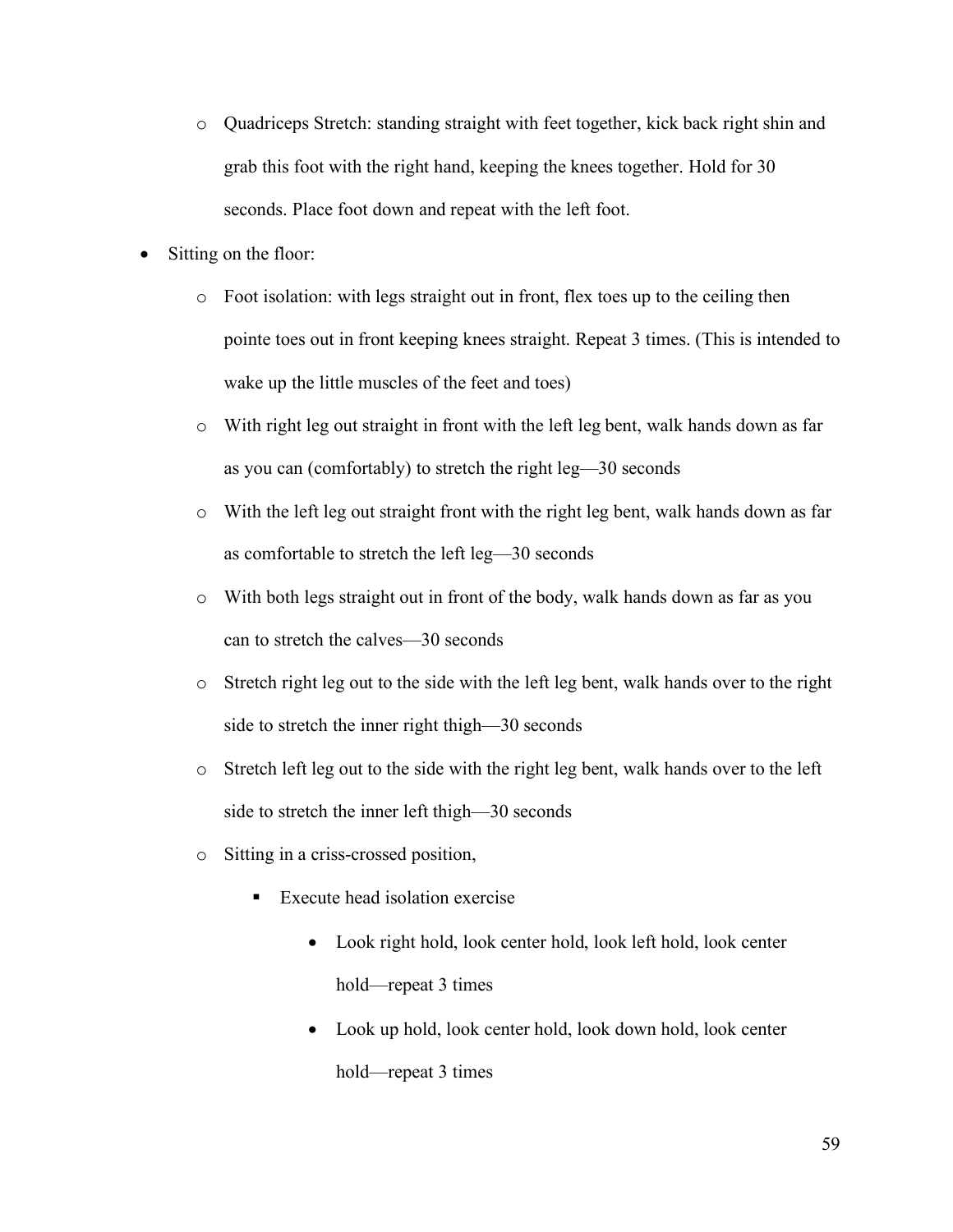Spine articulation exercise: curve spine back to feel a stretch in the back, then arch back forward while holding core muscles—this is intended to improve spine movement and abdominal control. End with sitting as tall as possible, holding head and shoulders proudly with epaulement that students are urged to continue using for the rest of class.

## Warm Up:

- Port de bras sitting in chairs—port de bras right arm then left arm; out to second position, up to high fifth, then down to first position and back out to second, then drop the arm. Repeat twice, then execute on left side. Then execute once using both arms. This activity is intended to introduce proper epaulement usage and to warm up the back/arm muscles. This was moved to before the mirroring exercise to see if this would be a better transition from stretching to dancing.
- Circle Echo/Mirroring exercise— sticking with the theme of A Bugs Life today, each student should move like their favorite insect, which the whole circle will then repeat.

Barre: Standing at the chair

- Plié
	- o Parallel (sixth position) right then left—plié down 1, 2, 3, 4, up 5, 6, 7, 8. Execute 4 times in total
- Tendu
	- o Parallel (sixth position) right then left—tendu out 1, 2, 3, 4, in 5, 6, 7, 8. Execute 4 times.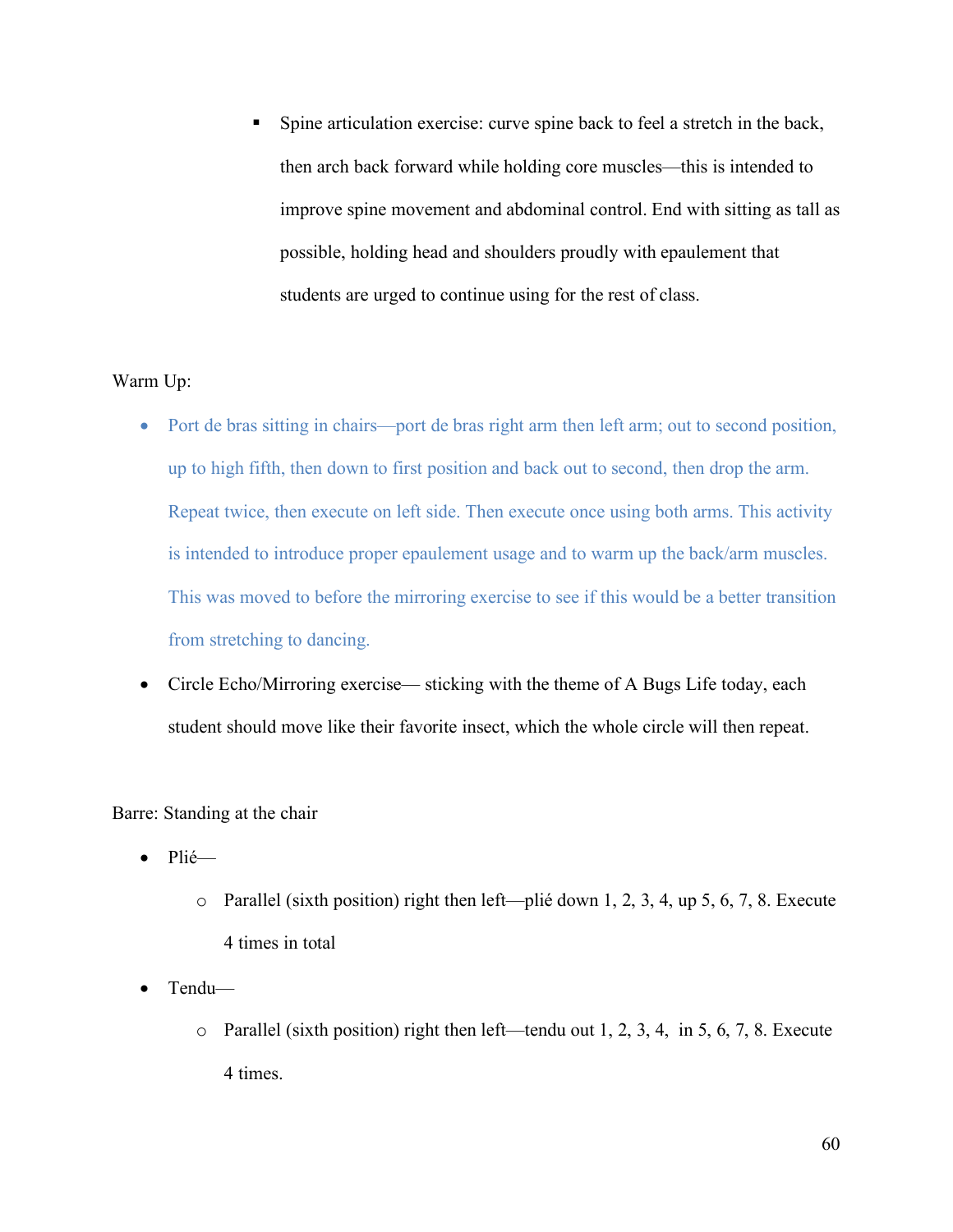- Degage
	- o Parallel (sixth position) right then left—degage out 1, 2, 3, 4, 5, 6, 7, 8, in 1, 2, 3,
		- 4, 5, 6, 7, 8. Execute 4 times.

# Center:

- Move like the students favorite insects across the floor
- Freeze dance—extension and contraction; students should play with the idea of extending limbs out as far as possible and moving in a big space and then transitioning to moving in a smaller space; students should freeze in whatever position they were moving when the music pauses, and continue dancing when the music resumes.

# Reverence:

- Port de bras: move arms through second then down
- Arm stretch—cross right arm over to left
- Curtsey/bow to say thank you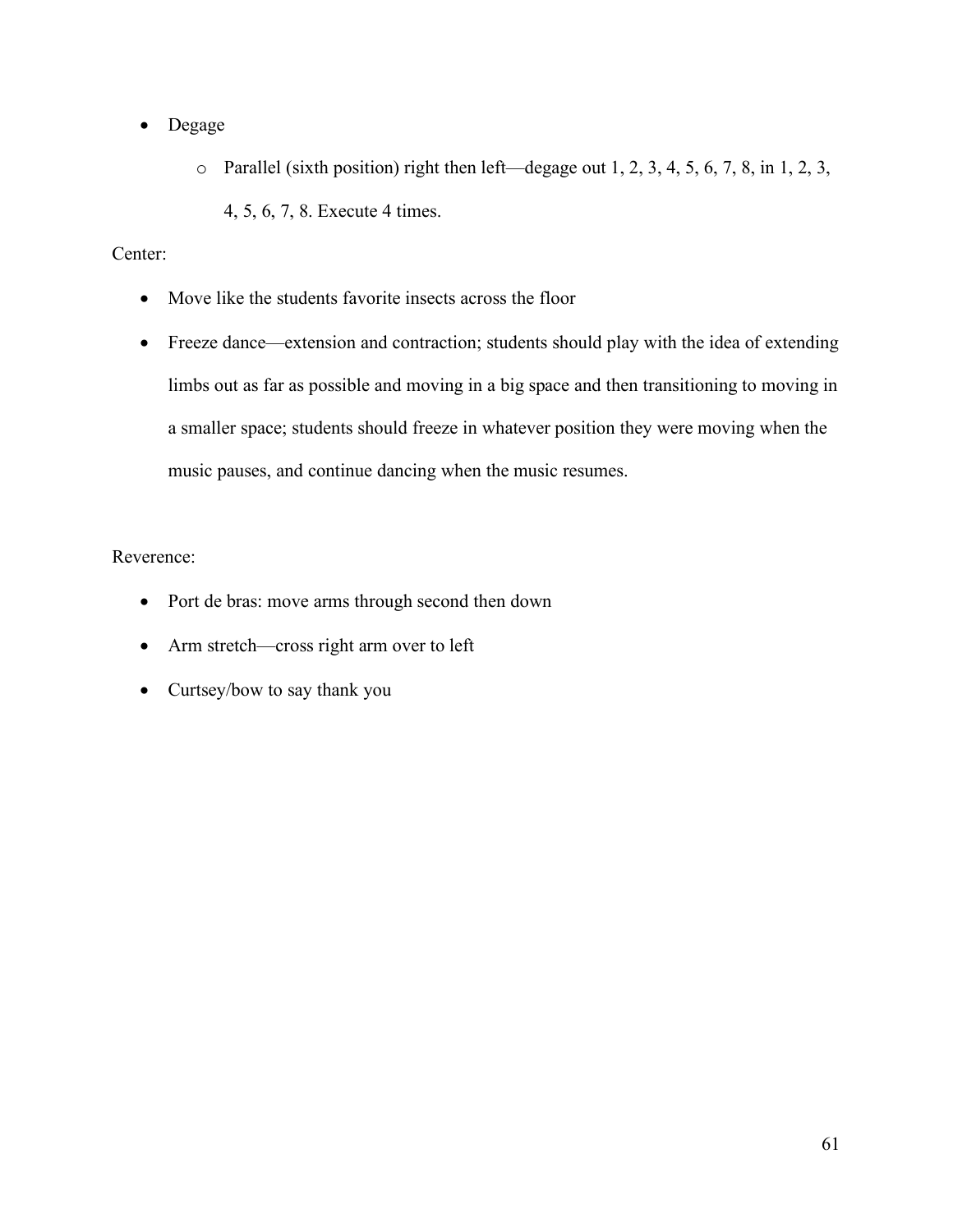## Lesson Plan 9

Theme: Color Theme (loosely based on the Inside Out movie, pairing colors with emotions)

Goal: This is a more abstract class that focuses on the students' ability to think creatively and make connections between emotions and expression. I want the students to be able to recognize certain emotions and express them appropriately

Introduction: Look each student in the eye and welcome him or her into the class. Ask how each student is doing. Introduce the theme today and tell them that I want everyone to participate fully. Also give safety announcement by telling students to only do what is comfortable and to not push themselves to a point of discomfort. They are always welcome to sit down, drink water, or ask questions.

#### Warm Up:

• Start standing in a circle. Reach arms up to the ceiling, breathing in deeply, then drop them quickly, breathing out fully. Execute 4 times.

#### Stretch:

- Standing while holding on to a chair:
- Sitting on the floor:
	- o Foot isolation: with legs straight out in front, flex toes up to the ceiling then pointe toes out in front keeping knees straight. Repeat 3 times. (This is intended to wake up the little muscles of the feet and toes)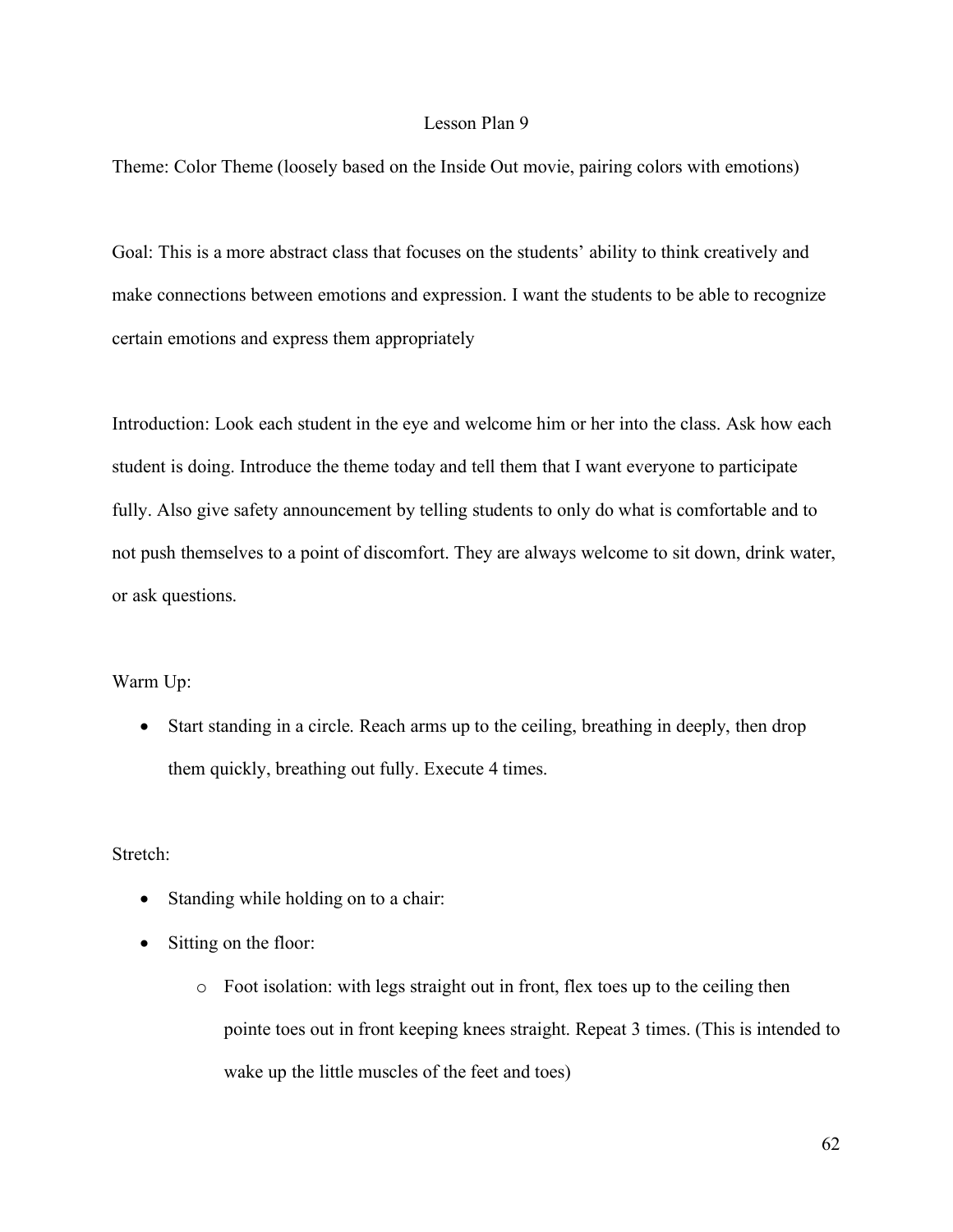- o With right leg out straight in front with the left leg bent, walk hands down as far as you can (comfortably) to stretch the right leg—30 seconds
- o With the left leg out straight front with the right leg bent, walk hands down as far as comfortable to stretch the left leg—30 seconds
- o With both legs straight out in front of the body, walk hands down as far as you can to stretch the calves—30 seconds
- $\circ$  Stretch right leg out to the side with the left leg bent, walk hands over to the right side to stretch the inner right thigh—30 seconds
- o Stretch left leg out to the side with the right leg bent, walk hands over to the left side to stretch the inner left thigh—30 seconds
- o Sitting in a criss-crossed position,
	- Execute head isolation exercise
		- Look right hold, look center hold, look left hold, look center hold—repeat 3 times
		- Look up hold, look center hold, look down hold, look center hold—repeat 3 times
	- Spine articulation exercise: curve spine back to feel a stretch in the back, then arch back forward while holding core muscles—this is intended to improve spine movement and abdominal control. End with sitting as tall as possible, holding head and shoulders proudly with epaulement that students are urged to continue using for the rest of class.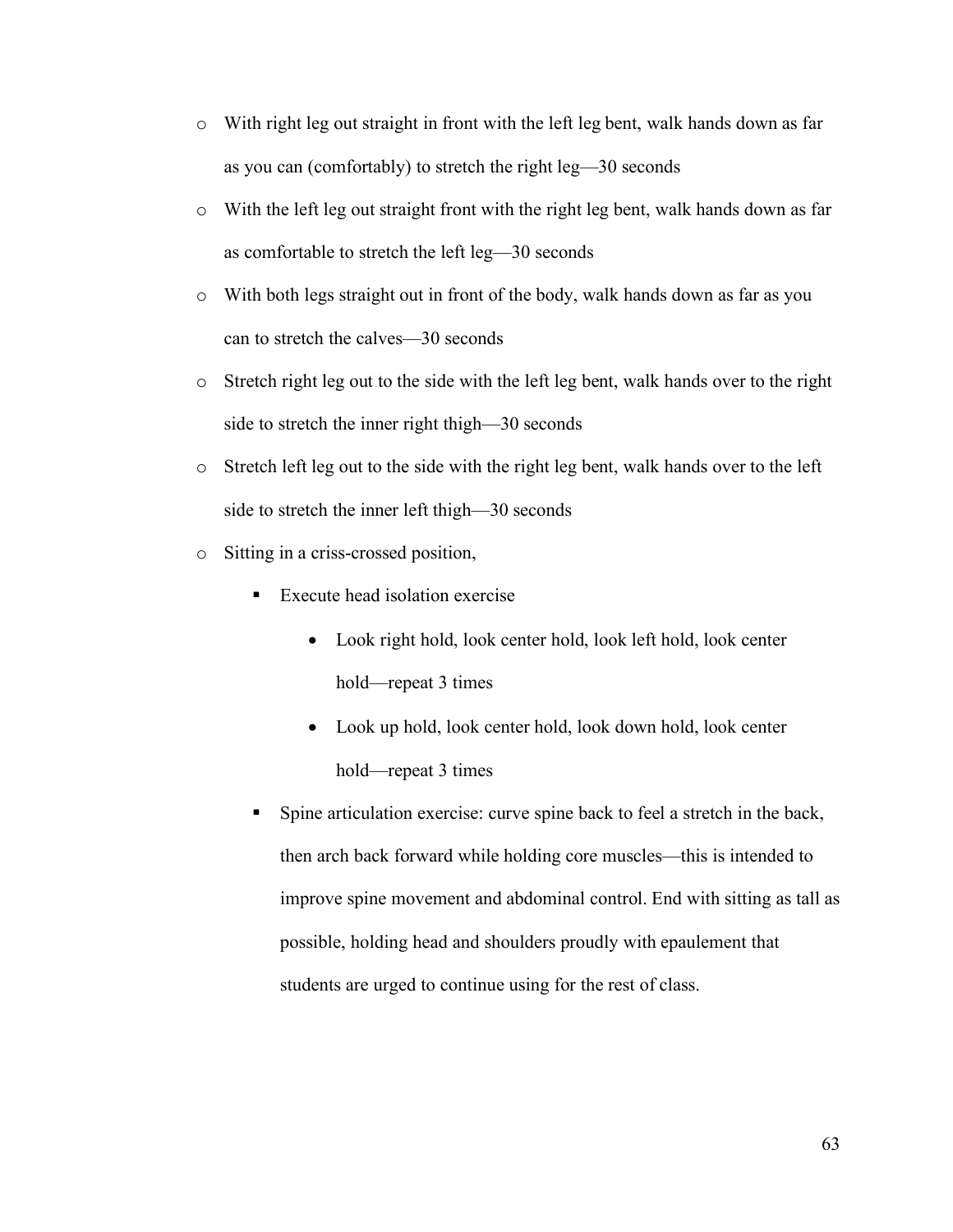Warm Up:

- Port de bras sitting in chairs—port de bras right arm then left arm; out to second position, up to high fifth, then down to first position and back out to second, then drop the arm. Repeat twice, then execute on left side. Then execute once using both arms. This activity is intended to introduce proper epaulement usage and to warm up the back/arm muscles.
- Circle Echo/Mirroring exercise— sticking with the color theme today, which is again more challenging and requires abstract thought. Each student should pick a color and associate an emotion with that color. The student should then move in a way that expresses that emotion/color. Repeat for everyone around the circle.

Barre: Standing at the chair

- Plié
	- o Parallel (sixth position) right then left—plié down 1, 2, 3, 4, up 5, 6, 7, 8. Execute 4 times in total
- Tendu
	- o Parallel (sixth position) right then left—tendu out 1, 2, 3, 4, in 5, 6, 7, 8. Execute 4 times.
- Degage
	- $\circ$  Parallel (sixth position) right then left—degage out 1, 2, 3, 4, 5, 6, 7, 8, in 1, 2, 3,
		- 4, 5, 6, 7, 8. Execute 4 times.

## Center:

• Moving across the room expressing the emotions previously established in class

Reverence: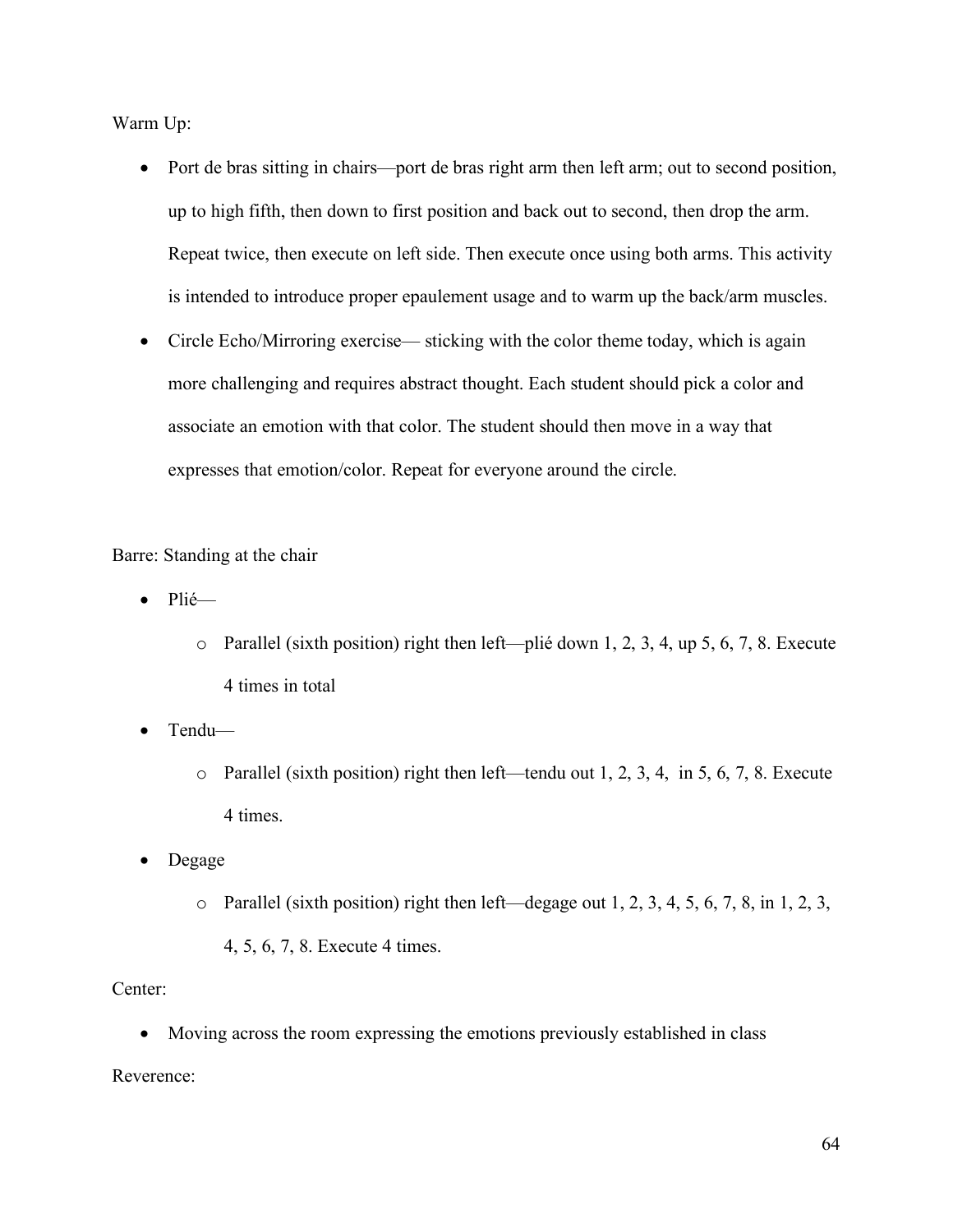- Port de bras: move arms through second then down
- Curtsey/bow to say thank you